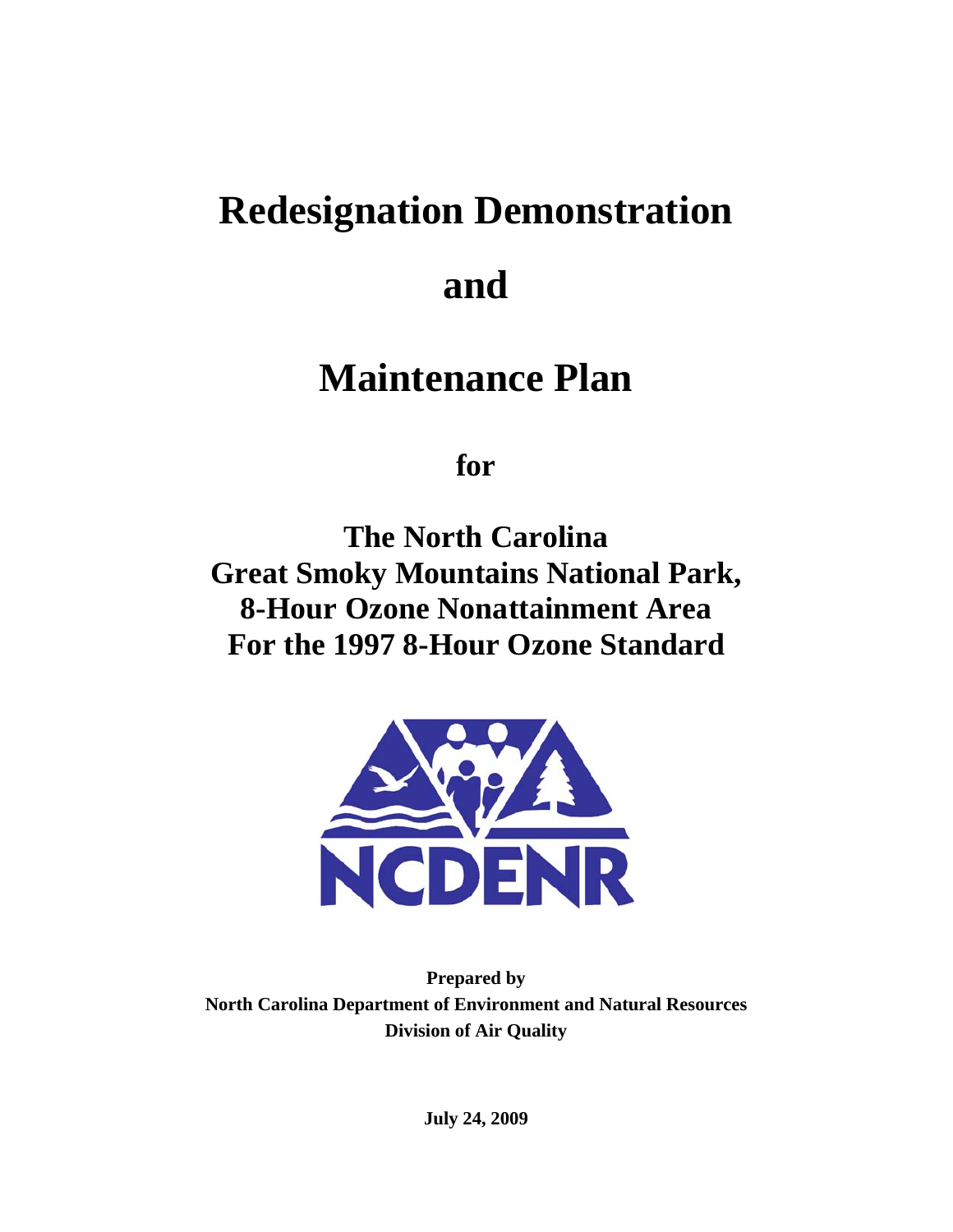**Preface:** This document contains the technical support for North Carolina's Division of Air Quality to request the Great Smoky Mountains National Park 8-hour ozone nonattainment area be redesignated as attainment for the 8-hour ozone national ambient air quality standard pursuant to §§107(d)(3)(D) and (E) of the Clean Air Act, as amended.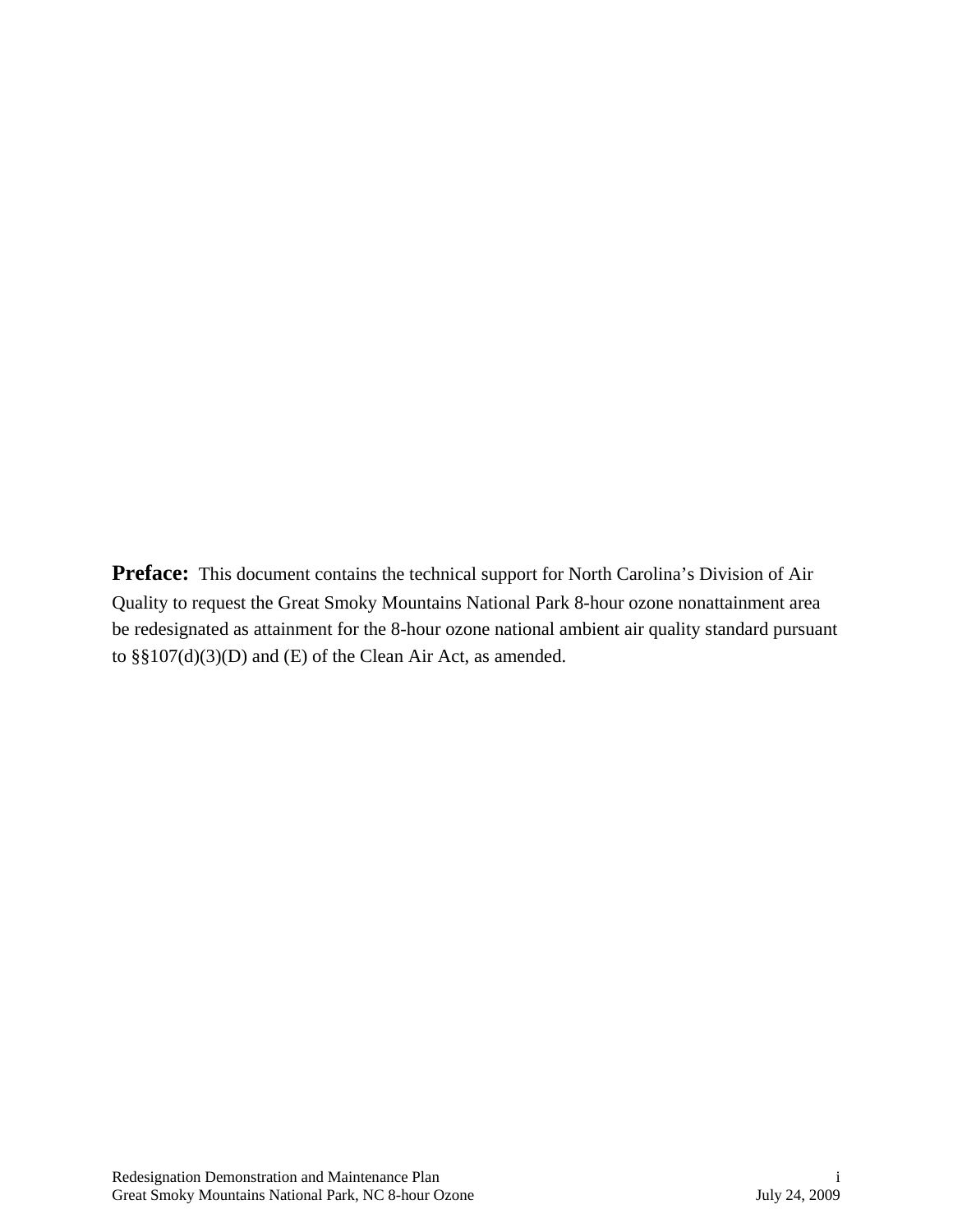# **EXECUTIVE SUMMARY**

#### **Introduction**

Ozone is formed by a complex set of chemical reactions involving volatile organic compounds (VOCs), nitrogen oxides (NOx) and to a lesser extent carbon monoxide. These gases are generated by utilities, combustion processes, certain industrial processes and even by natural sources such as trees. Tailpipe emissions from highway mobile sources (vehicles) are also significant sources of these pollutants. Even the emissions from such sources as boat engines, lawn mowers and construction equipment contribute to the formation of ozone. Ozone formation is promoted by strong sunlight, warm temperatures and light winds and is hence a problem predominantly during the hot summer months.

The 1997 8-hour ozone national ambient air quality standard (NAAQS) is 0.08 parts per million (ppm). An exceedance of the 1997 8-hour ozone NAAQS occurs when a monitor measures ozone above 0.084 ppm on average for an eight-hour period. A violation of this NAAQS occurs when the average of the annual fourth highest daily maximum 8-hour ozone values over three consecutive years is greater than or equal to 0.085 ppm. This three-year average is termed the "design value" for the monitor. The design value for a nonattainment area is the highest monitor's design value in the area.

#### **Great Smoky Mountains National Park Nonattainment Designation**

The North Carolina portion of the Great Smoky Mountains National Park (GSMNP), located in Haywood and Swain Counties in western North Carolina, was designated nonattainment for the 1997 8-hour ozone NAAQS on April 30, 2004 (69 Federal Register 23858). The nonattainment designation was an action taken by the U. S. Environmental Protection Agency (USEPA) under Section 107(d) of the Clean Air Act (CAA). The CAA requires that some area be designated as nonattainment if a monitor is found to be in violation of a NAAQS. The USEPA took designation action in 2004 based on the ambient data from 2001-2003. At that time, the design value for the GSMNP area was 0.085 ppm.

#### **Current Air Quality**

There is currently one ozone monitor located in the North Carolina GSNMP nonattainment area. The latest design value for the nonattainment area is 0.077 ppm based on the data from 2006-2008, and is therefore in attainment of the 1997 8-hour ozone NAAQS, and the area is eligible to be considered for redesignation to attainment.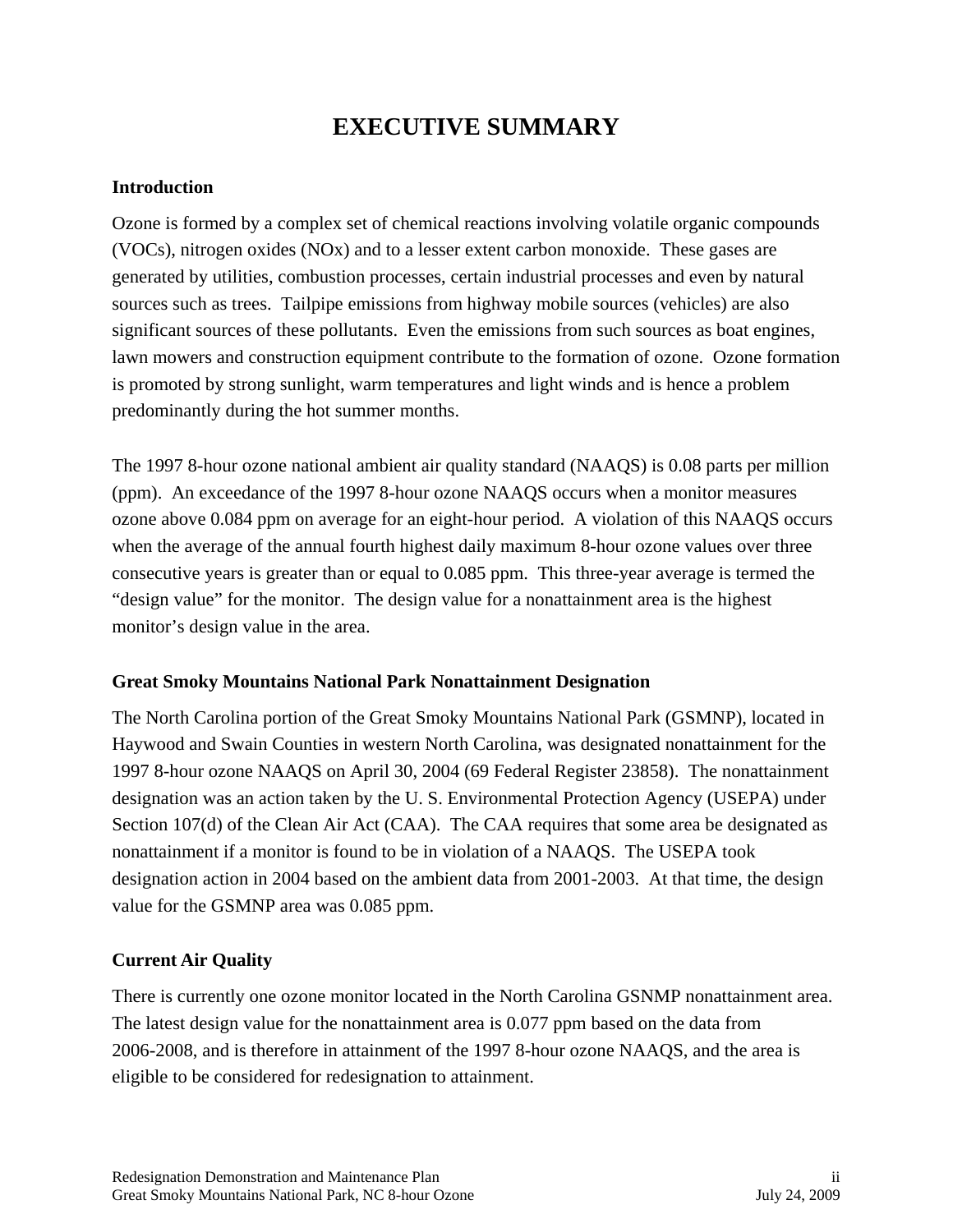#### **Maintenance Plan Requirements**

The State of North Carolina has implemented permanent and enforceable reductions in ozone precursor emissions that impact the GSMNP area. These actions include implementing the onboard diagnostic vehicle inspection and maintenance program that began on July 1, 2002, and an open burning ban during ozone action days. In addition, there have been several State rules that have resulted in reductions in emissions in areas surrounding the nonattainment area. These State actions include the NOx SIP Call, the Clean Smokestacks Act legislation, and heavy-duty engine stop-gap rule for model years 2005 and 2006. Finally, several actions at the Federal level by the USEPA have resulted in lower emissions throughout the eastern portion of the country. These Federal actions include the Tier 2 engine standards for light and medium duty vehicles, heavy-duty engine standards, the low sulfur gasoline and diesel fuel requirements, off-road engine standards, and the NOx SIP Call in the surrounding states.

This combination of State and Federal actions have resulted in cleaner air in the GSMNP area, and the anticipated future benefits from these programs are expected to result in continued maintenance of the 8-hour ozone NAAQS in this region. A baseline year emissions inventory for NOx and VOCs was developed for 2005, since the design value for the 2004-2006 period showed attainment of the 8-hour ozone NAAQS. Future year emissions inventories are projected to be lower for the years 2008, 2011, 2014, 2017, and 2020. This demonstrates that the GSMNP area is expected to maintain the 8-hour ozone NAAQS through 2020, since in no future year are the emissions expected to be greater than they were in the baseline year. The area is also in compliance with Section 110 and Part D requirements of the CAA.

#### **Conclusion and Request for Redesignation**

Based on the information above and criteria established in Section  $107(d)(3)(E)$  of the CAA, North Carolina is requesting that the USEPA redesignate the GSMNP nonattainment area to attainment. The monitoring data clearly shows that the region has attained the 1997 8-hour ozone standard, and the maintenance demonstration shows that the area has a very low probability of exceeding the 1997 8-hour ozone NAAQS in the future.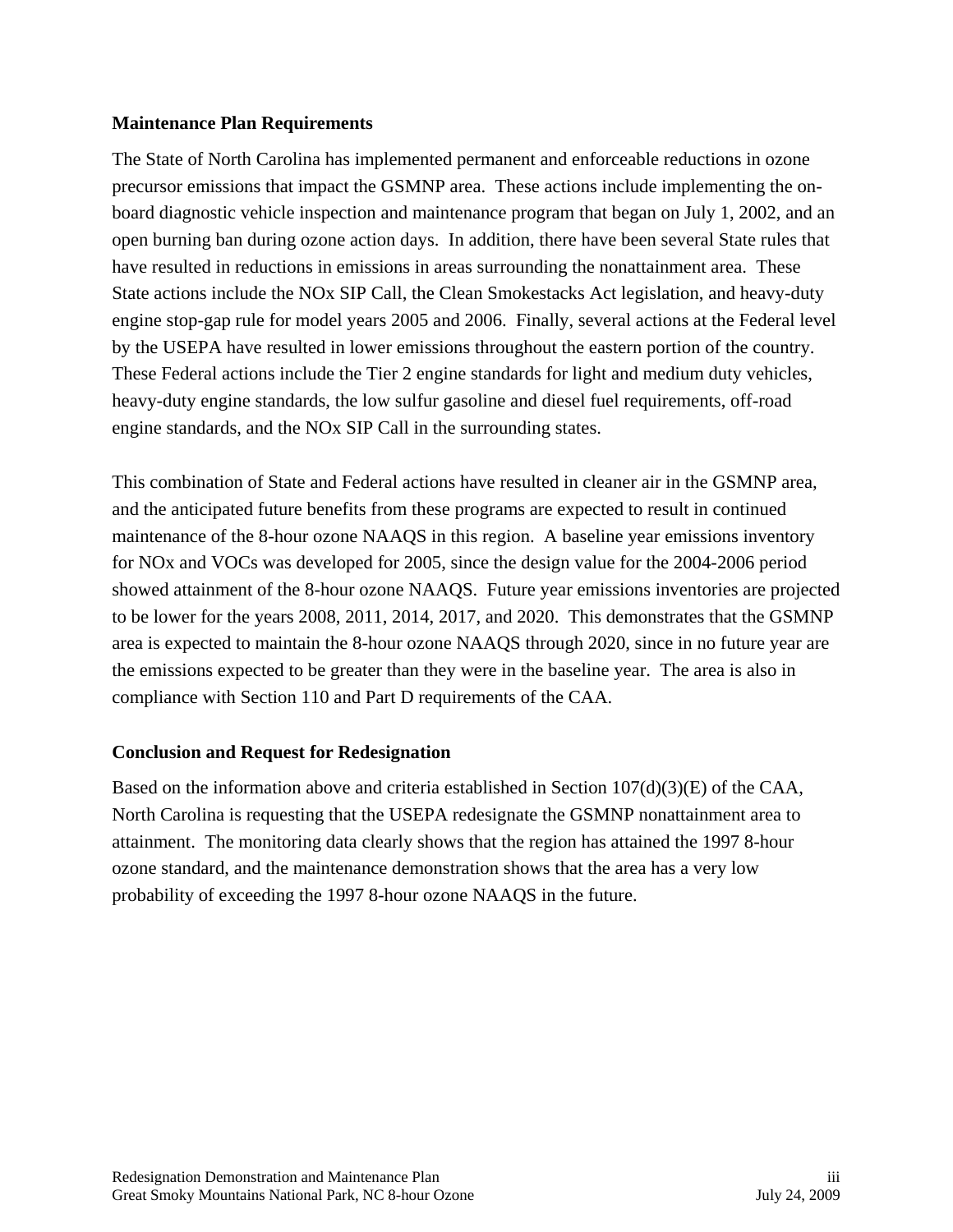## **TABLE OF CONTENTS**

| 1.3 GREAT SMOKY MOUNTAINS NATIONAL PARK AIR QUALITY HISTORY  1-1 |  |
|------------------------------------------------------------------|--|
|                                                                  |  |
|                                                                  |  |
|                                                                  |  |
|                                                                  |  |
|                                                                  |  |
| 2.4 PERMANENT AND ENFORCEABLE EMISSIONS REDUCTIONS  2-4          |  |
|                                                                  |  |
|                                                                  |  |
|                                                                  |  |
|                                                                  |  |
|                                                                  |  |
|                                                                  |  |
| 3.3 EMISSIONS INVENTORIES AND MAINTENANCE DEMONSTRATION  3-8     |  |
|                                                                  |  |
|                                                                  |  |
|                                                                  |  |
|                                                                  |  |
|                                                                  |  |
|                                                                  |  |
|                                                                  |  |
|                                                                  |  |
|                                                                  |  |
|                                                                  |  |
|                                                                  |  |
|                                                                  |  |
|                                                                  |  |
| 6.0 STATE COMPLIANCE WITH CLEAN AIR ACT REQUIREMENTS 6-1         |  |
|                                                                  |  |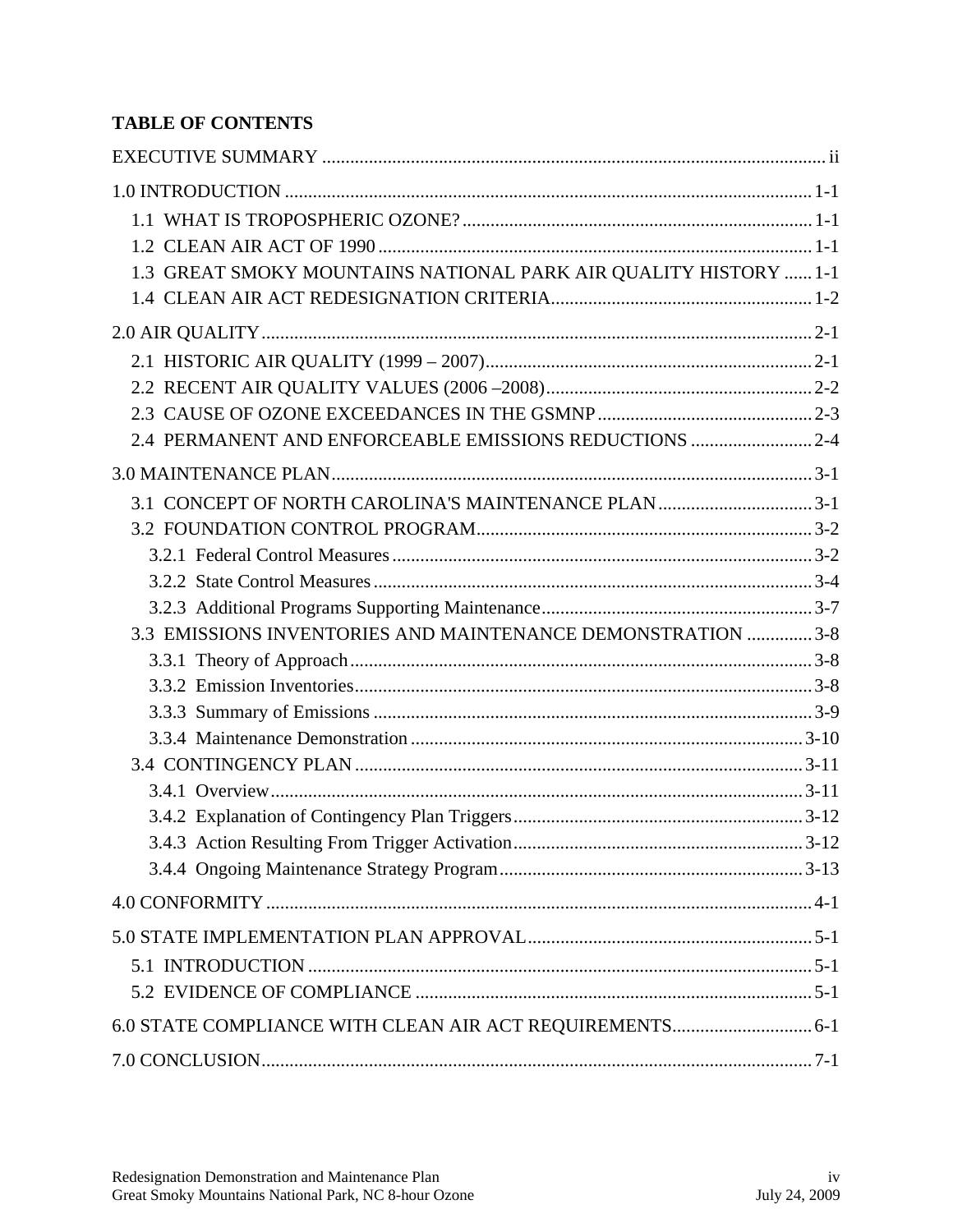#### **LIST OF APPENDICES**

#### APPENDIX A: CORRESPONDENCE AND GUIDANCE DOCUMENTS

#### APPENDIX B: DOCUMENTATION PROVIDED BY NATIONAL PARK SERVICE; 2000 AIR EMISSIONS INVENTORY, GREAT SMOKY MOUNTAINS NATIONAL PARK TENNESSEE/NORTH CAROLINA

#### APPENDIX C: EMISSIONS INVENTORY DOCUMENTATION

APPENDIX D: RESERVED FOR PUBLIC NOTICE REPORT, COMMENTS RECEIVED AND RESPONSES

#### **LIST OF TABLES**

| Table 2-5. NOx Emissions from North Carolina Sources in the USEPA Clean Air Markets         |  |
|---------------------------------------------------------------------------------------------|--|
| Table 2-6: April – Sept. NOx Emissions for Utilities Impacting the GSMNP (tons/period) 2-11 |  |
|                                                                                             |  |
|                                                                                             |  |
| Table 4-1 2005 Emissions for the North Carolina GSMNP Nonattainment Area Tons/Day4-2        |  |
|                                                                                             |  |
|                                                                                             |  |

#### **LIST OF FIGURES**

| Figure 1-1. USEPA Designated 8-Hour Ozone Nonattainment Areas in North Carolina 1-2  |  |
|--------------------------------------------------------------------------------------|--|
| Figure 2-1. Ozone Monitor Location in the North Carolina GSMNP Nonattainment Area2-1 |  |
|                                                                                      |  |
|                                                                                      |  |
|                                                                                      |  |
|                                                                                      |  |
|                                                                                      |  |
| Figure 2-7: NOx Emission Trends by State for Large Sources Impacting the GSMNP  2-8  |  |
|                                                                                      |  |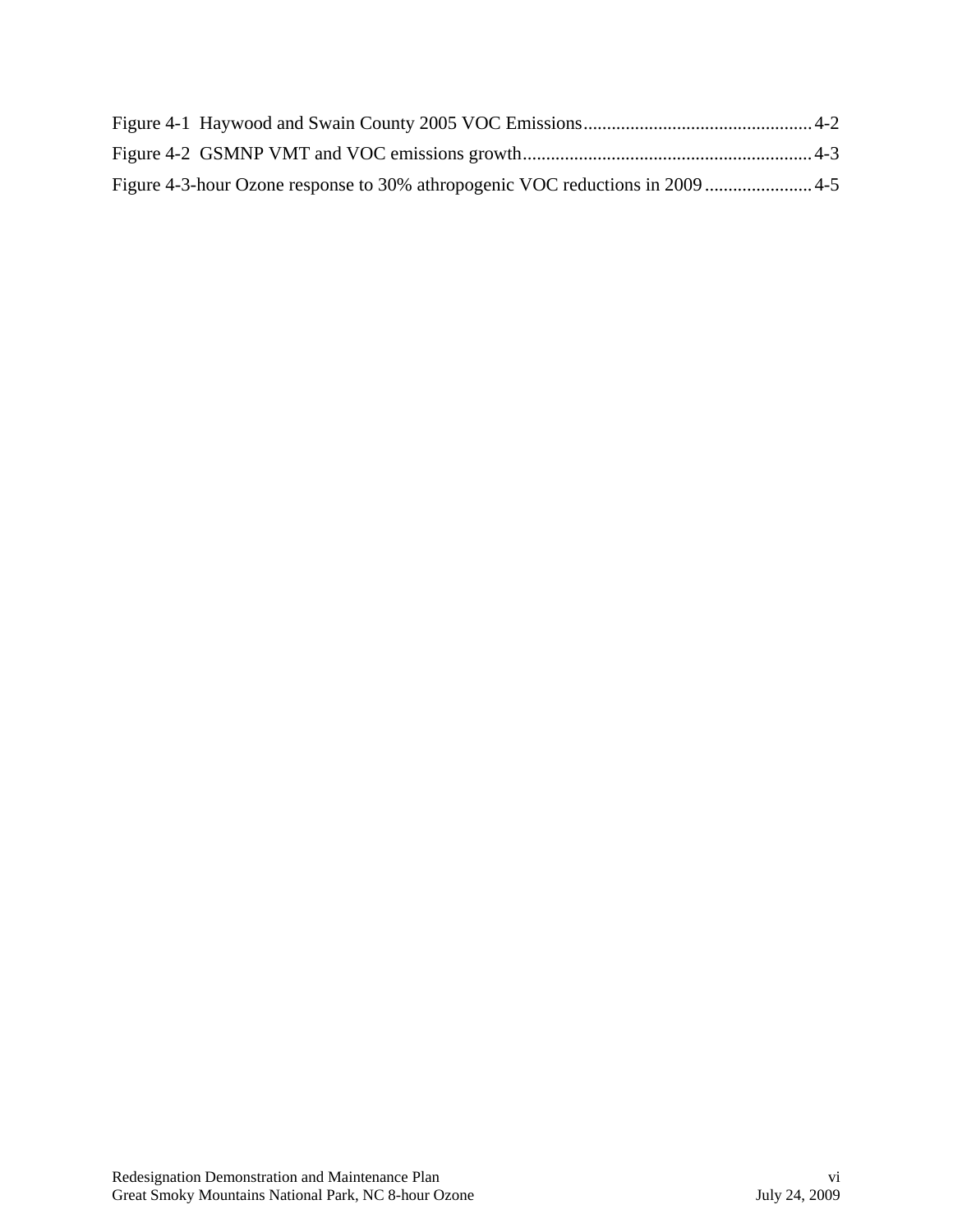## LIST OF ACRONYMS

| Acronym               | Definition                                                                               |
|-----------------------|------------------------------------------------------------------------------------------|
| <b>AIRS</b>           | <b>Aerometric Information Retrieval System</b>                                           |
| <b>AQADP</b>          | Air Quality Action Day Program                                                           |
| <b>ASIP</b>           | Association for Southeastern Integrated Planning                                         |
| <b>CAA</b>            | Clean Air Act                                                                            |
| <b>CAIR</b>           | Clean Air Interstate Rule                                                                |
| <b>CAMD</b>           | <b>Clean Air Markets Database</b>                                                        |
| <b>CFR</b>            | Code of Federal Regulations                                                              |
| <b>CMAQ</b>           | <b>Community Multiscale Air Quality</b>                                                  |
| CO                    | Carbon Monoxide                                                                          |
| <b>GSMNP</b>          | <b>Great Smoky Mountains National Park</b>                                               |
| <b>FR</b>             | <b>Federal Register</b>                                                                  |
| HC                    | Hydrocarbons                                                                             |
| I/M                   | <b>Inspection and Maintenance</b>                                                        |
| MM <sub>5</sub>       | Penn State University/National Center for Atmospheric Research<br><b>Mesoscale Model</b> |
| <b>NAAQS</b>          | National Ambient Air Quality Standard                                                    |
| <b>NCDAQ</b>          | North Carolina Division of Air Quality                                                   |
| <b>NO<sub>x</sub></b> | Nitrogen Oxides                                                                          |
| <b>NPS</b>            | <b>National Park Service</b>                                                             |
| <b>PM</b>             | <b>Particulate Matter</b>                                                                |
| Ppm                   | Parts per million                                                                        |
| QA                    | <b>Quality Assurance</b>                                                                 |
| <b>SESARM</b>         | Southeastern States Air Resource Managers, Inc.                                          |
| <b>SIP</b>            | <b>State Implementation Plan</b>                                                         |
| <b>SMOKE</b>          | Sparse Matrix Operator Kernel Emissions Modeling System                                  |
| SO <sub>2</sub>       | <b>Sulfur Dioxide</b>                                                                    |
| <b>SUV</b>            | Sport Utility Vehicle                                                                    |
| <b>USEPA</b>          | U.S. Environmental Protection Agency                                                     |
| <b>VMT</b>            | <b>Vehicle Miles Traveled</b>                                                            |
| <b>VOC</b>            | <b>Volatile Organic Compounds</b>                                                        |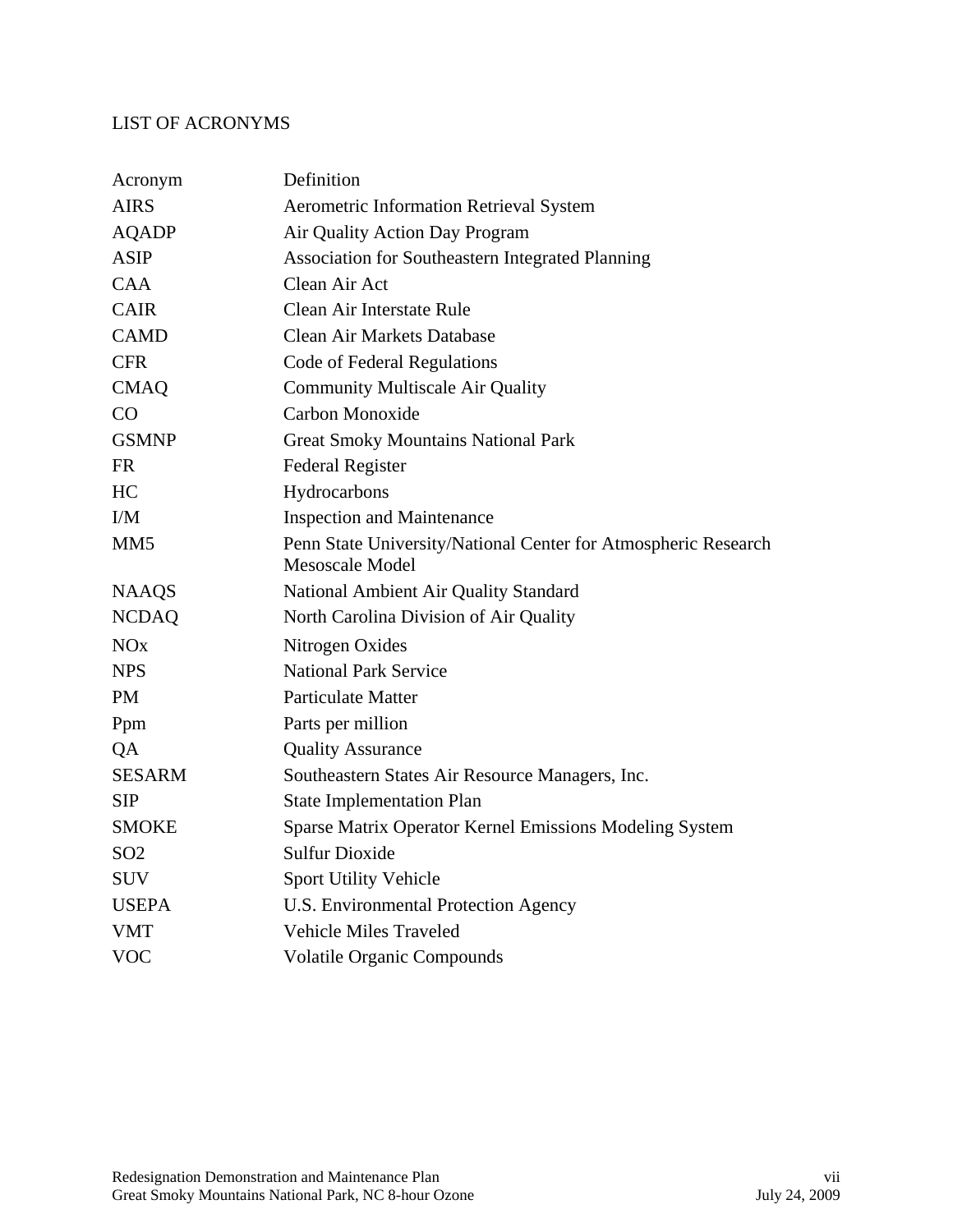## **1.0 INTRODUCTION**

#### **1.1 WHAT IS TROPOSPHERIC OZONE?**

Ozone, a strong chemical oxidant, adversely impacts human health through effects on respiratory function and can also damage forests and crops. Ozone is not emitted directly by the utilities, industrial sources or motor vehicles but instead, is formed in the lower atmosphere, the troposphere, by a complex series of chemical reactions involving nitrogen oxides (NOx) and reactive volatile organic compounds (VOCs). NOx emissions result from the electric generating utilities, combustion processes and motor vehicles while VOCs are emitted from industrial solvents use, gasoline evaporation, motor vehicles and natural sources such as trees.

Ozone formation is promoted by strong sunlight, warm temperatures, and light winds. High concentrations tend to be a problem in the eastern United States only during the hot summer months when these conditions frequently occur. Therefore, the U. S. Environmental Protection Agency (USEPA) mandates seasonal monitoring of ambient ozone concentrations in North Carolina only from April 1 through October 31 (40 CFR 58 App. D, 2.5).

In 1997, the USEPA revised the primary (health) and secondary (welfare) national ambient air quality standards (NAAQS) for ozone by establishing 8-hour standards. An exceedance of the 1997 8-hour ozone NAAQS occurs when a monitor measures ozone above 0.084 parts per million (ppm) on average for an eight-hour period. A violation of this NAAQS occurs when the average of the annual fourth highest daily maximum 8-hour ozone values over three consecutive years is greater than or equal to 0.085 ppm. This three-year average is termed the "design value" for the monitor. The design value for a nonattainment area is the highest monitor's design value in the area.

## **1.2 CLEAN AIR ACT OF 1990**

Since the 1977 amendments to the Clean Air Act (CAA), areas of the country that had not attained the ambient standard for a particular pollutant were formally designated as nonattainment for that pollutant. This formal designation concept was retained in the 1990 CAA Amendments.

#### **1.3 GREAT SMOKY MOUNTAINS NATIONAL PARK AIR QUALITY HISTORY**

On April 15, 2004, the USEPA designated the North Carolina portion of the Great Smoky Mountain National Park (GSMNP) as "basic" nonattainment for the 1997 8-hour ozone standard based on the ambient data from 2001-2003 (Figure 1-1). At that time, the design value for the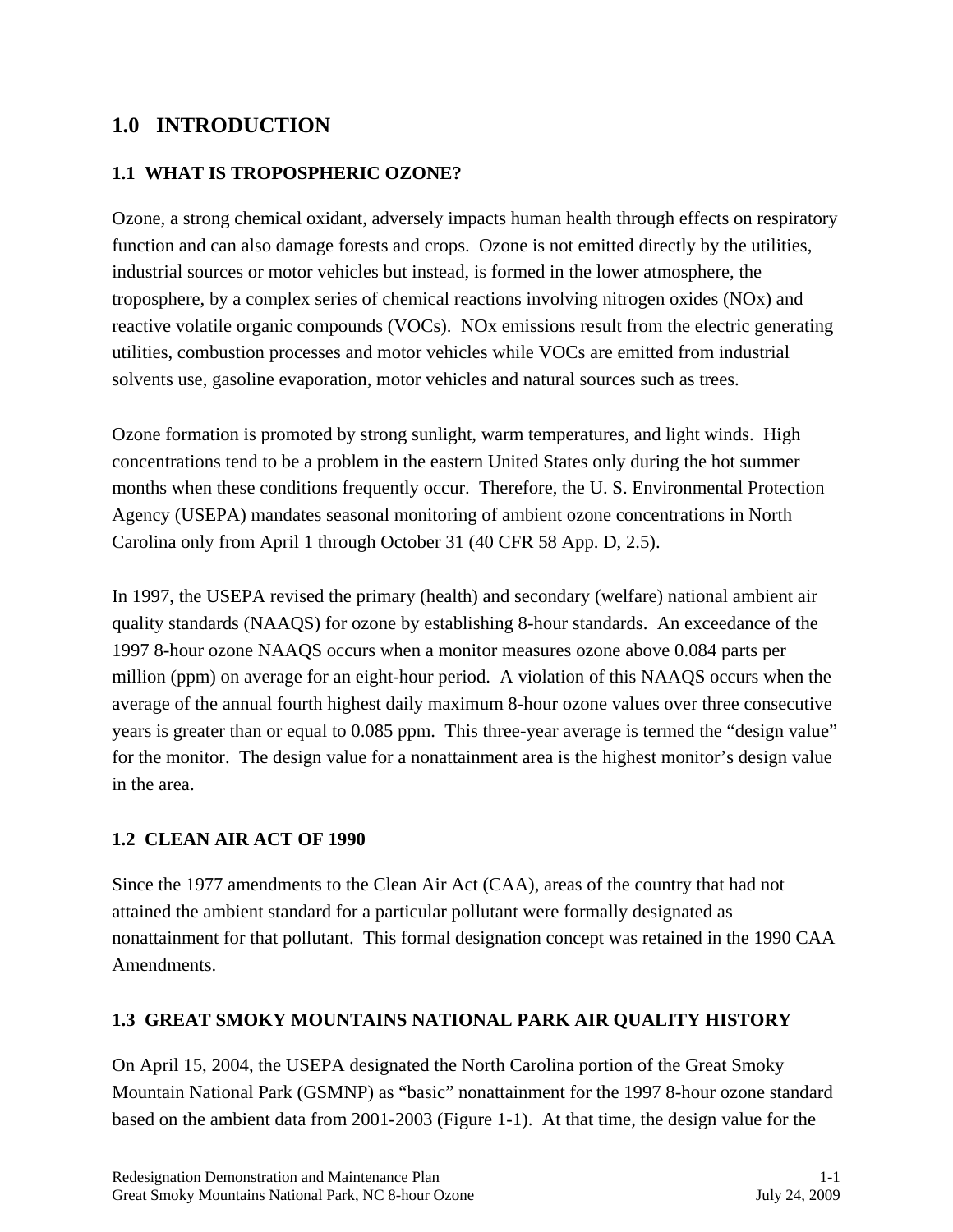North Carolina GSMNP nonattainment area, located in Haywood and Swain Counties, was 0.085 ppm. The GSMNP is located partly in North Carolina and partly in Tennessee. The USEPA treated the North Carolina portion and the Tennessee portion of the GSMNP as two distinct nonattainment areas. The official designation and classification was published in the Federal Register (FR) on April 30, 2004 (69 FR 23858). The designation became effective on June 15, 2004. Prior to the implementation of the 1997 8-hour ozone standard, this area had always been attainment for the 1-hour ozone standard.



**Figure 1-1. USEPA Designated 8-Hour Ozone Nonattainment Areas in North Carolina** 

There is currently one ozone monitor in the North Carolina GSMNP nonattainment area, Purchase Knob, located in the northwest portion of the GSMNP at 5085 feet above sea level. In 2004, this monitor attained the 1997 8-hour ozone NAAQS and has continued to maintain the standard since. The current design value for the North Carolina GSMNP nonattainment area is 0.077 ppm based on the 2006-2008 data.

## **1.4 CLEAN AIR ACT REDESIGNATION CRITERIA**

Section 107(d)(3)(E) of the CAA, as amended, states an area can be redesignated to attainment if the following conditions are met: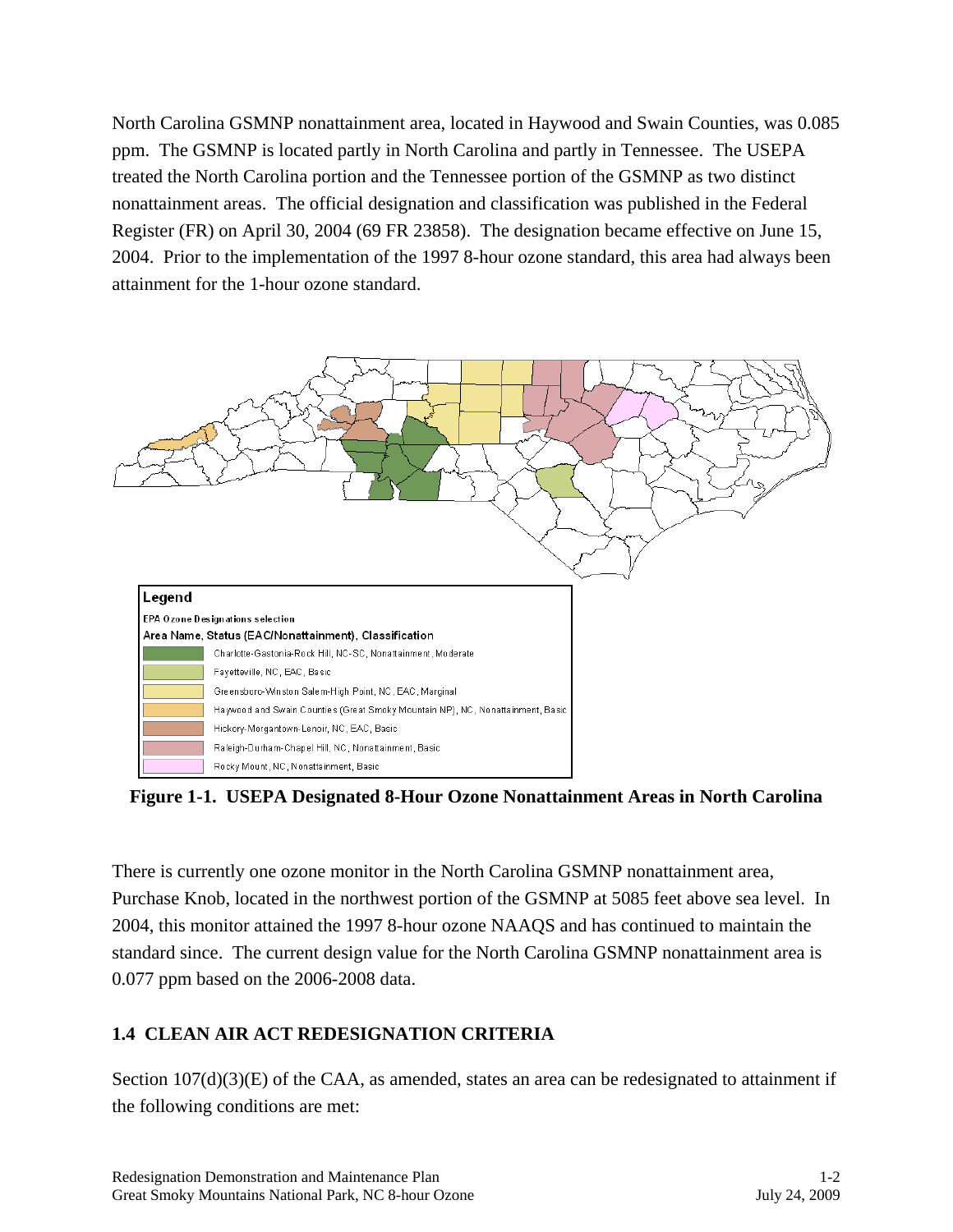- 1. The USEPA has determined that the NAAQS have been attained. For ozone, the areas must show that the average of the fourth highest 8-hour ozone values from three (3) complete, consecutive calendar years of quality-assured air quality monitoring data must be below 0.085 ppm.
- 2. The applicable implementation plan has been fully approved by the USEPA under section 110(k).
- 3. The USEPA has determined that the improvement in air quality is due to permanent and enforceable reductions in emissions. To demonstrate this, the State should estimate the percent reduction (from the year used to determine the design value for designation and classification) achieved from Federal, State, and local measures.
- 4. The State has met all applicable requirements for the area under section 110 and Part D.
- 5. The USEPA has fully approved a maintenance plan, including a contingency plan, for the areas under section 175A.

In the sections to follow, the North Carolina Department of Environment and Natural Resources, Division of Air Quality (NCDAQ) will provide the technical data necessary to show that the North Carolina GSMNP nonattainment area has attained and is expected to maintain the 1997 8-hour ozone standard, and has met the requirements for redesignation set forth above.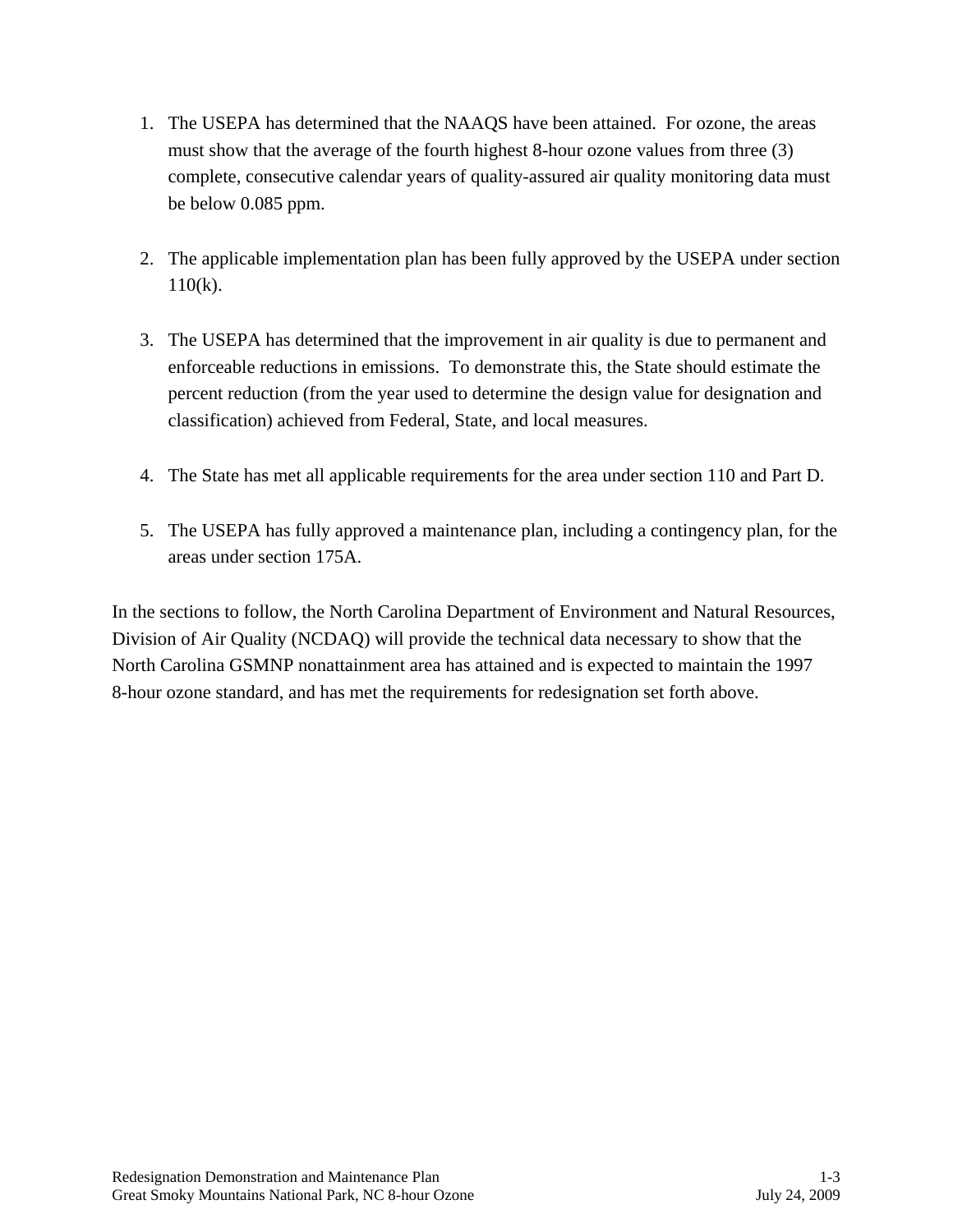## **2.0 AIR QUALITY**

#### **2.1 HISTORIC AIR QUALITY (1999 – 2007)**

The NCDAQ has collected ambient monitoring data for the GSMNP area since June 1995. At the time of the 1997 8-hour ozone designations, there was one ozone monitor located in the North Carolina GSMNP nonattainment area (Figure 2-1). This monitor was installed in accordance with the Code of Federal Regulations (CFR) 40 CFR Part 58.



**Figure 2-1. Ozone Monitor Location in the North Carolina GSMNP Nonattainment Area** 

Tables 2-1 and 2-2 below show the air quality data and corresponding design values for the monitor in the North Carolina GSMNP nonattainment area, respectively, from 1999 to 2007. As you can see from Table 2-1, ozone values dropped discernibly in 2003, and the area continued to have fourth highest ozone values below the standard since this period. This reduction in ozone is reflected in Table 2-2, which shows the historic design values based on three successive years of ozone season data. With violations of the 1997 8-hour ozone standard noted in bold, Table 2-2 shows that since the 2001-2003 period, the Purchase Knob monitor has been below the 1997 8-hour ozone standard.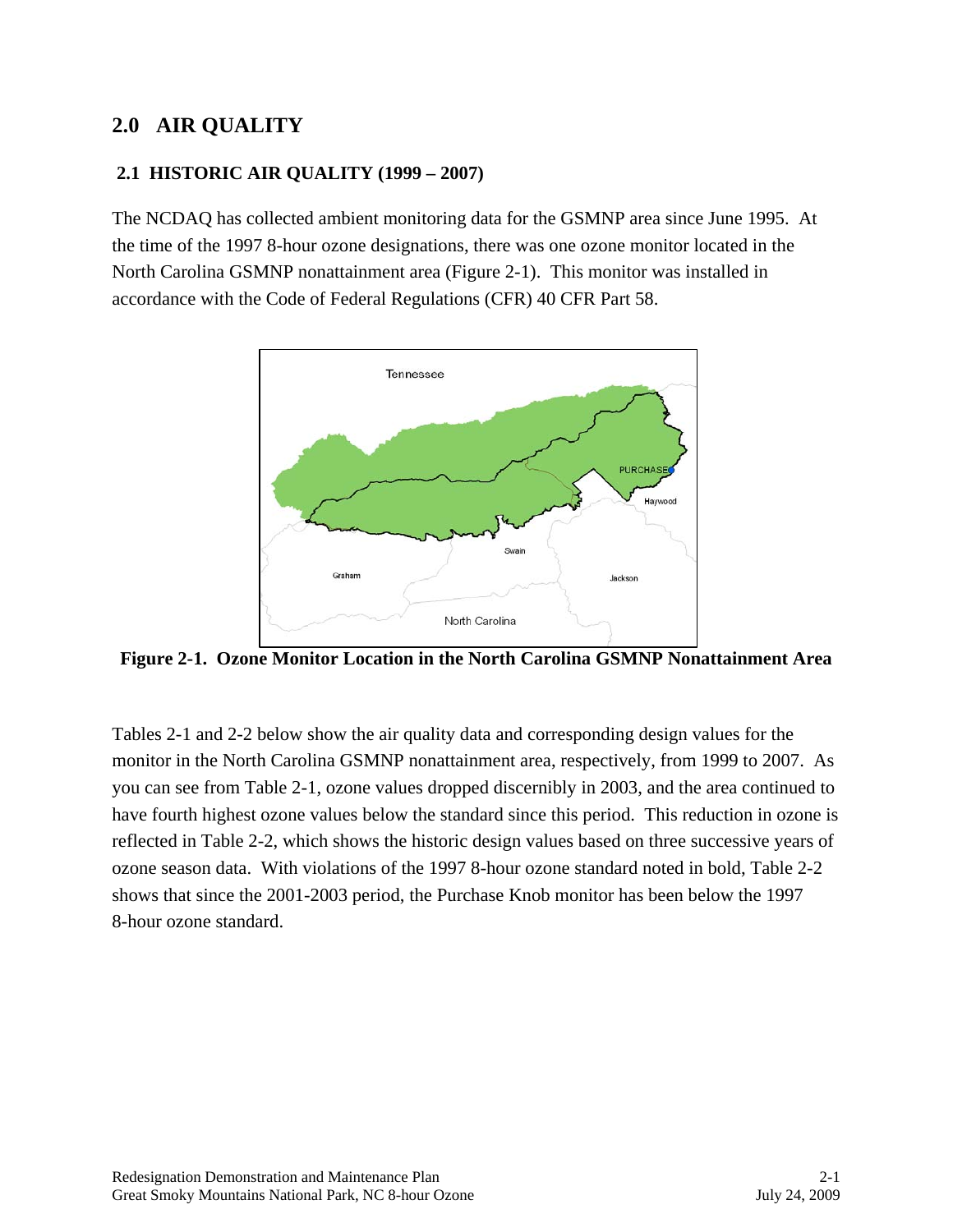| Monitor                                                 | $4th$ Highest 8-hour Ozone Values (ppm) |       |       |       |       |       |       |       |       |
|---------------------------------------------------------|-----------------------------------------|-------|-------|-------|-------|-------|-------|-------|-------|
|                                                         | 1999                                    | 2000  | 2001  | 2002  | 2003  | 2004  | 2005  | 2006  | 2007  |
| Purchase Knob<br>AIRS ID #37-087-0036<br>Haywood County | 0.093                                   | 0.087 | 0.082 | 0.094 | 0.081 | 0.071 | 0.084 | 0.073 | 0.078 |

Table 2-1 GSMNP Historic 4<sup>th</sup> Highest 8-hour Ozone Values (1999-2007)

**Table 2-2 GSMNP Historic Design Values (1999 - 2007)** 

| Monitor                                                        | Design Value (ppm) |           |         |           |         |         |         |
|----------------------------------------------------------------|--------------------|-----------|---------|-----------|---------|---------|---------|
|                                                                | 99-01              | $00 - 02$ | $01-03$ | $02 - 04$ | $03-05$ | $04-05$ | $05-07$ |
| Purchase Knob<br>AIRS ID #37-087-0036<br><b>Haywood County</b> | 0.087              | 0.087     | 0.085   | 0.082     | 0.078   | 0.076   | 0.078   |

Note: Bolded values represent violations of the 8-hour ozone standard.

## **2.2 RECENT AIR QUALITY VALUES (2006 –2008)**

The most recent three years of ozone monitoring data (2006-2008) for the North Carolina GSMNP nonattainment area demonstrate compliance with the 1997 8-hour ozone NAAQS. Table 2-3 is a summary of the fourth highest 8-hour average at the monitor in the nonattainment area for 2006-2008 period and the corresponding design value.

| Monitor                                | Year | $4th$ Highest 8-hour<br>ozone values (ppm) | Design Value (ppm)<br>2006-2008 |
|----------------------------------------|------|--------------------------------------------|---------------------------------|
| Purchase Knob                          | 2006 | 0.073                                      |                                 |
| AIRS ID #37-087-0036<br>Haywood County | 2007 | 0.078                                      | 0.077                           |
|                                        | 2008 | $0.080\,$                                  |                                 |

**Table 2-3 GSMNP Area's Current Air Quality Data (2006 -2008)** 

The 2008 8-hour ozone monitoring data has been fully quality assured (QA'ed) and officially submitted to the USEPA. Since this area has maintained the 1997 8-hour ozone standard since 2004, the NCDAQ is confident that the GSMNP area will continue to demonstrate attainment of this standard.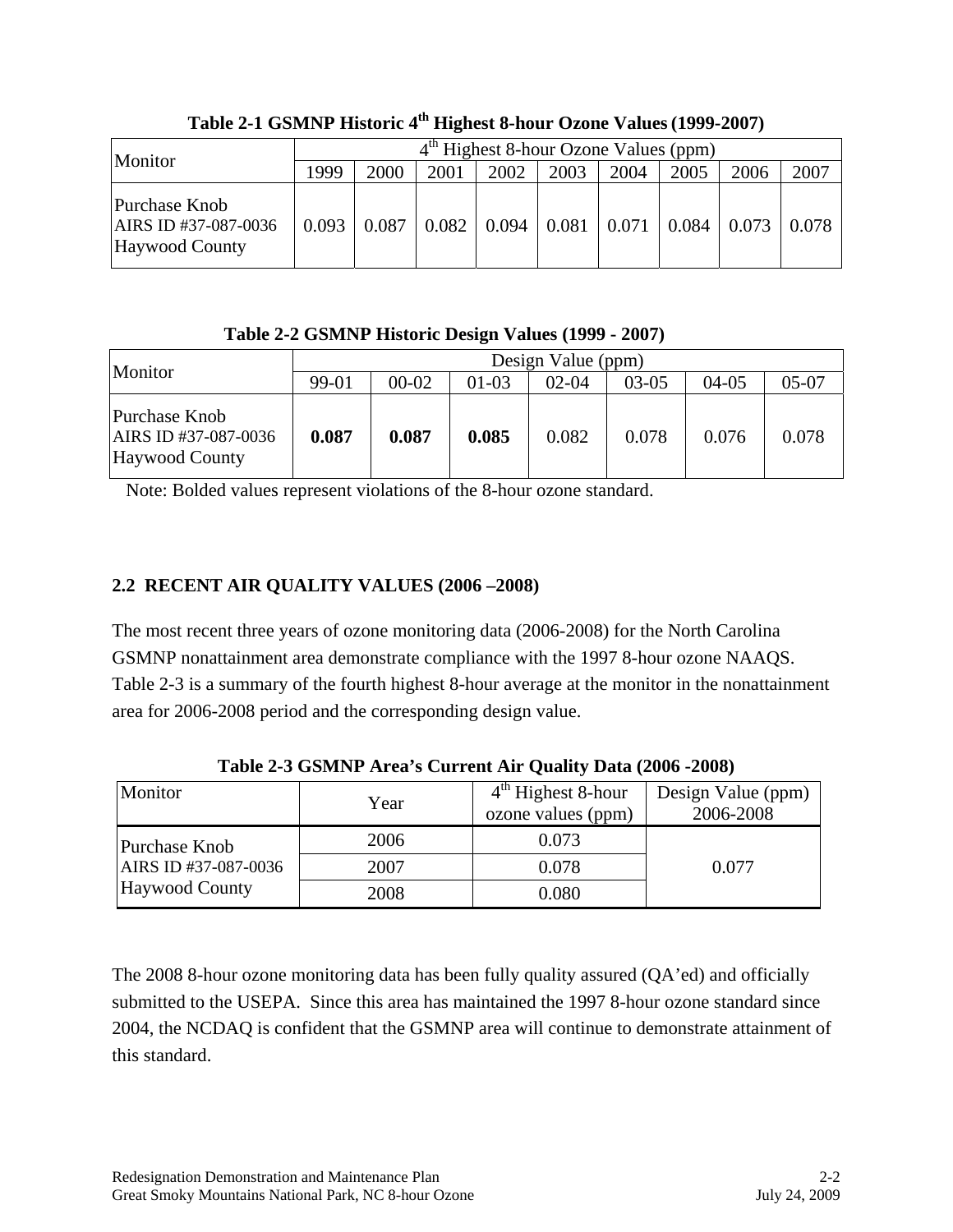#### **2.3 CAUSE OF OZONE EXCEEDANCES IN THE GSMNP**

As stated earlier, ozone is formed in the presence of strong sunlight and the precursor pollutants NOx and VOCs. The NCDAQ has examined the sources of VOC emissions and their contribution to ozone formation in North Carolina. Due to the generally warm and moist climate of North Carolina, vegetation abounds in many forms, and forested lands naturally cover much of the state. The biogenic sector, natural sources of emissions, is the most abundant source of VOC emissions in North Carolina and accounts for approximately 90% of the total VOC emissions statewide. The overwhelming abundance of biogenic VOC emissions makes the majority of North Carolina a NOx limited environment for the formation of ozone. This holds especially true in the North Carolina GSMNP nonattainment area. The NOx emissions within the North Carolina GSMNP nonattainment area are extremely low; total manmade emissions are currently about a quarter ton per day of NOx (see Section 3.3.3).

The time of day that the exceedances occur indicates that the exceedances in the GSMNP are due to transport. Ozone exceedances within the GSMNP tend to occur at night, which suggests that the monitored ozone exceedances are the result of ozone transported into the nonattainment area from outside regions.

For ozone to form, the presence of strong sunlight is required in addition to the precursor pollutants. Once the sun goes down, ozone formation ceases and the ozone remaining in the air can be transported downwind. Additionally, in urban areas, where NOx emissions are released throughout the day and night, the NOx emissions titrate the ozone after the sun sets and the ozone levels decrease dramatically. This is not what is seen in the GSMNP. Figure 2-2 below shows the typical diurnal patterns observed at a high elevation site, like Purchase Knob, and at a low elevation site. This figure demonstrates that the ozone levels at high elevations tend to have a relatively flat diurnal pattern, with a minimum occurring during the daytime and the maximum occurring during early morning (before sunrise) or late evening (after sunset). At low elevation, the minimum occurs just before sunrise and the maximum peaks during early afternoon.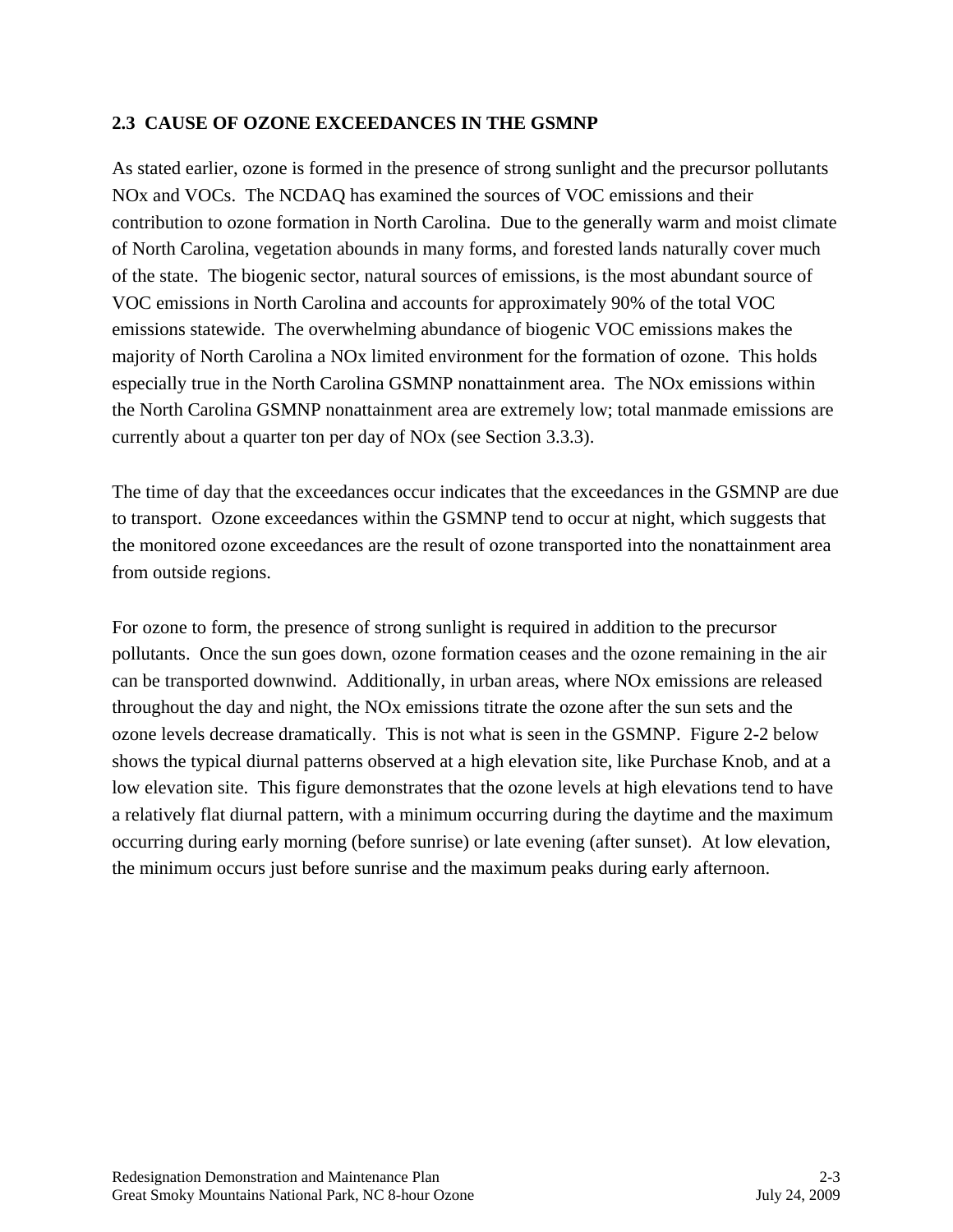

**Figure 2-2. Diurnal ozone patterns for high and low elevation monitoring sites** 

Since the ozone exceedances in the GSMNP occur at night and the NOx emissions are so low, the GSMNP's man-made emissions are not the cause of ozone exceedances but rather the cause is transported ozone. The USEPA recognized this by designating only the GSMNP, and not all of the counties in which the GSMNP is located, as nonattainment.

## **2.4 PERMANENT AND ENFORCEABLE EMISSIONS REDUCTIONS**

As stated above, the GSMNP man-made emissions are not the cause of the ozone exceedances within the GSMNP. The NCDAQ looked at back trajectories for high ozone days in 2002 to understand what sources and regions may have impacted the area during the period when exceedances occurred. The figures below show the patterns of atmospheric airflow on two ozone exceedance days in 2002 and the large NOx sources in the area. It is clear that the airflow that transported high ozone into the GSMNP passed over large utility sources where high ozone is often observed downwind, as well as large urban areas known to have high ozone. Although there may be other large industrial sources that contribute to the ozone transport into the GSMNP, NCDAQ focused its analysis on the utility sector. This sector has been regulated such that the emission reductions can be demonstrated to be both permanent and enforceable; thus meeting the requirements for redesignation.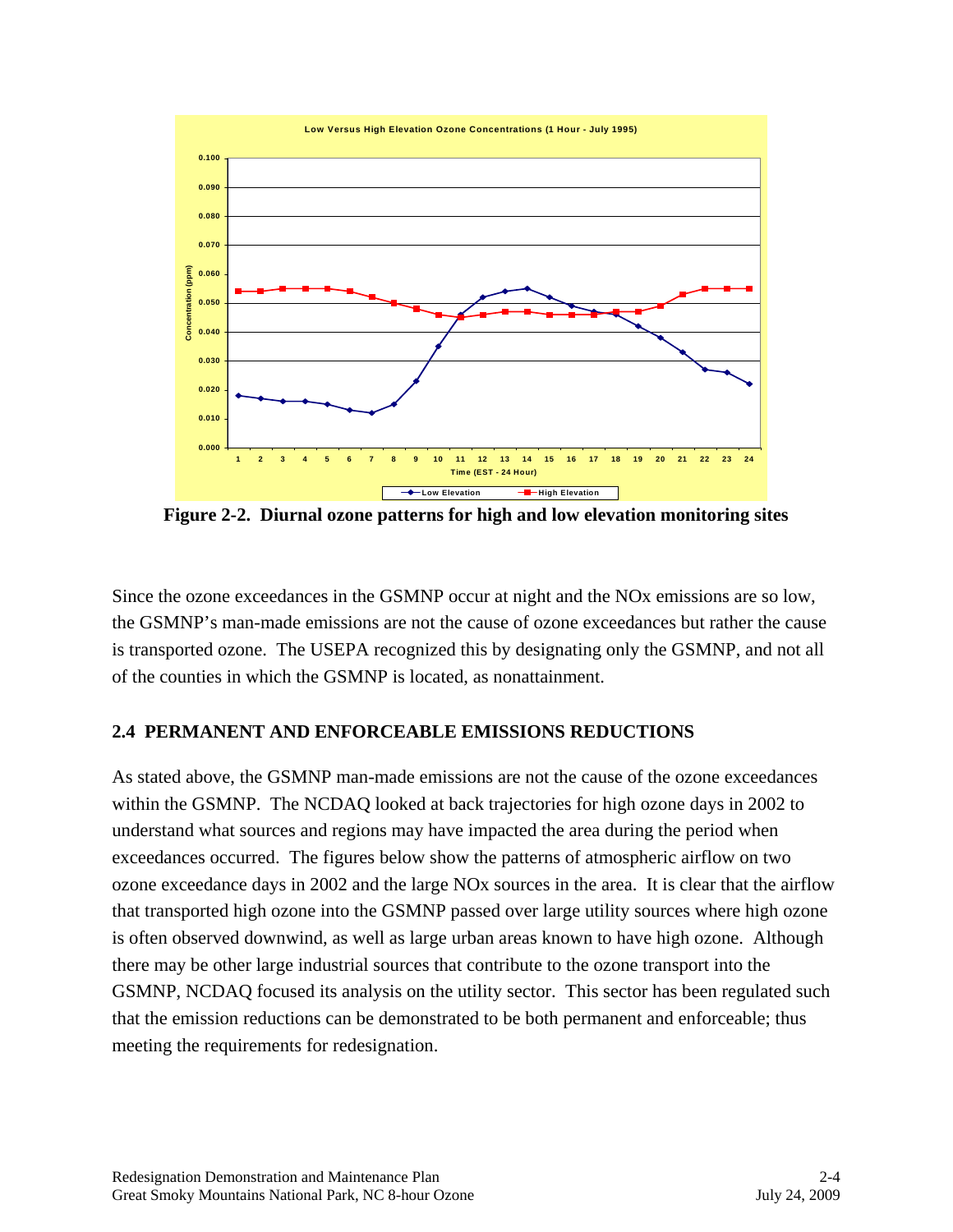

**Figure 2-3: June 10, 2002 Ozone Exceedence Back Trajectory** 



**Figure 2-4: August 8, 2002 Ozone Exceedence Back Trajectory**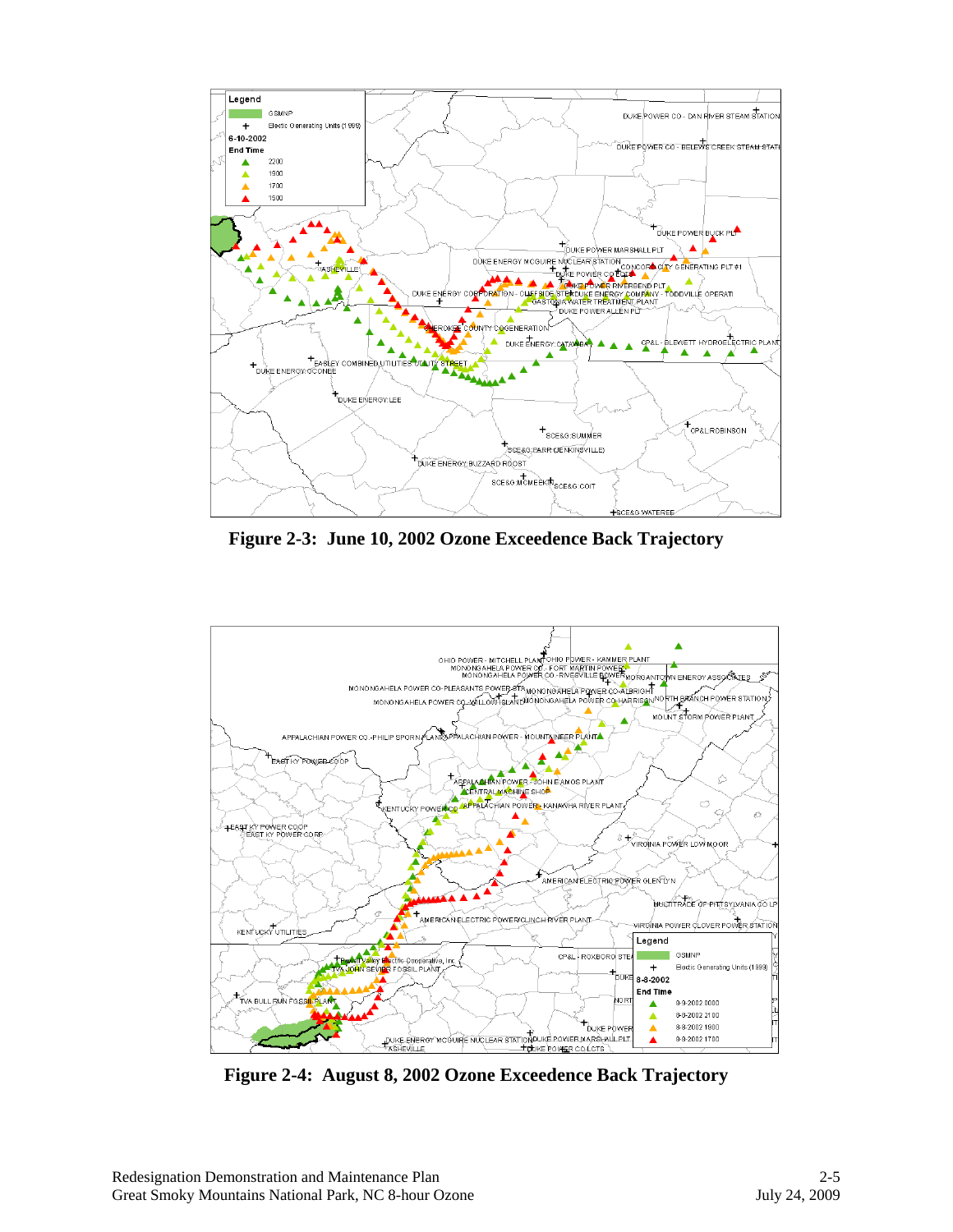Figure 2-5 displays the 2002 to 2007 ozone season NOx emissions, reported to the USEPA's Clean Air Markets Database (CAMD), for the utility sources located in North Carolina that the June 10, 2002 back trajectory analysis indicated may have contributed to the ozone transported into the GSMNP.



**Figure 2-5: Facilities Contributing to June 10, 2002 Ozone Exceedance** 

Likewise, Figure 2-6 displays the ozone season NOx emissions for the same period for the large facilities that may have contributed to the August 8, 2002, ozone exceedance based on the back trajectory analysis displayed in Figure 2-4 above. A clear downward trend in NOx emissions since 2002 is demonstrated. This decrease in NOx emissions helps explain why the North Carolina GSMNP nonattainment area has observed lower ozone values since 2002.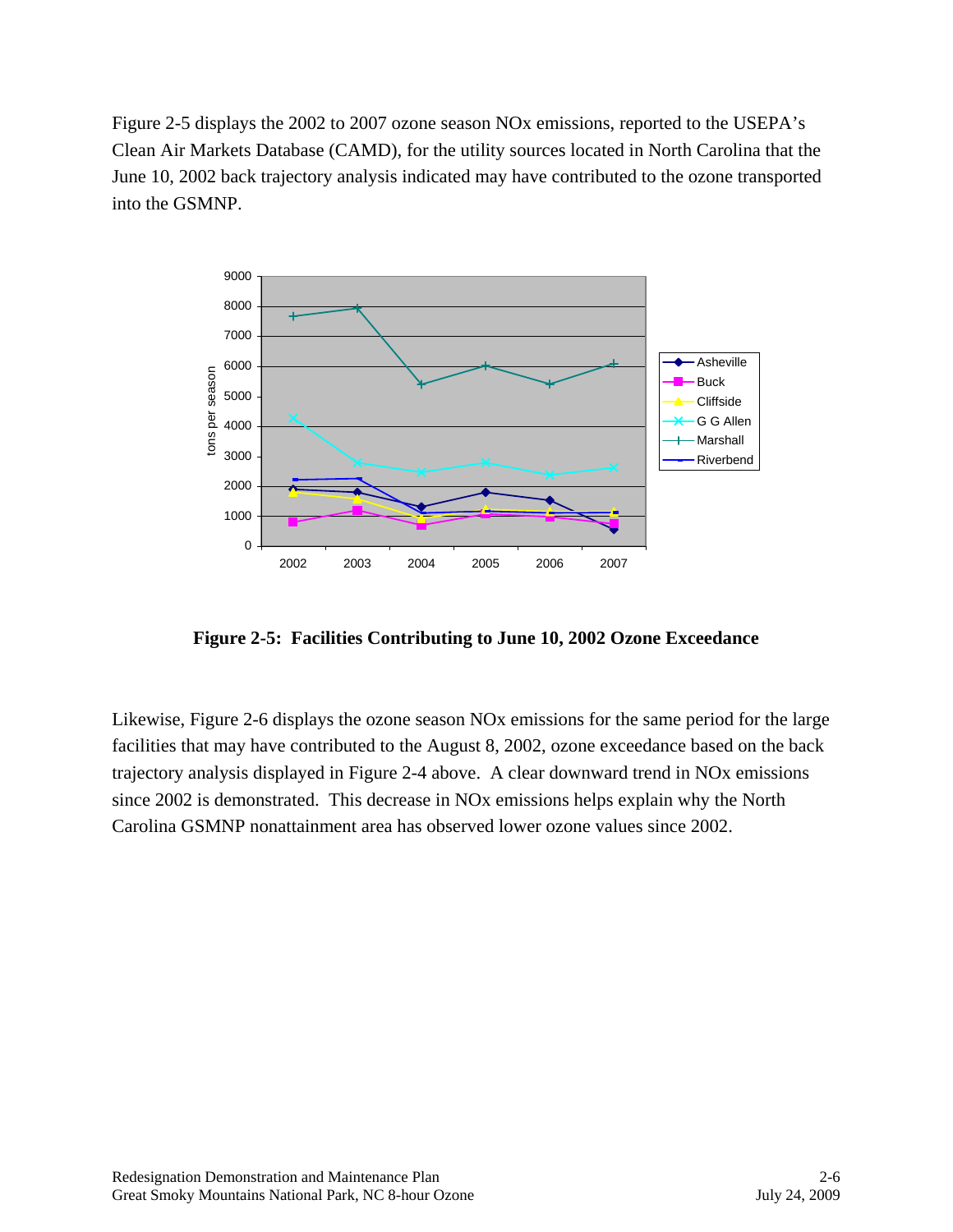

**Figure 2-6: Facilities Contributing to August 8, 2002 Ozone Exceedance** 

Figure 2-7, displays the USEPA's CAMD ozone season NOx emissions trend, by state, for the utility sources located close to the GSMNP and in the more commonly prevailing wind directions determined from the back trajectory analysis. This figure displays the significant emission reductions that occurred in 2003 and then again in 2004, after which the NOx emissions leveled off. This corresponds nicely to the stepwise drop in monitored ozone values in 2003 and again in 2004. The utility sources used to develop Figure 2-7 are listed in Table 2-4.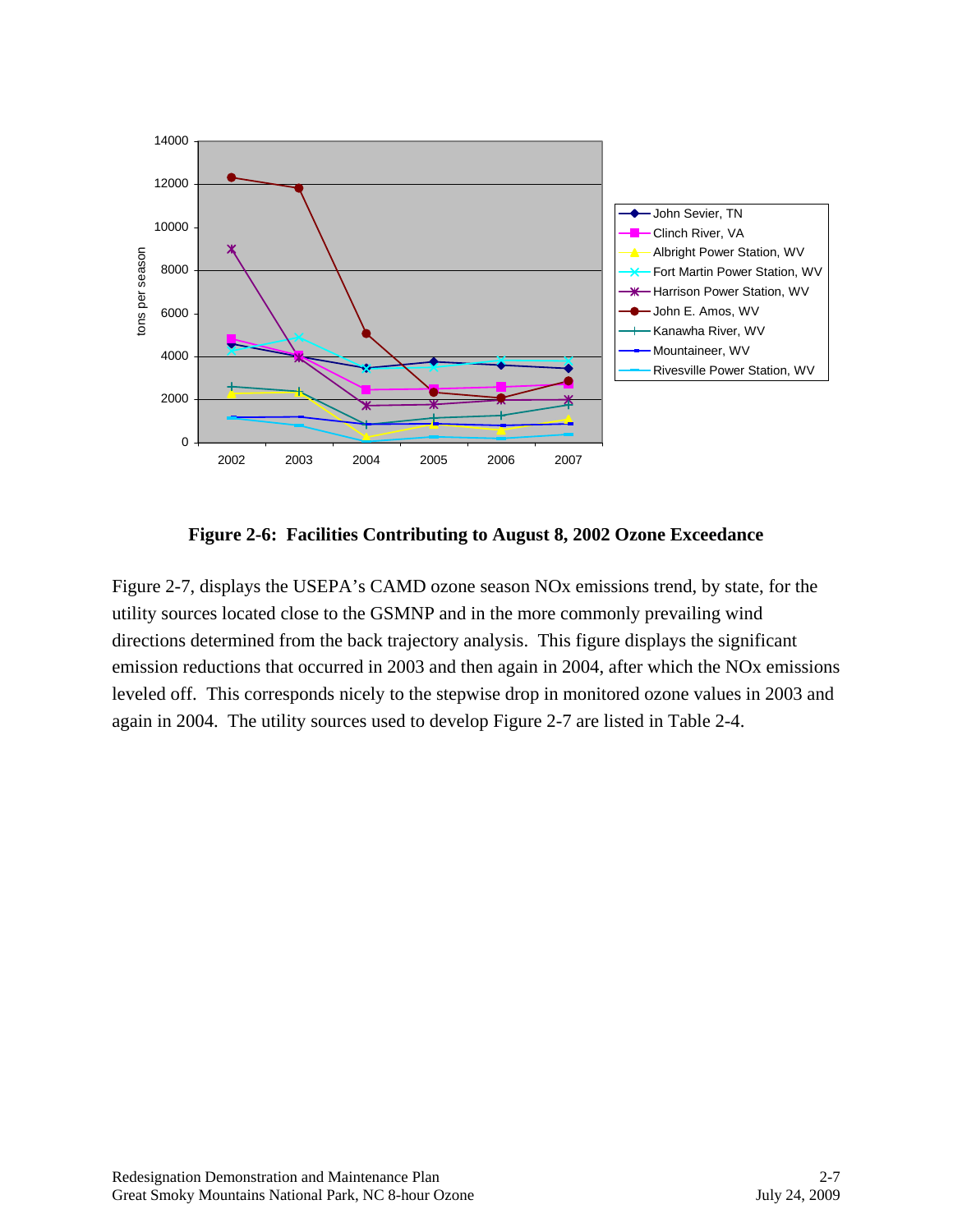

#### **Figure 2-7: NOx Emission Trends by State for Large Sources Impacting the GSMNP**

| Facility<br><b>State</b> |                | <b>State</b>   | Facility            |  |
|--------------------------|----------------|----------------|---------------------|--|
|                          |                | South Carolina | W S Lee             |  |
| Georgia                  | Bowen          |                | <b>Bull Run</b>     |  |
|                          | Hammond        | Tennessee      | Kingston            |  |
|                          | Jack McDonough |                | John Sevier         |  |
|                          | Allen          |                |                     |  |
|                          | Asheville      |                |                     |  |
| North Carolina           | Cliffside      | Virginia       | <b>Clinch River</b> |  |
|                          | Marshall       |                |                     |  |
|                          | Riverbend      |                |                     |  |

**Table 2-4 Facilities Considered in NOx Emissions Trends** 

Understanding the cause of the ozone exceedances within the GSMNP helps with the demonstration of showing permanent and enforceable emission reductions that resulted in ozone design values that meet the 1997 8-hour ozone standard. Emission reductions in the GSMNP itself will not affect the observed ozone values within the GSMNP; these reductions must come from sources upwind of the nonattainment area.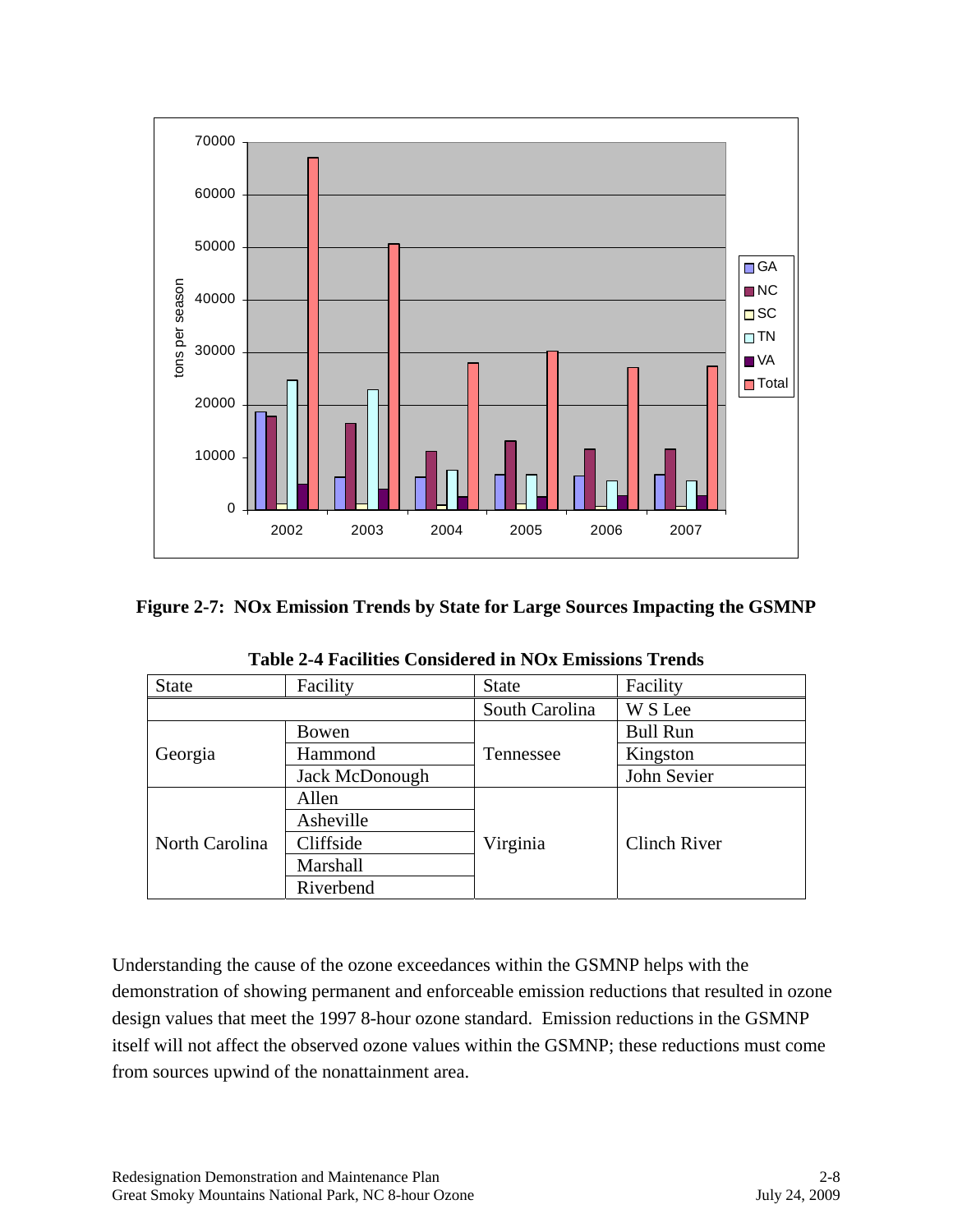There are several State and Federal measures that have been enacted in recent years that are resulting in permanent and enforceable emissions reductions. A list of those measures that contributed to the permanent and enforceable emission reductions are listed below and are more fully described in Section 3.5.

The federal measures that have been implemented include:

- Tier 2 vehicle standards: Began implementation in 2004 and will require all passenger vehicles in the manufacturers' fleet to meet an average standard of 0.07 grams of NOx per mile. Additionally, in January 2006 the sulfur content of gasoline was required to be on average 30 ppm, which will assist in lowering the NOx emissions.
- Heavy-duty gasoline and diesel highway vehicle standards: Began to take effect in 2004 and are designed to reduce NOx and VOC emissions.
- Nonroad spark-ignition engines, recreational vehicle, and diesel marine engines standards: Began to take effect in 2003 and will reduce NOx and VOC emissions.
- NOx State Implementation Plan (SIP) Call: This rule required 22 states in the East to meet ozone season NOx budgets by the beginning of 2004. These reductions were to come from primarily large utility sources, large industrial boilers and internal combustion engines. A trading program was implemented, allowing some sources to buy credits as opposed to putting on controls, but overall there has been a reduction in NOx emissions across the Eastern part of the United States.

The state measures that have been implemented include:

- Clean Air Bill: Expanded the inspection and maintenance (I/M) program from 9 counties to 48. It was implemented in the mountain area counties, near the GSMNP nonattainment area, from July 1, 2004 through July 1, 2005.
- Open burning ban: The rule prohibits open burning on ozone action days, and will reduce NOx and VOC emissions, as well as carbon monoxide (CO) and fine particulate matter.
- Air toxics control program: The rule was effective in 1990 and reduces VOCs, along with other toxic emissions, across the state.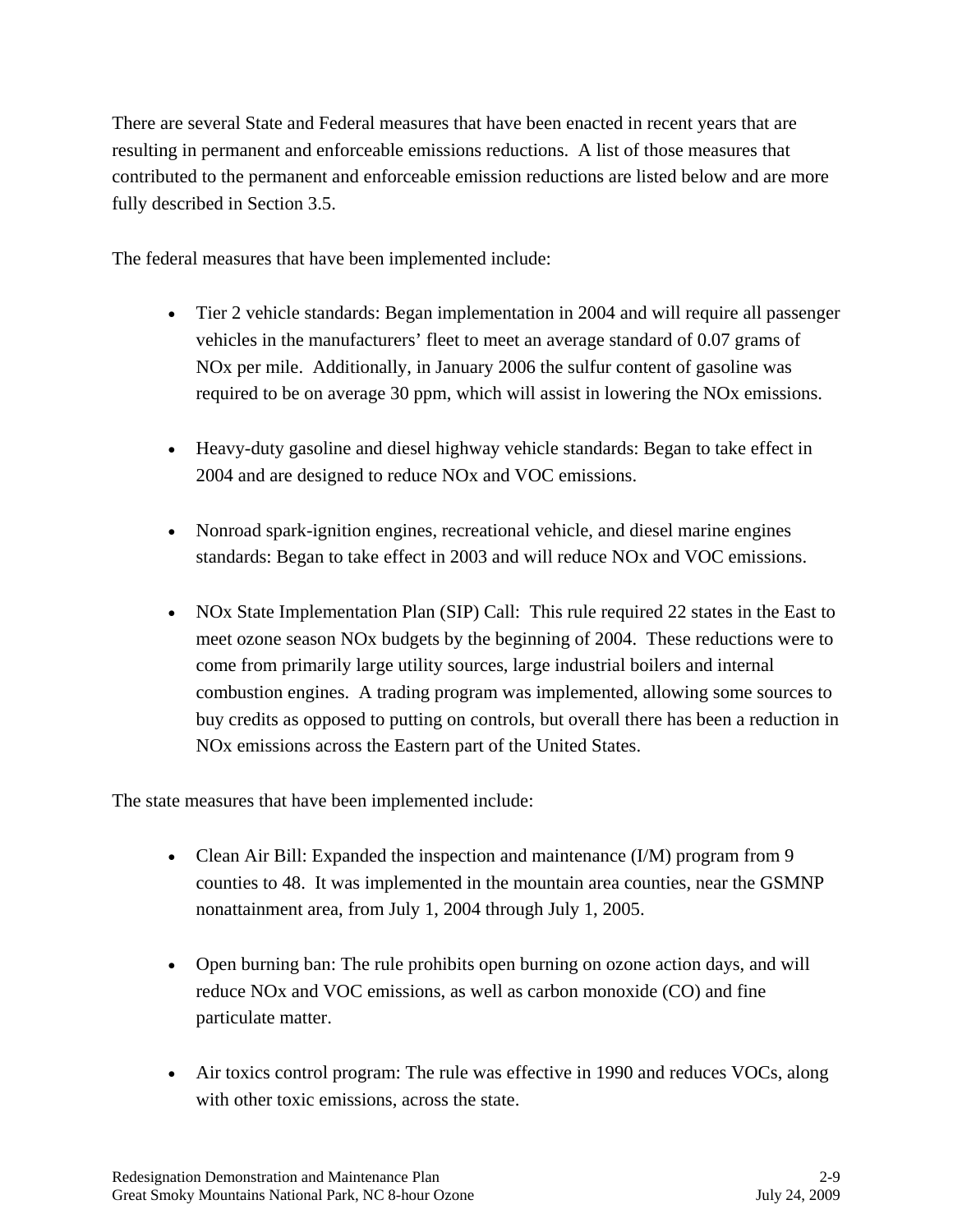- Heavy duty diesel engine gap filling rule: This rule requires engine manufacturers to perform the supplemental testing requirements for heavy duty diesel engines for model years 2005 and 2006 due to delays in the USEPA's rule. It was estimated to reduce the 2005 emissions in North Carolina by 5.3 tons per day and 10.9 tons per day in 2006.
- NOx SIP Call rule: This rule had a target of a 68 percent reduction in NO<sub>x</sub> emissions from the State's large stationary combustion sources by 2006.

A recent review of the NOx emissions in the USEPA's CAMD shows a reduction of about 32,400 tons of ozone season NOx emissions from the utilities in North Carolina between 2002 and 2007. Table 2-5 presents the annual and ozone season NOx emissions for the North Carolina sources in the USEPA's CAMD.

**Table 2-5. NOx Emissions from North Carolina Sources in the USEPA Clean Air Markets Database** 

| Year | <b>Annual NO<sub>x</sub></b> Emissions | <b>Ozone Season NO<sub>x</sub></b> Emissions |  |  |
|------|----------------------------------------|----------------------------------------------|--|--|
|      | (Tons)                                 | (Tons)                                       |  |  |
| 2002 | 145,706                                | 61,059                                       |  |  |
| 2003 | 135,879                                | 51,943                                       |  |  |
| 2004 | 124,079                                | $27,731*$                                    |  |  |
| 2005 | 114,300                                | 32,888                                       |  |  |
| 2006 | 108,584                                | 30,655                                       |  |  |
| 2007 | 64,770                                 | 28,664                                       |  |  |

\* 2004 had a shortened ozone season due to compliance issues and represents only 4 months.

Table 2-6 displays the NOx emission reductions, as the result of the NOx SIP Call rule, from power plants that most likely impact the North Carolina GSMNP nonattainment area. There are seven facilities located in North Carolina and four facilities located in Tennessee. This data is also from the USEPA's CAMD and represents the second and third quarters of the year (April through September), the period during which ozone levels are the highest. It is clearly demonstrated that the emissions from these facilities have significantly decreased during the ozone season since 2002, with almost 52,431 tons of NOx reductions in the 2007 ozone season compared to 2002. This is a 67% reduction in utility NOx emissions that are permanent and enforceable.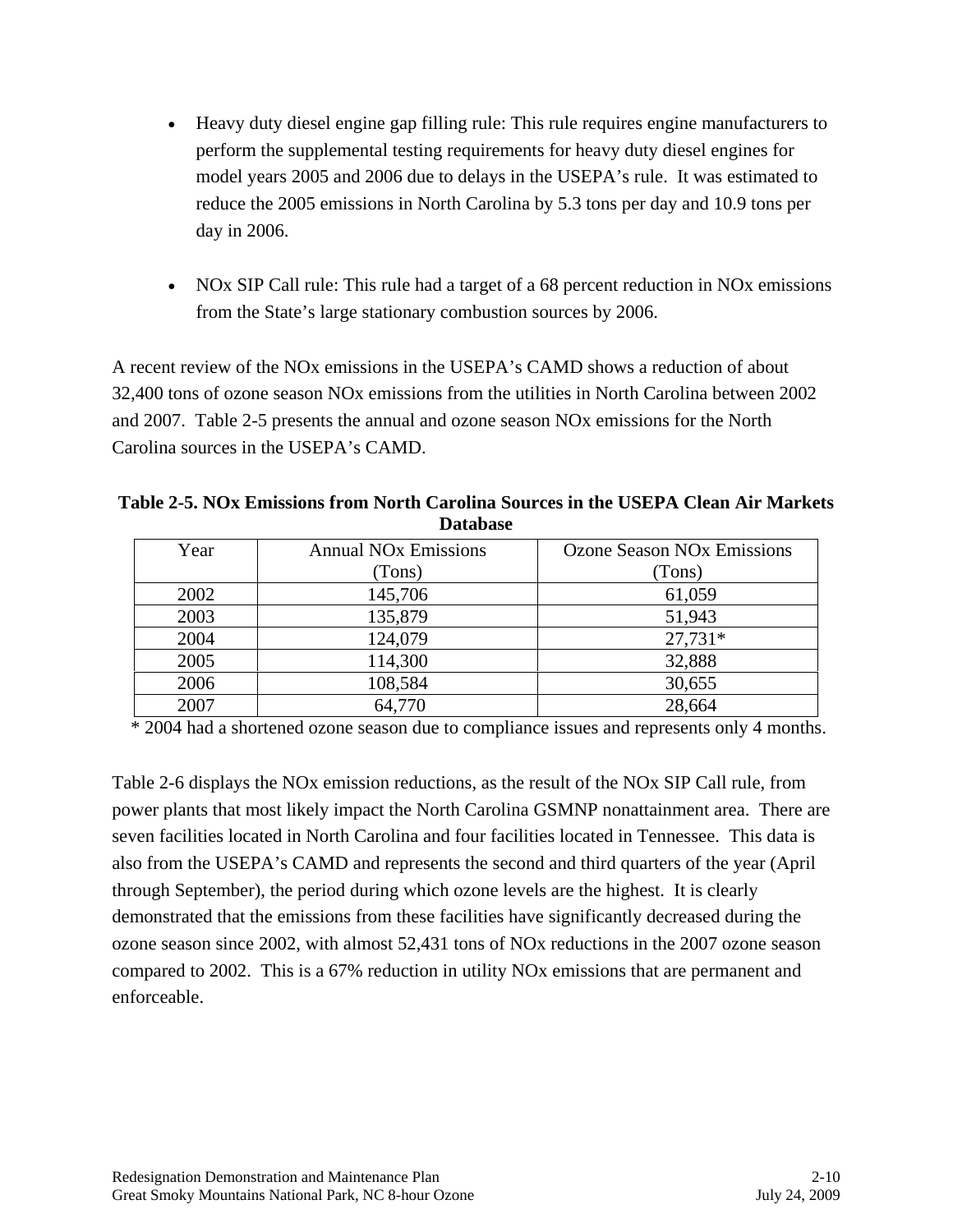| Facility                        | 2002   | 2003   | 2004   | 2005   | 2006   | 2007   |  |  |  |  |
|---------------------------------|--------|--------|--------|--------|--------|--------|--|--|--|--|
|                                 |        |        |        |        |        |        |  |  |  |  |
| <b>North Carolina Sources</b>   |        |        |        |        |        |        |  |  |  |  |
| Asheville                       | 2,252  | 2,158  | 2,205  | 2,156  | 1,931  | 598    |  |  |  |  |
| <b>Belews</b>                   | 21,269 | 13,871 | 7,102  | 3,803  | 3,769  | 1,559  |  |  |  |  |
| Creek                           |        |        |        |        |        |        |  |  |  |  |
| <b>Buck</b>                     | 1,084  | 1,468  | 1,089  | 1,286  | 1,262  | 870    |  |  |  |  |
| Cliffside                       | 1,944  | 2,149  | 1,738  | 1,782  | 1,540  | 1,311  |  |  |  |  |
| G G Allen                       | 5,011  | 3,643  | 4,002  | 3,589  | 3,001  | 3,053  |  |  |  |  |
| Marshall                        | 9,283  | 9,101  | 8,243  | 7,558  | 6,370  | 7,253  |  |  |  |  |
| <b>River Bend</b>               | 2,556  | 2,703  | 1,844  | 1,379  | 1,417  | 1,296  |  |  |  |  |
| <b>Total NC</b>                 | 43,399 | 35,093 | 26,223 | 21,553 | 19,290 | 15,940 |  |  |  |  |
|                                 |        |        |        |        |        |        |  |  |  |  |
| <b>Tennessee Sources</b>        |        |        |        |        |        |        |  |  |  |  |
| <b>Bull Run</b>                 | 10,554 | 9,234  | 1,670  | 2,468  | 692    | 1,513  |  |  |  |  |
| Gallatin                        | 5,894  | 6,043  | 4,556  | 3,933  | 3,647  | 3,124  |  |  |  |  |
| John Sevier                     | 5,438  | 4,911  | 5,343  | 4,437  | 4,504  | 4,187  |  |  |  |  |
| Kingston                        | 13,335 | 13,882 | 5,660  | 3,444  | 1,344  | 1,425  |  |  |  |  |
| <b>Total TN</b>                 | 35,221 | 34,070 | 17,229 | 14,282 | 10,187 | 10,249 |  |  |  |  |
| <b>Total</b><br><b>Combined</b> | 78,620 | 69,163 | 43,452 | 35,835 | 29,477 | 26,189 |  |  |  |  |

**Table 2-6: April – Sept. NOx Emissions for Utilities Impacting the GSMNP (tons/period)**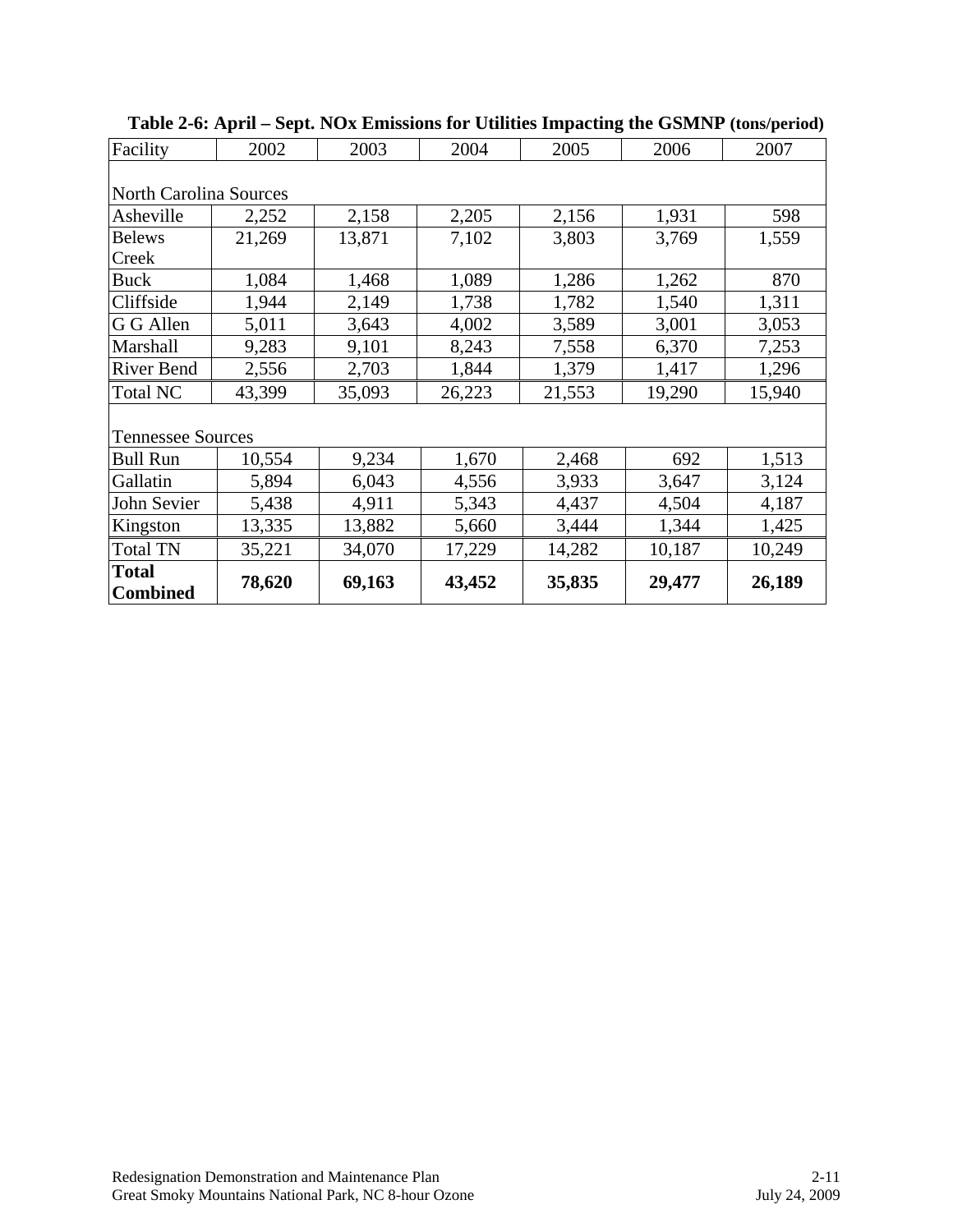## **3.0 MAINTENANCE PLAN**

#### **3.1 CONCEPT OF NORTH CAROLINA'S MAINTENANCE PLAN**

The State's plan for maintaining compliance with the ambient air quality standard for 8-hour ozone in the GSMNP nonattainment area consists of three major parts: a foundation control program, a maintenance demonstration, and a contingency plan. The foundation control program consists of the current Federal and State control measures already in effect, as well as the future benefits of the federal Clean Air Interstate Rule, cleaner engine programs, and low sulfur gasoline and low sulfur diesel fuel programs.

The NCDAQ has implemented programs that will remain enforceable and are hereby submitted as the plan to ensure that maintenance of the 8-hour ozone standard will continue. Sources are prohibited from reducing emission controls (anti-backsliding) following the redesignation of the area unless such a change is first approved by the USEPA as a revision to the North Carolina SIP that is consistent with Section 110(l) of the Clean Air Act.

For the maintenance demonstration, the base year of 2005 was chosen since it is a year that falls within the attaining design value period of 2004-2006 and some emissions inventory data was already developed for this year. The interim years chosen were 2008, 2011, 2014, and 2017 since the USEPA recommends three-year increments for interim years. The final year of the maintenance demonstration is 2020, since the CAA requires maintenance for at least ten years after redesignation. The maintenance demonstration consists of a comparison between the 2005 baseline emissions inventory and the projected emissions inventories (for 2008, 2011, 2014, 2017 and 2020), which considers any expected growth in activity levels. The comparison shows that the total emissions in each of the interim years and the final year will be lower than in the base year, which demonstrates maintenance of the 8-hour ozone standard. The reductions in emissions are due to the foundation control programs outlined below.

The North Carolina contingency plan involves tracking and triggering mechanisms to determine when contingency measures are needed and a process of implementing appropriate control measures. The primary trigger of the contingency plan will be a violation of the ambient air quality standard for 8-hour ozone. The secondary trigger will be a monitored air quality pattern that suggests an actual 8-hour ozone NAAQS violation may be imminent.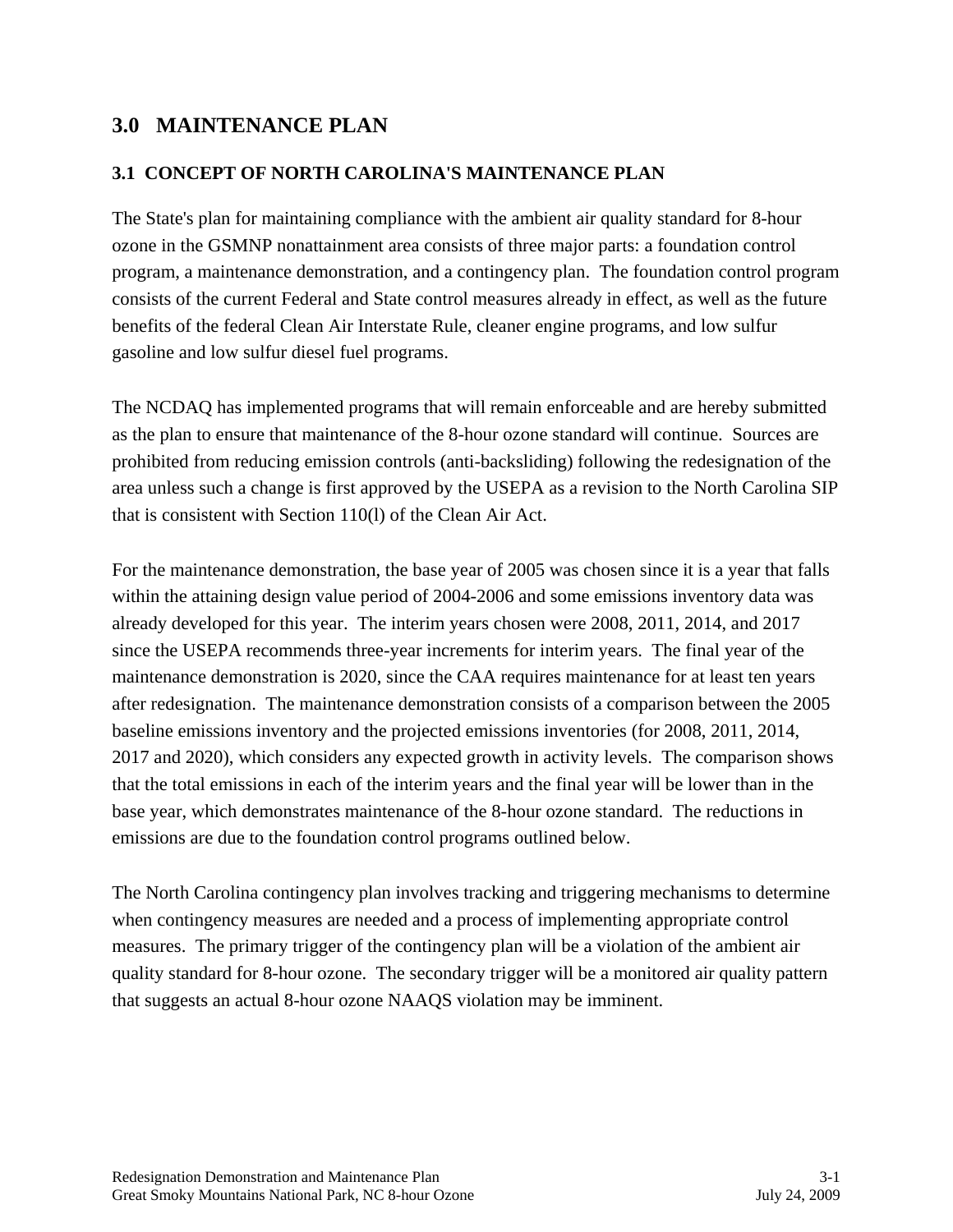## **3.2 FOUNDATION CONTROL PROGRAM**

The main element of the maintenance plan is the foundation control program. The foundation control program contains the controls necessary to maintain the ambient air quality standards. The purpose of the foundation control program is to prevent the ambient air quality standards from being violated and thereby eliminate the need for more costly controls being imposed on industry and the general public. Each component of the State's foundation control program is essential in demonstrating maintenance of the air quality standards.

The foundation control program consists of Federal and State measures. The Federal measures include the cleaner fuel programs and the federal highway motor vehicle and off-road equipment control program. State measures include the I/M program, the air toxics program, the NOx SIP Call rule, the Clean Smokestacks Act, heavy duty diesel engine gap filling requirements and an open burning regulation. All of these programs have already been implemented or are in the process of being implemented.

#### **3.2.1 Federal Control Measures**

#### Tier 2 Vehicle Standards

Federal Tier 2 vehicle standards will require all passenger vehicles in a manufacturer's fleet, including light-duty trucks and Sports Utility Vehicles (SUVs), to meet an average standard of 0.07 grams of NOx per mile. Implementation began in 2004, and most vehicles will be phased in by 2007. The Tier 2 standards will also cover passenger vehicles over 8,500 pounds gross vehicle weight rating (the larger pickup trucks and SUVs), which are not covered by the current Tier 1 regulations. For these vehicles, the standards will be phased in beginning in 2008, with full compliance in 2009. The new standards require vehicles to be 77% to 95% cleaner than those on the road today. The Tier 2 rule also reduces the sulfur content of gasoline to 30 ppm starting in January of 2006. Most gasoline sold in North Carolina prior to January 2006 had a sulfur content of about 300 ppm. The sulfur in gasoline interferes with the operation of catalytic converters on vehicles resulting in higher NOx emissions. Lower-sulfur gasoline is necessary to achieve the Tier 2 vehicle emission standards.

#### Heavy-Duty Gasoline and Diesel Highway Vehicles Standards

New USEPA standards designed to reduce NOx and VOC emissions from heavy-duty gasoline and diesel highway vehicles began to take effect in 2004. A second phase of standards and testing procedures, beginning in 2007, will reduce particulate matter from heavy-duty highway engines, and will also reduce highway diesel fuel sulfur content to 15 ppm since the sulfur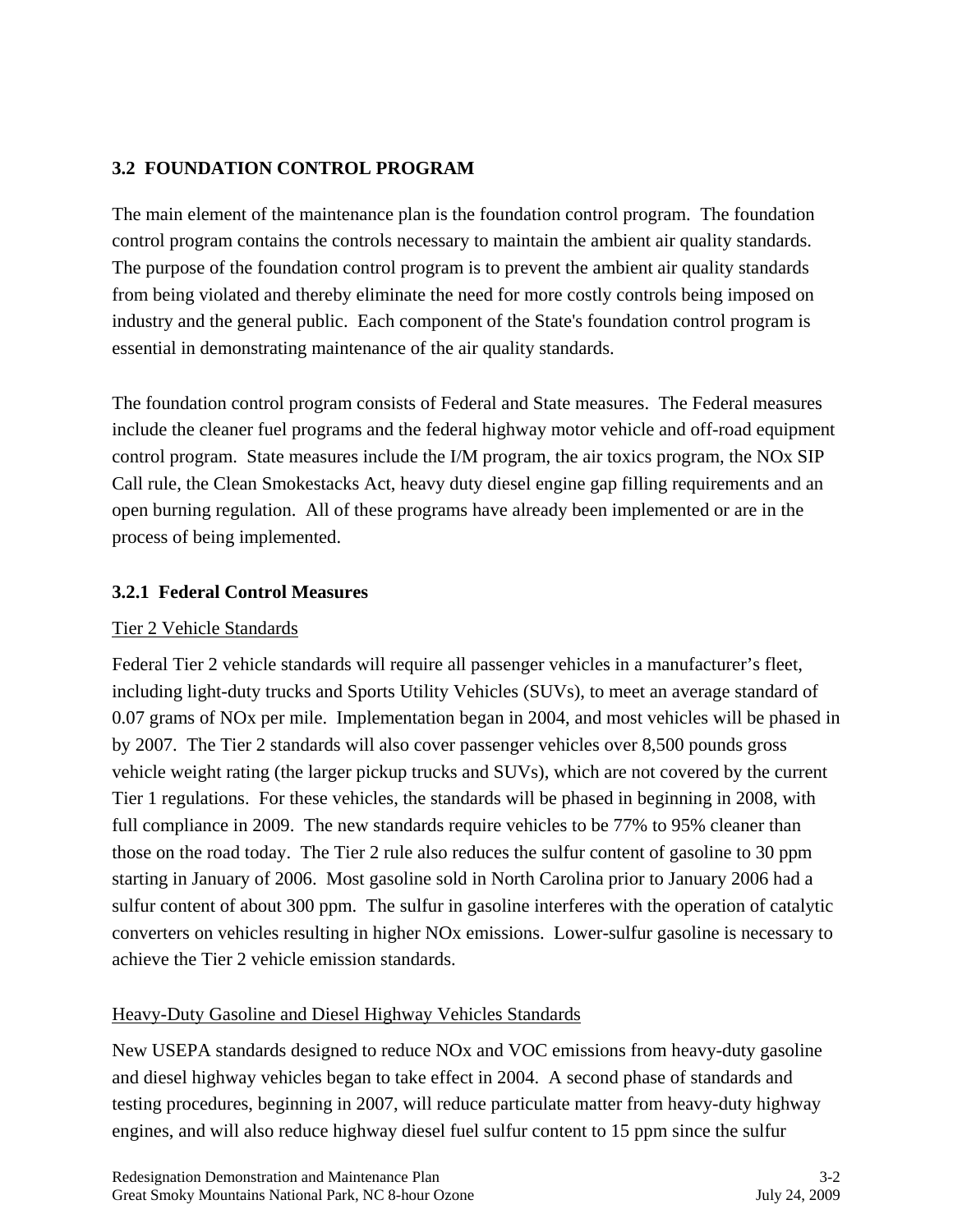damages emission control devices. The total program is expected to achieve a 90% reduction in particulate matter (PM) emissions and a 95% reduction in NOx emissions for these new engines using low sulfur diesel, compared to existing engines using higher-content sulfur diesel.

#### Large Nonroad Diesel Engines Rule

The USEPA promulgated in May 2004 new rules for large nonroad diesel engines, such as those used in construction, agricultural, and industrial equipment, to be phased in between 2008 and 2014. The nonroad diesel rules also reduce the allowable sulfur in nonroad diesel fuel by over 99%. Nonroad diesel fuel currently averages about 3,400 ppm sulfur. The rule limits nonroad diesel sulfur content to 500 ppm in 2006 and 15 ppm in 2010. The combined engine and fuel rules would reduce NOx and PM emissions from large nonroad diesel engines by over 90%, compared to current nonroad engines using higher-content sulfur diesel.

#### Nonroad Spark-Ignition Engines and Recreational Engines Standard

The new standard, effective in July 2003, regulates NOx, HC and CO for groups of previously unregulated nonroad engines. The new standard will apply to all new engines sold in the United States and imported after these standards begin and will apply to large spark-ignition engines (forklifts and airport ground service equipment), recreational vehicles (off-highway motorcycles and all-terrain-vehicles), and recreational marine diesel engines. The regulation varies based upon the type of engine or vehicle.

The large spark-ignition engines contribute to ozone formation and ambient CO and PM levels in urban areas. Tier 1 of this standard was implemented in 2004 and Tier 2 is scheduled to start in 2007. Like the large spark-ignition, recreational vehicles contribute to ozone formation and ambient CO and PM levels. They can also be a factor in regional haze and other visibility problems in both state and national parks. For the off-highway motorcycles and all-terrainvehicles, model year 2006, the new exhaust emissions standard was phased-in by 50% and for model years 2007 and later at 100%. Recreational marine diesel engines over 37 kilowatts are used in yachts, cruisers, and other types of pleasure craft. Recreational marine engines contribute to ozone formation and PM levels, especially in marinas. Depending on the size of the engine, the standard began phasing-in in 2006.

When all of the nonroad spark-ignition engines and recreational engines standards are fully implemented, an overall 72% reduction in HC, 80% reduction in NOx, and 56% reduction in CO emissions are expected by 2020. These controls will help reduce ambient concentrations of ozone, CO, and fine PM.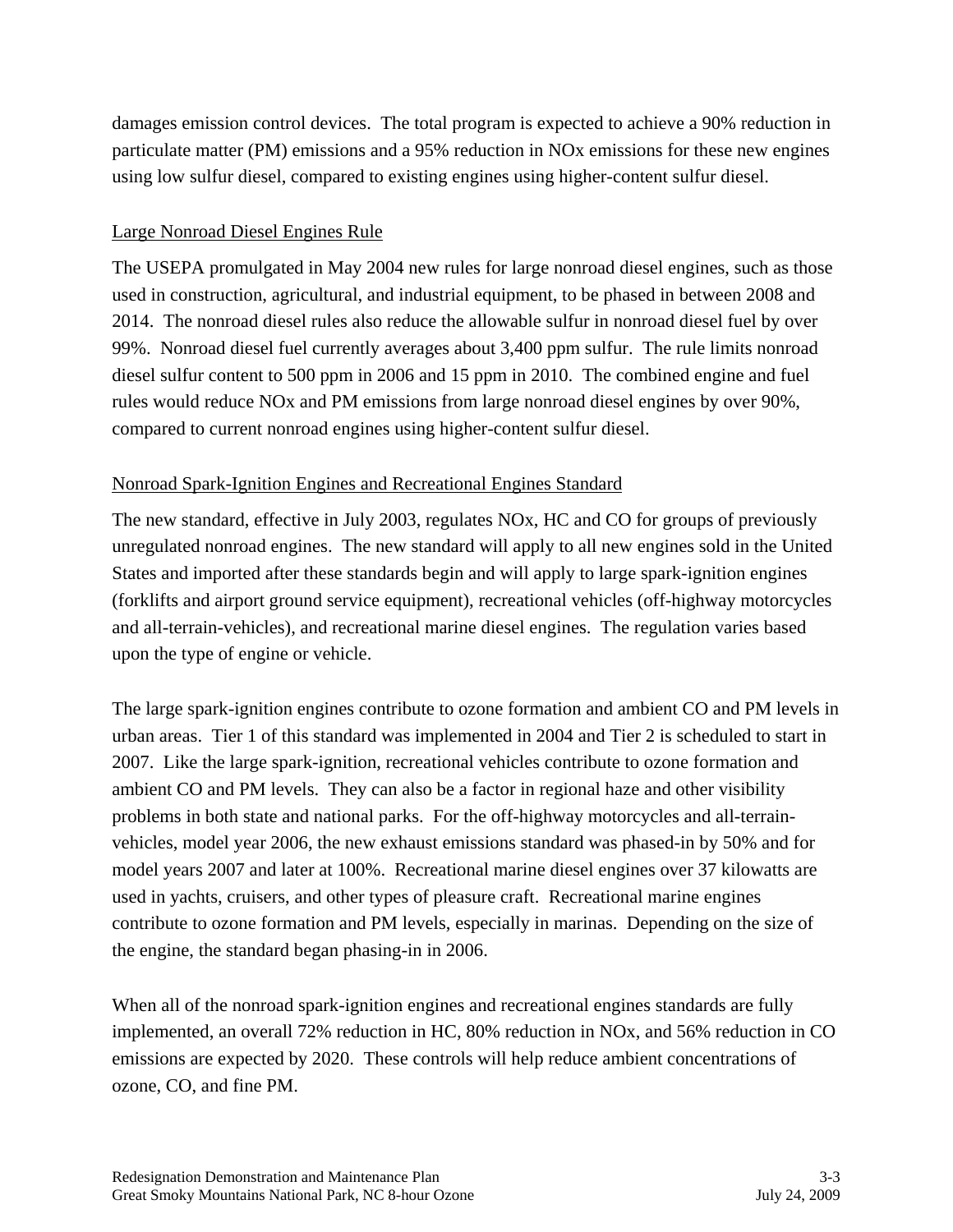#### NOx SIP Call in Surrounding States

In October 1998, the USEPA made a finding of significant contribution of NOx emissions from certain states and published a rule that set ozone season NOx budgets for the purpose of reducing regional transport of ozone (63 FR 57356). This rule, referred to as the NOx SIP Call, called for ozone season controls to be put on utility and industrial boilers, as well as internal combustion engines in 22 states in the Eastern United States. A NOx emissions budget was set for each state and the states were required to develop rules that would allow the state to meet their budget. A NOx trading program was established, allowing sources to buy credits to meet their NOx budget as opposed to actually putting on controls. The emission budgets were to be met by the beginning of 2004. Even with the trading program, the amount of ozone season NOx emissions has decreased significantly in and around North Carolina.

#### Clean Air Interstate Rule in Surrounding States

In 2009, the NOx SIP Call program was replaced with the Clean Air Interstate Rule (CAIR), a cap-and-trade program that will achieve reductions of emissions of sulfur dioxide (SO2) and nitrogen oxides (NOx) in the eastern United States. North Carolina benefits from surrounding States' NOx reductions. Due to the Court challenges of CAIR in 2008, the USEPA will be making changes to this program soon. However, the existing CAIR rules will remain in place until USEPA promulgates changes to the program.

#### **3.2.2 State Control Measures**

North Carolina has adopted a number or regulations and legislation to address pollution issues across the State. These are summarized below.

#### Clean Air Bill

The 1999 Clean Air Bill expanded the vehicle emissions I/M program from 9 counties to 48, phased in between July 1, 2002 through January 1, 2006 (see Figure 3-1). Vehicles are tested using the onboard diagnostic system, an improved method of testing, which indicates excessive NOx emissions, among other pollutants. The previously used tailpipe test did not address NOx. The effective date for Haywood County, one of the counties the North Carolina GSMNP nonattainment area is located in, was July 1, 2005. The I/M program in Buncombe County, located near the GSMNP, started in July 1, 2004.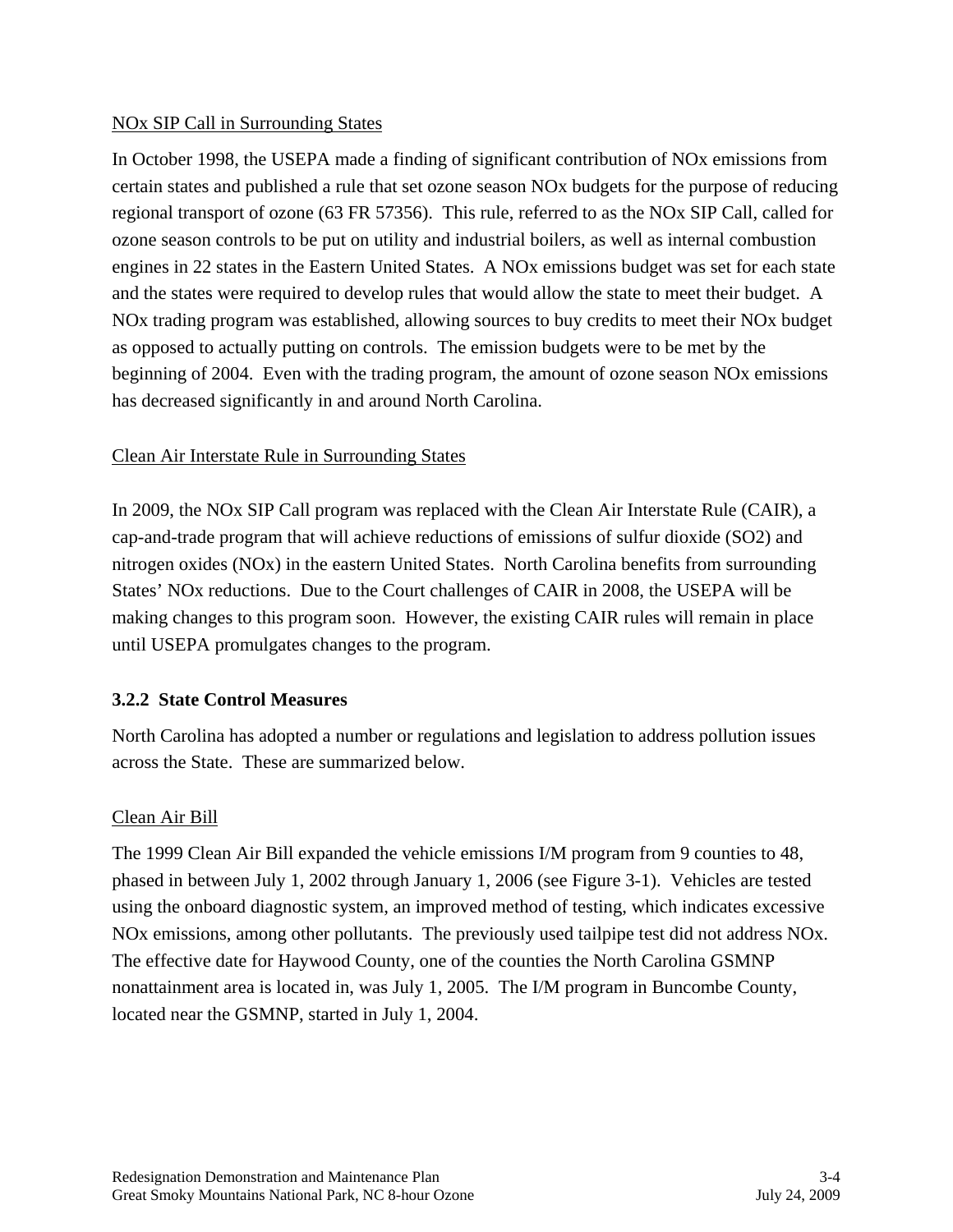

## **Figure 3-1. North Carolina's NOx Inspection & Maintenance Phase-In Map**

#### NOx SIP Call / Clean Air Interstate Rule

In response to the USEPA's NOx SIP call, North Carolina adopted rules to control the emissions of NOx from large stationary combustion sources. These rules cover (1) fossil fuel-fired stationary boilers, combustion turbines, and combined cycle systems serving a generator with a nameplate capacity greater than 25 megawatts electrical and selling any amount of electricity, (2) fossil fuel-fired stationary boilers, combustion turbines, and combined cycle systems having a maximum design heat input greater than 250 million British thermal units per hour, and (3) reciprocating stationary internal combustion engines rated at equal or greater than 2400 brake horsepower (3000 brake horsepower for diesel engines and 4400 brake horsepower for dual fuel engines). As part of the NOx SIP call, the USEPA rules established a NOx budget for sources in North Carolina and other states. North Carolina has a Phase II budget (i.e., emissions allowance) of 165,022 tons of NOx per ozone season.

Besides amending existing NOx rules and adopting new NOx rules specifically to address the USEPA NOx SIP call, the North Carolina rules also require new sources to control emissions of NOx. The objective of this requirement is (1) to aid in meeting the NOx budget for North Carolina for minor sources and (2) to aid in attaining and maintaining the ambient air quality standard for ozone in North Carolina.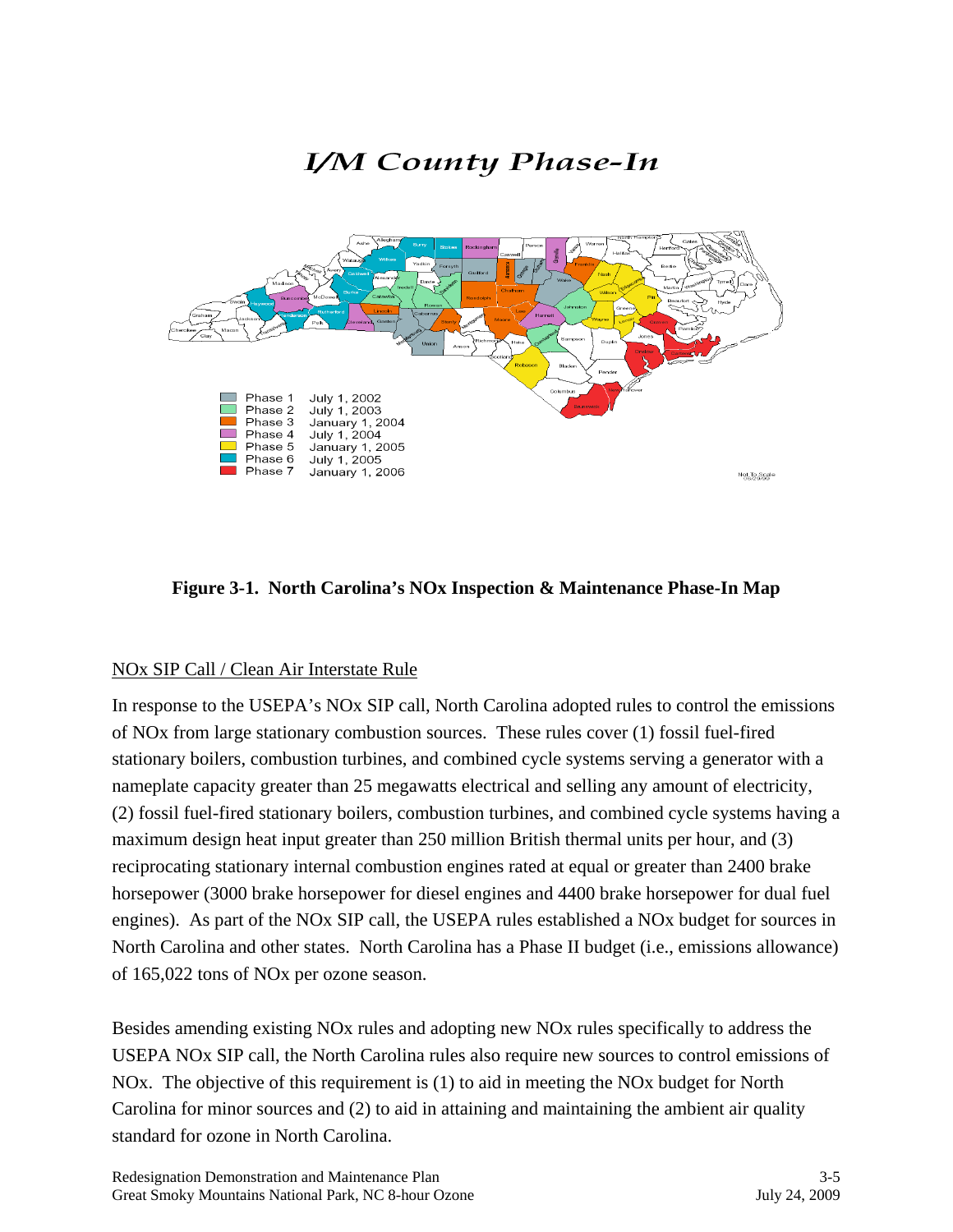North Carolina's NOx SIP Call rule was predicted to reduce summertime NOx emissions from power plants and other industries by 68% by 2006. The North Carolina Environmental Management Commission adopted rules requiring the reductions in October 2000.

In 2009, the NOx SIP Call program was replaced with the Clean Air Interstate Rule (CAIR), a cap-and-trade program that will achieve reductions of emissions of sulfur dioxide (SO2) and nitrogen oxides (NOx) in the eastern United States. NOx sources that were regulated under the NOx SIP Call are now regulated under the CAIR program. North Carolina adopted the CAIR rules in 2006 (amended in 2008). North Carolina's CAIR rules set both ozone season and annual NOx allowances for coal fired electric generating units and other large combustion sources. Due to the Court challenges of CAIR in 2008, the USEPA will be making changes to this program soon. However, the existing CAIR rules will remain in place until USEPA promulgates changes to the program.

#### Clean Smokestacks Act

In June 2002, the North Carolina General Assembly enacted the Clean Smokestacks Act, requiring coal-fired power plants to reduce annual NOx emissions by 78% by 2009. These power plants must also reduce annual sulfur dioxide emissions by 49% by 2009 and by 74% by 2013. The Clean Smokestacks Act reduces NOx emissions beyond the requirements of the NOx SIP Call Rule. One of the first state laws of its kind in the nation, this legislation provides a model for other states in controlling multiple air pollutants from older coal-fired power plants.

## Open Burning Bans

The Environmental Management Commission approved revisions to the open burning regulation banning open burning on forecasted code orange and higher air quality action days for those counties that the NCDAQ forecasts ozone and fine particulate matter. Since 1999, the NCDAQ has forecasted ozone for the mountain area. Therefore, the following counties in the mountain area are subject to this rule: Buncombe, Haywood, Henderson, Jackson, Madison, Swain, Transylvania and Yancey.

#### Air Toxics Control Program

Although the purpose of North Carolina's air toxic program is to control toxic air pollutants rather than volatile organic compounds, it will also reduce emissions of volatile organic compounds because many toxic air pollutants are also volatile organic compounds. The air toxic program was effective May 1, 1990. All new facilities are required to comply with the air toxic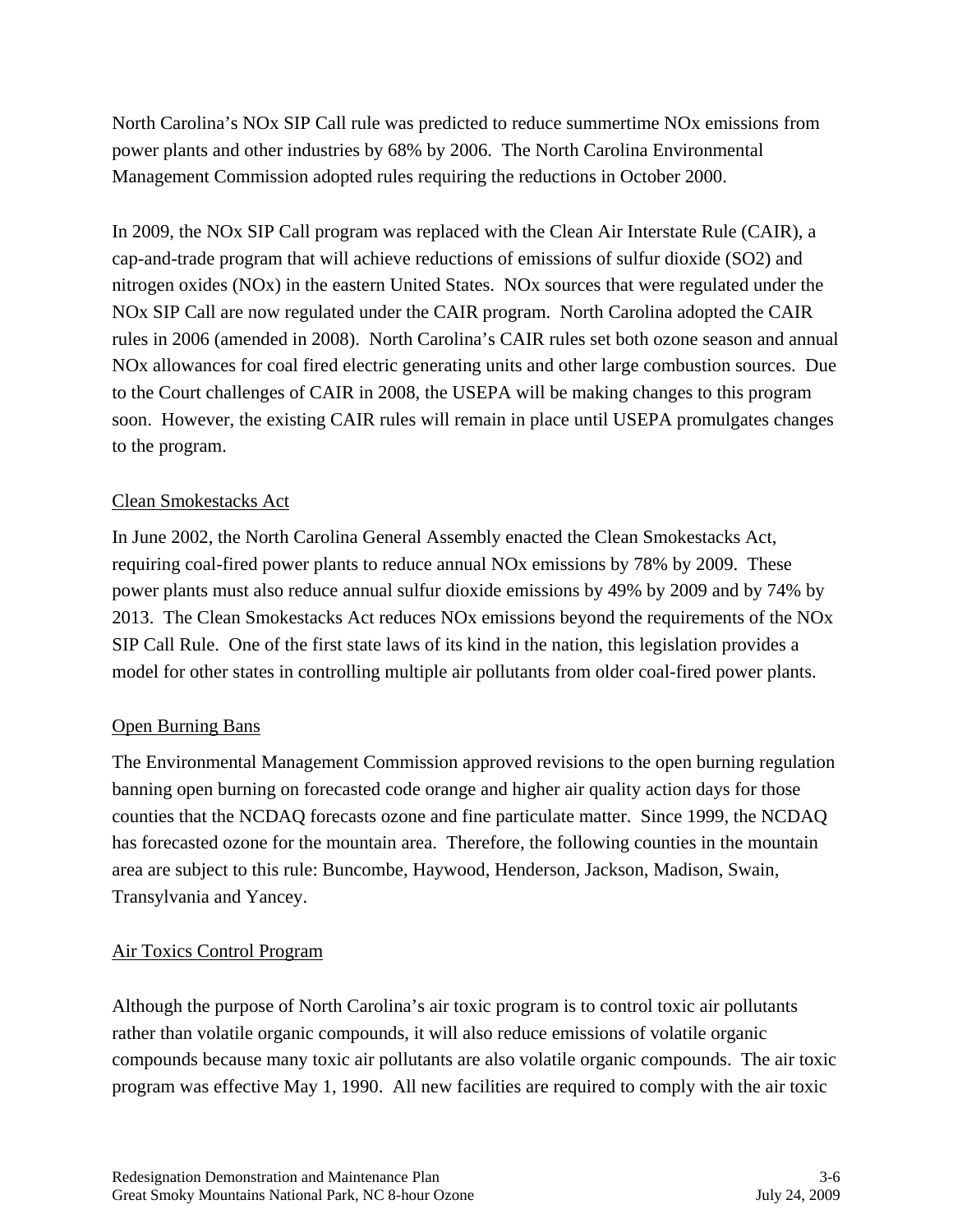rules before beginning operation. Existing facilities that are modified such that there are additional emissions of toxic air pollutants are required to comply with the air toxic rules.

#### Prevention of Significant Deterioration

All new major sources of VOCs and NOx will be evaluated under the prevention of significant deterioration program and are required to use best available control technology.

## Heavy Duty Diesel Engine Gap Filling Requirements

In October of 2001, the Environmental Management Commission adopted a rule to fill a gap in federal requirements for improved heavy duty diesel engine emissions testing in order to prevent excess NOx emissions from occurring over the lengthy life of such vehicles. Without the rule, estimated excess NOx emissions of 5.3 tons per day would occur in 2005 and 10.91 tons per day in 2006 from heavy-duty diesels registered in North Carolina. The rule requires that all model year 2005 and 2006 heavy-duty diesel engines sold, leased, or registered in North Carolina to be of the type which have been certified by the California Air Resources Board as meeting supplemental test procedures that are more representative of actual on-road operating conditions than the federal test procedures for those model years. On January 1, 2002, the rule became effective.

## **3.2.3 Additional Programs Supporting Maintenance**

#### Air Awareness Program

The North Carolina Air Awareness Program is a public outreach and education program of the NCDAQ. The goal of the program is to reduce air pollution through voluntary actions by individuals and organizations. The program seeks to educate individuals about (1) the sources of air pollution; (2) the health effects of air pollution and how these effects can be mitigated by modification of outdoor activities on ozone action days; and (3) simple "action tips", such as carpooling, vehicle maintenance, and energy conservation, that reduce individual contributions to air pollution. One of the major program components is the ozone forecast. The NCDAQ produces the 8-hour ozone forecasts and corresponding air quality index for the mountain forecast area from May 1 through September 30 of each year. Since there can be differences in the ozone levels between the ridge tops of mountains versus the valley areas, the NCDAQ produces two separate ozone forecasts for the two regions in the mountains. Individuals and businesses are encouraged to take action on days forecasted to be code orange or higher to reduce pollution during these potentially high ozone events.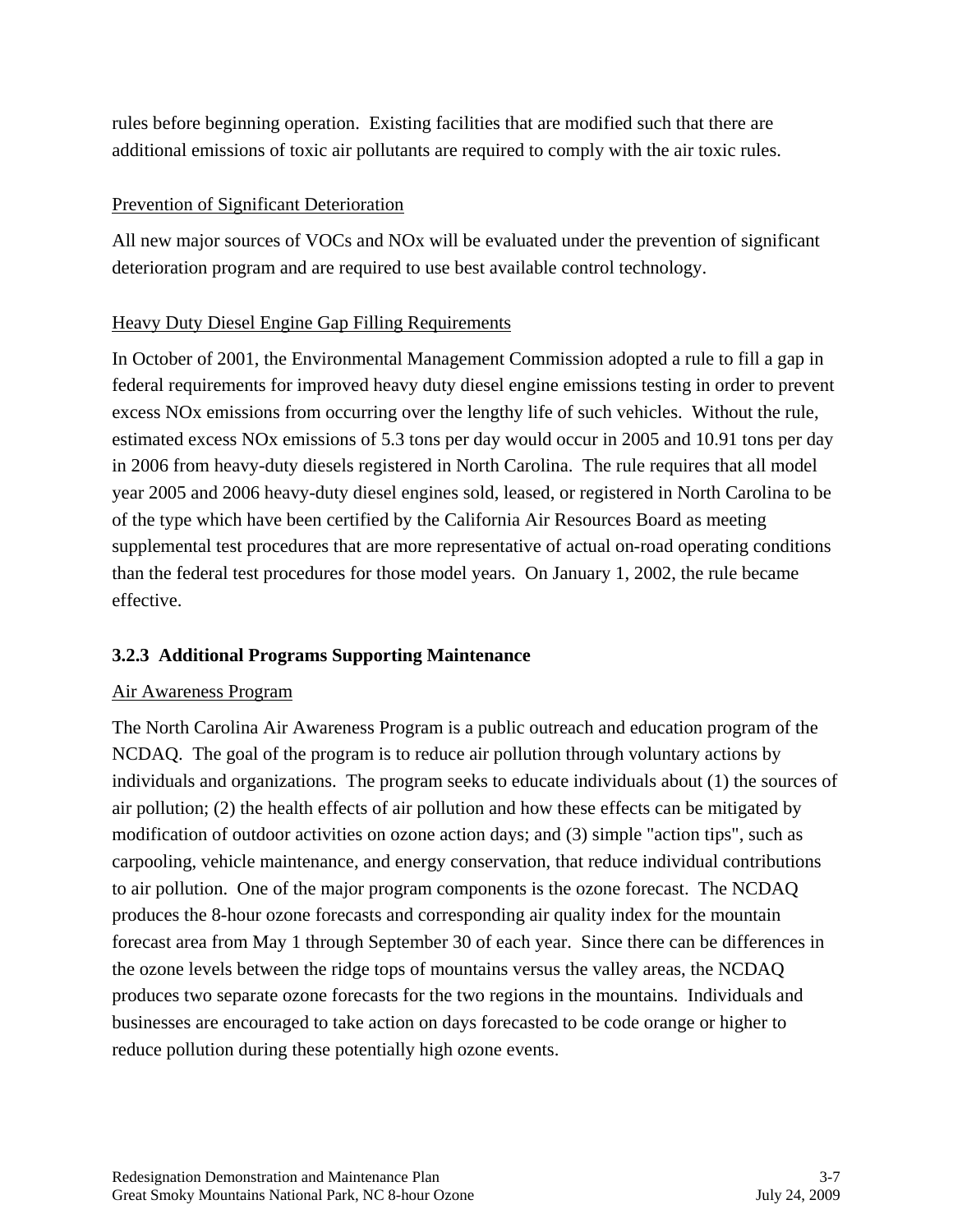#### **3.3 EMISSIONS INVENTORIES AND MAINTENANCE DEMONSTRATION**

#### **3.3.1 Theory of Approach**

There are two basic approaches used to demonstrate continued maintenance. The first is the comparison of a projected emissions inventory with a baseline emissions inventory. The second approach involves complex analyses using gridded dispersion modeling. The approach used by the NCDAQ for the GSMNP maintenance demonstration is the comparison of emissions inventories for the years 2005 and 2020.

For the maintenance demonstration, the base year of 2005 was chosen since it is a year that falls within the latest attaining design value period of 2004-2006 and some emissions inventory data was already developed for this year. It should be noted that the North Carolina GSMNP nonattainment area was attaining the 8-hour ozone NAAQS for the design value period 2003- 2005 as well. Therefore, since emissions inventory data was partially available for 2005, this inventory year was deemed the most appropriate base year for the maintenance plan.

The maintenance demonstration is made by comparing the 2005 baseline emissions inventory to the 2020 projected emissions inventory. The baseline emissions inventory represents an emissions level for a period when the ambient air quality standard was not violated, 2004-2006. If the projected emissions remain at or below the baseline emissions, continued maintenance is demonstrated and it then follows, if the projected emissions remain at or below the baseline emissions, then the ambient air quality standard should not be violated in the future. In addition to comparing the final year of the plan, all of the interim years are compared to the 2005 baseline to demonstrate that these years are also expected to show maintenance of the 8-hour ozone standard.

The emissions inventories are usually comprised of four major types of sources: point, area, highway mobile and off-road mobile. However, there are no permitted point sources located within the North Carolina GSMNP nonattainment area. Projected emissions inventories are generally estimated using projected rates of growth in population, traffic, activity levels, and other parameters. In the case of the GSMNP, the National Park Service (NPS) has indicated that no increase in the area and off-road mobile sources activity levels are expected over the next ten years. Naturally occurring, or biogenic, emissions are not included in the emissions inventory comparison, as these emissions are outside the State's span of control.

#### **3.3.2 Emission Inventories**

In the North Carolina GSMNP nonattainment area, there are three different manmade emission inventory source classifications: (1) area, (2) highway mobile and (3) off-road mobile sources.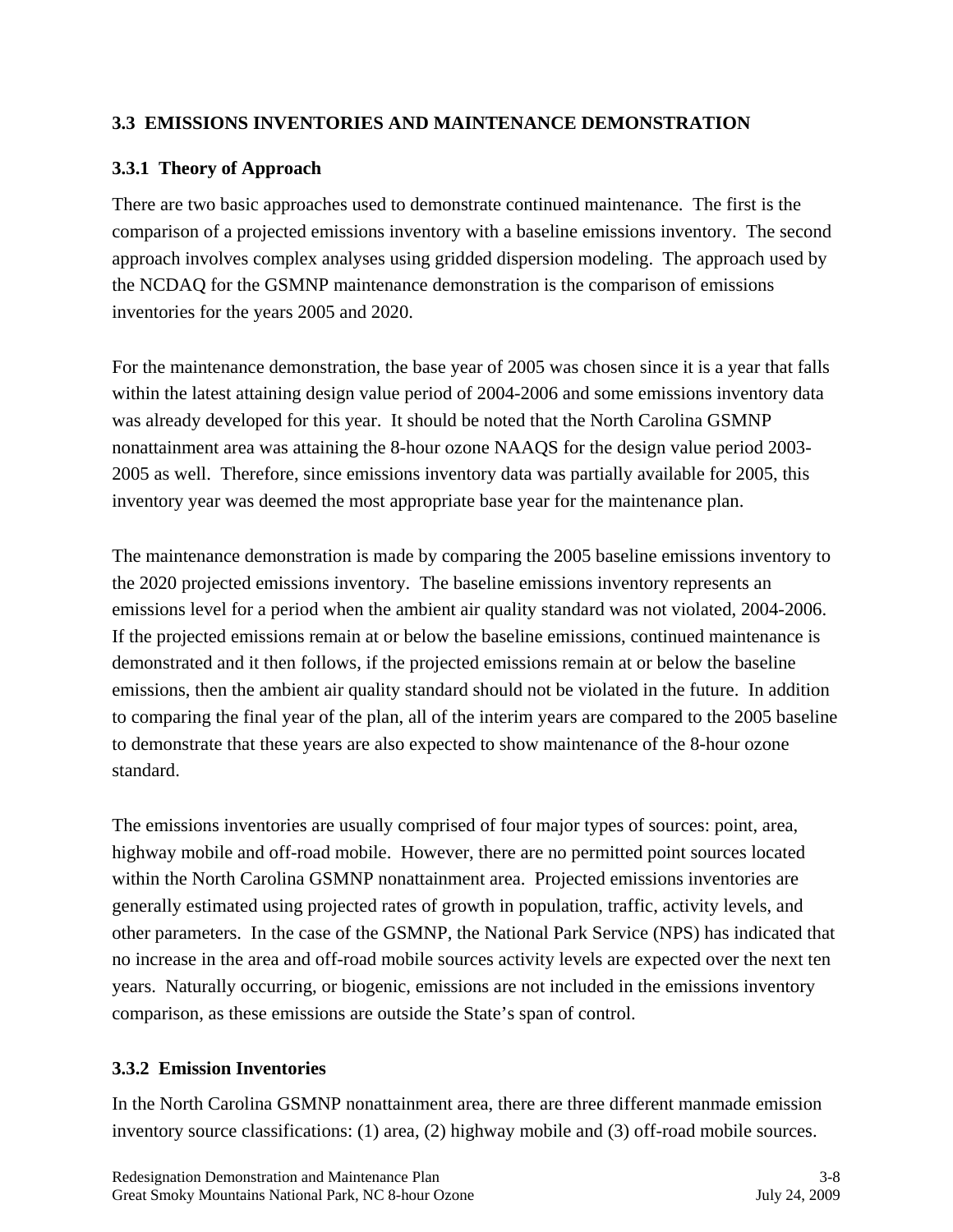Area sources are those stationary sources whose emissions are relatively small but due to the large number of these sources, the collective emissions could be significant (i.e., dry cleaners, service stations, etc.). For area sources, emissions are estimated by multiplying an emission factor by some known indicator of collective activity such as production, number of employees, or population. For the North Carolina GSMNP nonattainment area, the NPS provided the NCDAQ with a 2000 emissions inventory that documented the sources of emissions occurring within the GSMNP boundary (Appendix B). Working with the NPS, the sources located within the North Carolina portion of the GSMNP were determined. Additionally, the NPS indicated that the activity levels for the area source categories are not expected to increase over the next ten years, therefore these emissions were held constant for all of the future years. The emissions from this source category is so small that the combined emissions for the area sources totals to less than 0.01 tons per day, and are therefore effectively zero.

For highway mobile sources, the USEPA's MOBILE6.2 mobile model is run to generate the emission factors. The emissions are calculated by multiplying the vehicle miles traveled (VMT) by the emission factors and the emissions were summed for the whole GSMNP. For the projected years' inventories, the highway mobile sources emissions are calculated by running the MOBILE6.2 mobile model for the future year to generate emission factors that take into consideration expected Federal tailpipe standards, fleet turnover and new fuels. The new emission factors are multiplied by the projected VMT. The base year and projected VMT was provided by the North Carolina Department of Transportation and approved by the NPS.

Off-road mobile sources are equipment that can move but do not use the roadways, i.e., lawn mowers, construction equipment, railroad locomotives, aircraft, etc. The emissions from this category are calculated using the USEPA's NONROAD2005c nonroad mobile model. The NPS provided the type of equipment used in the North Carolina GSMNP nonattainment area and the estimated annual hours the equipment is used. The emissions factors were then obtained from the NONROAD2005c model to estimate the emissions. The emissions from this source category is so small that the combined emissions for the off-road equipment totals to less than 0.01 tons per day, and are therefore effectively zero.

A complete description of how these inventories were developed is discussed in detail in Appendix C.

## **3.3.3 Summary of Emissions**

The table below summarizes the estimated emissions from all of the emission source sectors represented in the GSMNP, i.e. area, highway mobile and off-road mobile, as well as totals for the manmade emissions for the GSMNP nonattainment area.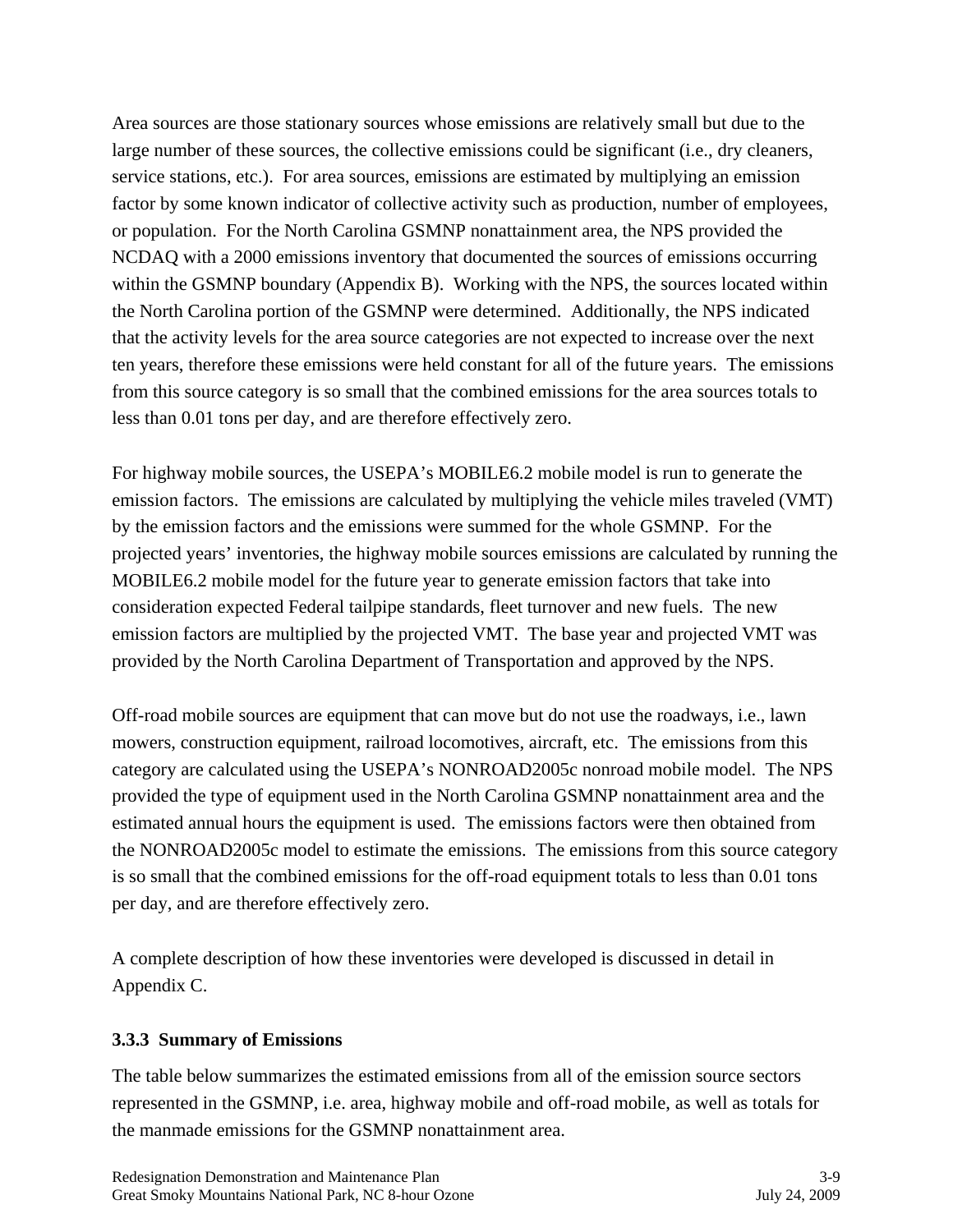| Source                     | 2005 | 2008 | 2011 | 2014 | 2017 | 2020 |  |  |  |
|----------------------------|------|------|------|------|------|------|--|--|--|
|                            |      |      |      |      |      |      |  |  |  |
| VOC Emissions (tons/day)   |      |      |      |      |      |      |  |  |  |
| Area                       | 0.17 | 0.17 | 0.17 | 0.17 | 0.17 | 0.17 |  |  |  |
| <b>Highway Mobile</b>      | 0.41 | 0.36 | 0.32 | 0.27 | 0.24 | 0.22 |  |  |  |
| <b>Off-Road Mobile</b>     | 0.00 | 0.00 | 0.00 | 0.00 | 0.00 | 0.00 |  |  |  |
| Total                      | 0.58 | 0.53 | 0.49 | 0.44 | 0.41 | 0.39 |  |  |  |
|                            |      |      |      |      |      |      |  |  |  |
| $NOx$ Emissions (tons/day) |      |      |      |      |      |      |  |  |  |
| Area                       | 0.00 | 0.00 | 0.00 | 0.00 | 0.00 | 0.00 |  |  |  |
| <b>Highway Mobile</b>      | 0.26 | 0.23 | 0.20 | 0.17 | 0.15 | 0.14 |  |  |  |
| <b>Off-Road Mobile</b>     | 0.00 | 0.00 | 0.00 | 0.00 | 0.00 | 0.00 |  |  |  |
| Total                      | 0.26 | 0.23 | 0.20 | 0.17 | 0.15 | 0.14 |  |  |  |

**Table 3-1 Emissions for the North Carolina GSMNP Nonattainment Area** 

#### **3.3.4 Maintenance Demonstration**

As discussed above, maintenance is demonstrated when the future years total man-made emissions are less than the 2005 baseline emissions. The following table summarizes the VOC and NOx emissions for the North Carolina GSMNP nonattainment area. All of the interim years show a decrease in emissions from the base year 2005. The difference between the base year and the final year of the plan illustrates that the continued maintenance of the 8-hour ozone NAAQS is expected in the GSMNP over the next ten years.

| Year                                          | <b>VOC TPD</b> | Reduction<br>from $2005$ | <b>NO<sub>x</sub></b> TPD | Reduction<br>from $2005$ |
|-----------------------------------------------|----------------|--------------------------|---------------------------|--------------------------|
| 2005                                          | 0.58           | <b>NA</b>                | 0.26                      | <b>NA</b>                |
| 2008                                          | 0.53           | $-0.05$                  | 0.23                      | $-0.03$                  |
| 2011                                          | 0.49           | $-0.09$                  | 0.20                      | $-0.06$                  |
| 2014                                          | 0.44           | $-0.14$                  | 0.17                      | $-0.09$                  |
| 2017                                          | 0.41           | $-0.17$                  | 0.15                      | $-0.11$                  |
| 2020                                          | 0.39           | $-0.19$                  | 0.14                      | $-0.12$                  |
| Maintenance<br>Demonstration<br>$(2020-2005)$ | $-0.19$        |                          | $-0.12$                   |                          |

**Table 3-2 Maintenance Demonstration for GSMNP**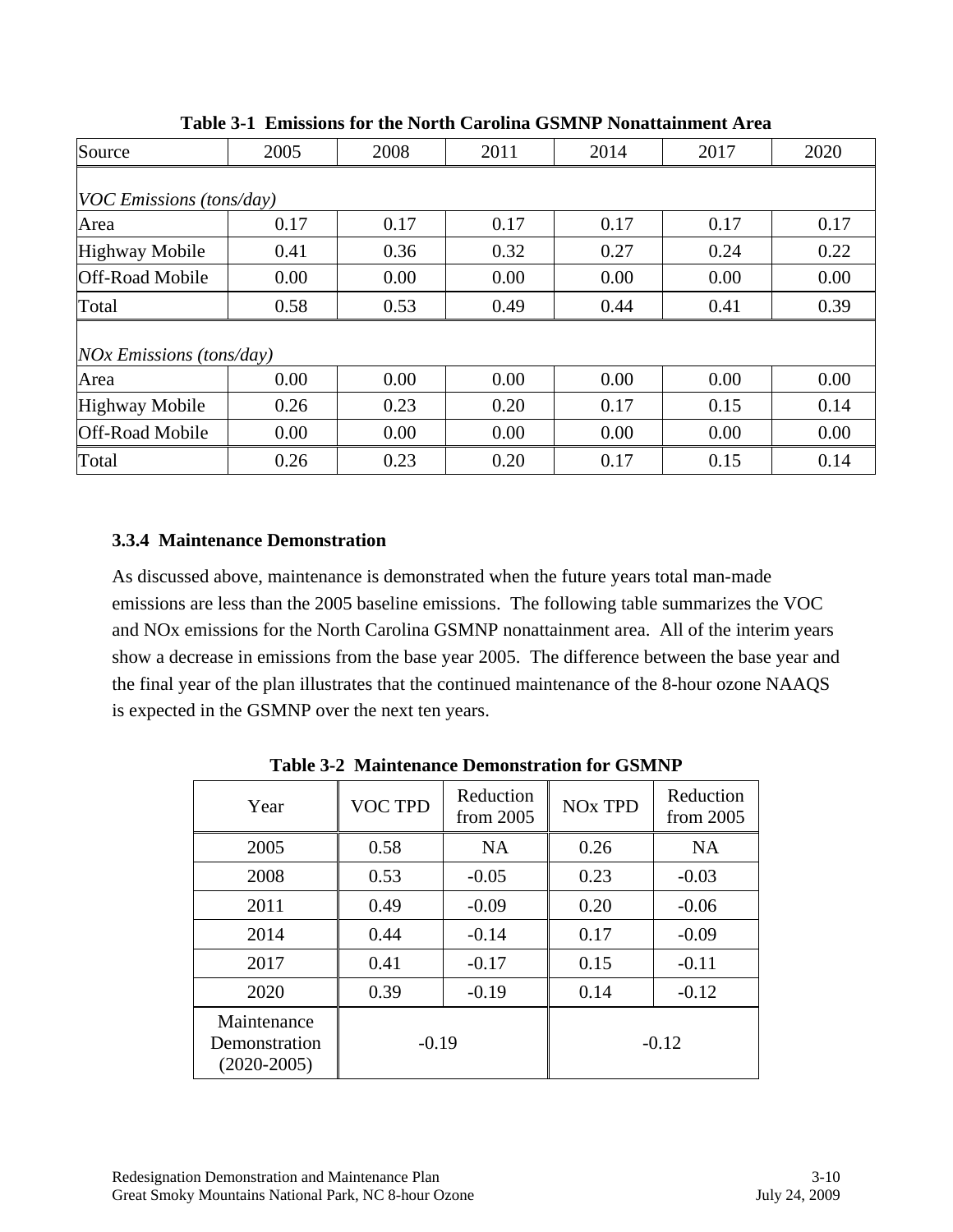## **3.4 CONTINGENCY PLAN**

#### **3.4.1 Overview**

The two main elements of the North Carolina contingency plan are tracking and triggering mechanisms to determine when contingency measures are needed and a process of developing and adopting appropriate control measures. The NCDAQ will closely track the ambient air quality year-to-year in and around the North Carolina GSMNP nonattainment area. The primary trigger of the contingency plan will be a violation of the 1997 8-hour ozone NAAQS at the North Carolina GSMNP nonattainment area monitor. The secondary trigger will be a monitored air quality pattern that suggests an actual 1997 8-hour ozone NAAQS violation may be imminent. Upon either of these triggers being activated, the NCDAQ will commence analyses to determine what additional measures, if any, will be necessary to attain or maintain the 1997 8-hour ozone standard. If activation of either of the triggers occurs, this plan provides a regulatory adoption process for revising emission control strategies. Each adopted rule will include a schedule that will require compliance with the rule no later than 3 years after adoption of the rule.

Normally, the NCDAQ would include at least one measure that could be implemented within the maintenance area should a future violation be due to emissions within the maintenance area. Such measures might include implementation of Stage 1 vapor recovery at gasoline stations within the park or implementation of voluntary, episodic control measures through an Air Quality Action Day Program (AQADP), to name a few. The NCDAQ considered what additional measures could be implemented; however, as mentioned earlier, exceedances are at night and are the result of ozone transported into the nonattainment area from outside regions. Additionally, the park is already taking measures to reduce emissions within the park to include Stage 1 vapor recovery on gasoline stations located in the park, along with having an AQADP in place that includes the following measures:

- a. Encouraging employees to decrease vehicle use by car pooling and reducing the number of non-essential trips;
- b. Fuel switching using biodiesel;
- c. Postponing or decreasing the use of mowers and other gasoline engine equipment until ozone levels drop;
- d. Encouraging refueling of vehicles in the early morning or late evening hours.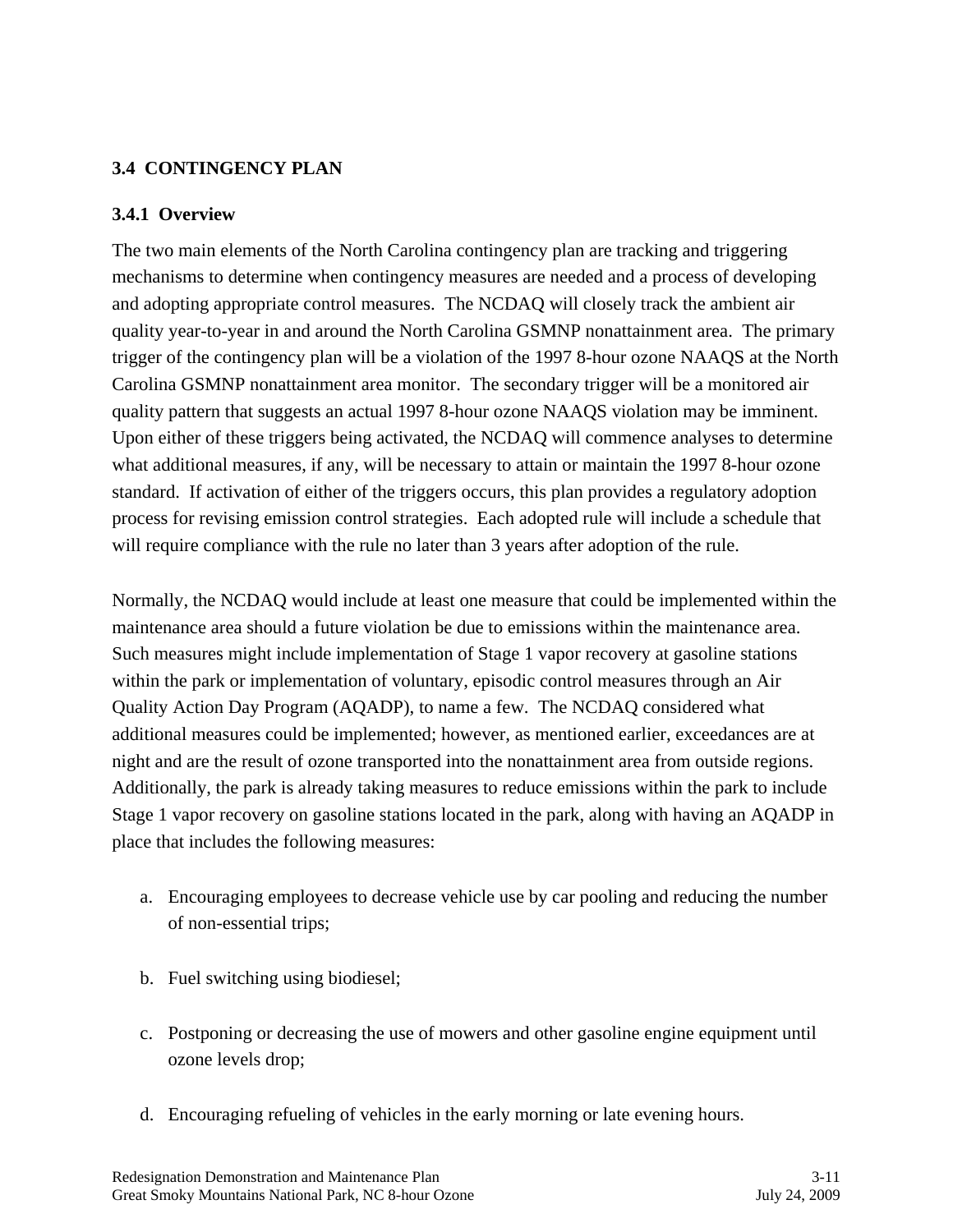Therefore the NCDAQ believes the maintenance area is meeting the requirements of contingency measures. However, should one of the triggers occur, the NCDAQ will commence discussion amongst the stakeholders in the maintenance area to discuss additional measures that could be implemented. Such measures would likely relate to mobile sources within the maintenance area.

## **3.4.2 Explanation of Contingency Plan Triggers**

The primary trigger of the contingency plan will be a violation of the 1997 8-hour ozone standard, or when the three-year average of the  $4<sup>th</sup>$  highest values is equal to or greater than 0.085 ppm. The trigger date will be 60 days from the date that the State observes a  $4<sup>th</sup>$  highest value that, when averaged with the two previous ozone seasons' fourth highest values, would result in a three-year average equal to or greater than 0.085 ppm.

The secondary trigger will apply where no actual violation of the 1997 8-hour ozone standard has occurred, but where the State finds monitored ozone levels indicating that an actual ozone NAAQS violation may be imminent. A pattern will be deemed to exist when there are two consecutive ozone seasons in which the  $4<sup>th</sup>$  highest values are 0.085 ppm or greater. The trigger date will be 60 days from the date that the State observes a  $4<sup>th</sup>$  highest value of 0.085 ppm or greater, following a season in which the  $4<sup>th</sup>$  highest value was 0.085 ppm or greater.

## **3.4.3 Action Resulting From Trigger Activation**

Once one of the triggers is activated, the Planning Section of the NCDAQ shall commence analyses including trajectory analyses of high ozone days, and emissions inventory assessment to determine the cause of the ozone transport into the GSMNP. Since there are very few emission sources that occur within the GSMNP and the GSMNP has already committed to reduce their emissions through such programs as bio-diesel fuel use, the State is forced to look outside the GSMNP for emission reductions. The NCDAQ will commence discussion with regulatory authorities responsible for upwind sources to determine additional actions to be implemented. These actions may include one or more of the following measures:

- \* RACM for sources of NOx
- \* RACT for existing point sources of NOx
- \* Mobile Source Measures
- \* Additional NOx reduction measures yet to be identified

If the cause of the ozone transport is due to sources within North Carolina, then by May 1 of the year following the ozone season in which the trigger has been activated, North Carolina will complete sufficient analyses to begin adoption of necessary rules for ensuring attainment and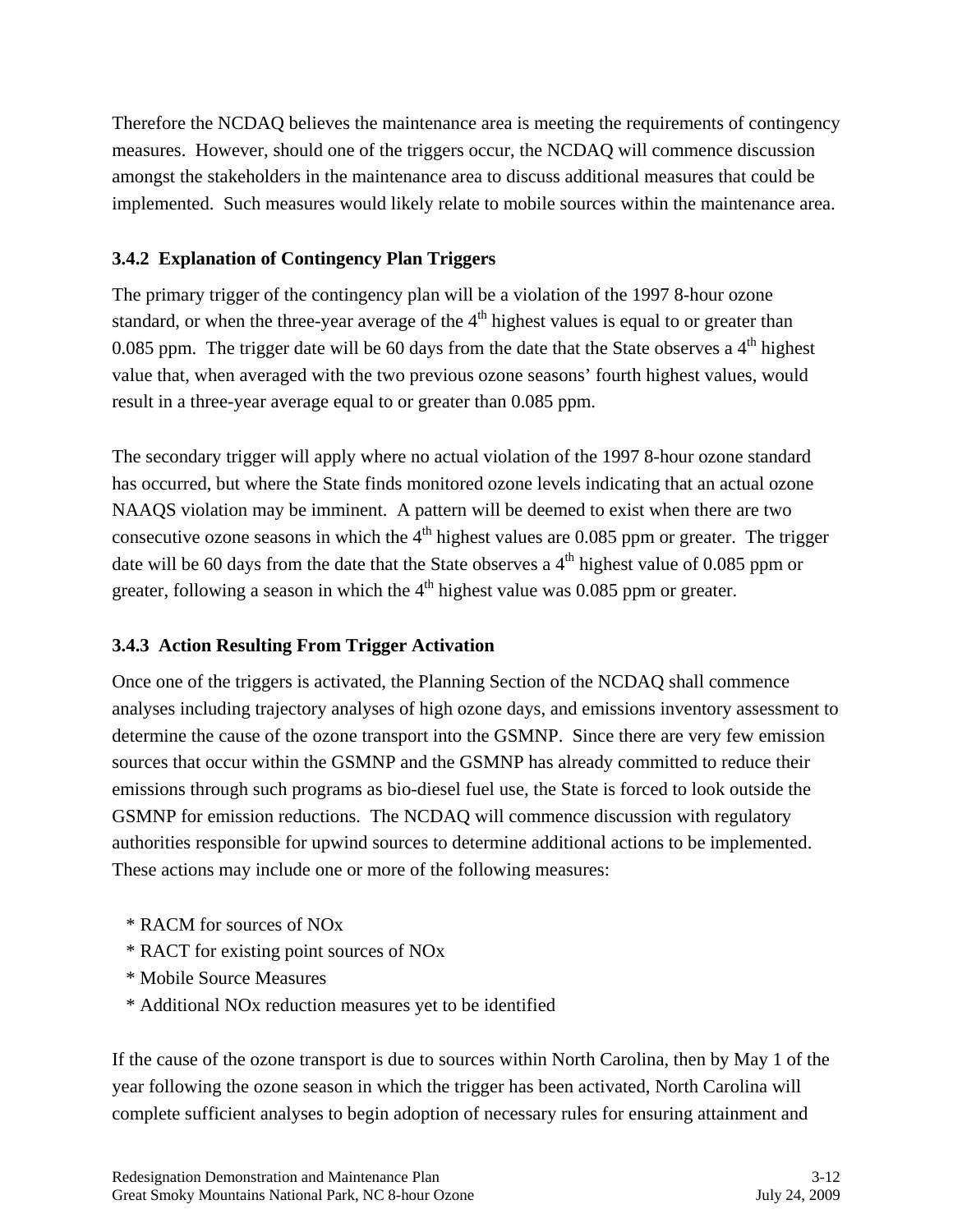maintenance of the 1997 8-hour ozone NAAQS. The rules would become State effective by the following January 1, unless legislative review is required.

If the cause of the ozone transport is from sources outside of North Carolina, then the NCDAQ will begin working with our neighboring states to resolve the ozone transport issues. The State of North Carolina has already filed a Section 126 petition in order to ensure that neighboring states reduce their utility emissions in a timely manner. As a result of the recent court decision in the State of North Carolina vs. Tennessee Valley Authority (TVA), additional emissions reductions are anticipated for upwind TVA sources.

## **3.4.4 Ongoing Maintenance Strategy Program**

The GSMNP ozone exceedances are due to ozone transport. With the abundance of natural forming VOC emissions in the Southeast, the manmade pollutant of concern is NOx. The largest source of NOx emissions in and around the GSMNP nonattainment area is the utility sector. Therefore, in addition to the measures listed above, the NCDAQ commits to review the NOx emissions from the utility sector in North Carolina and the surrounding states to ensure that the summertime NOx emissions do not start to increase to a level that may result in ozone exceedances in the GSMNP. These emissions will be obtained from the USEPA's CAMD as they become available. It should be noted that North Carolina and the surrounding states, with the exception of Georgia, all have ozone season NOx emissions budgets for the utility sector and many of the large industrial sources under the Federal NOx SIP call rule, so significant increases in NOx emissions from utilities and large industrial boilers is not expected.

If increases in NOx emissions are discovered and there have been exceedances of the 1997 8 hour ozone NAAQS in the North Carolina GSMNP nonattainment area, the NCDAQ will work with its sources or with neighboring states to understand why the increase in emissions has occurred.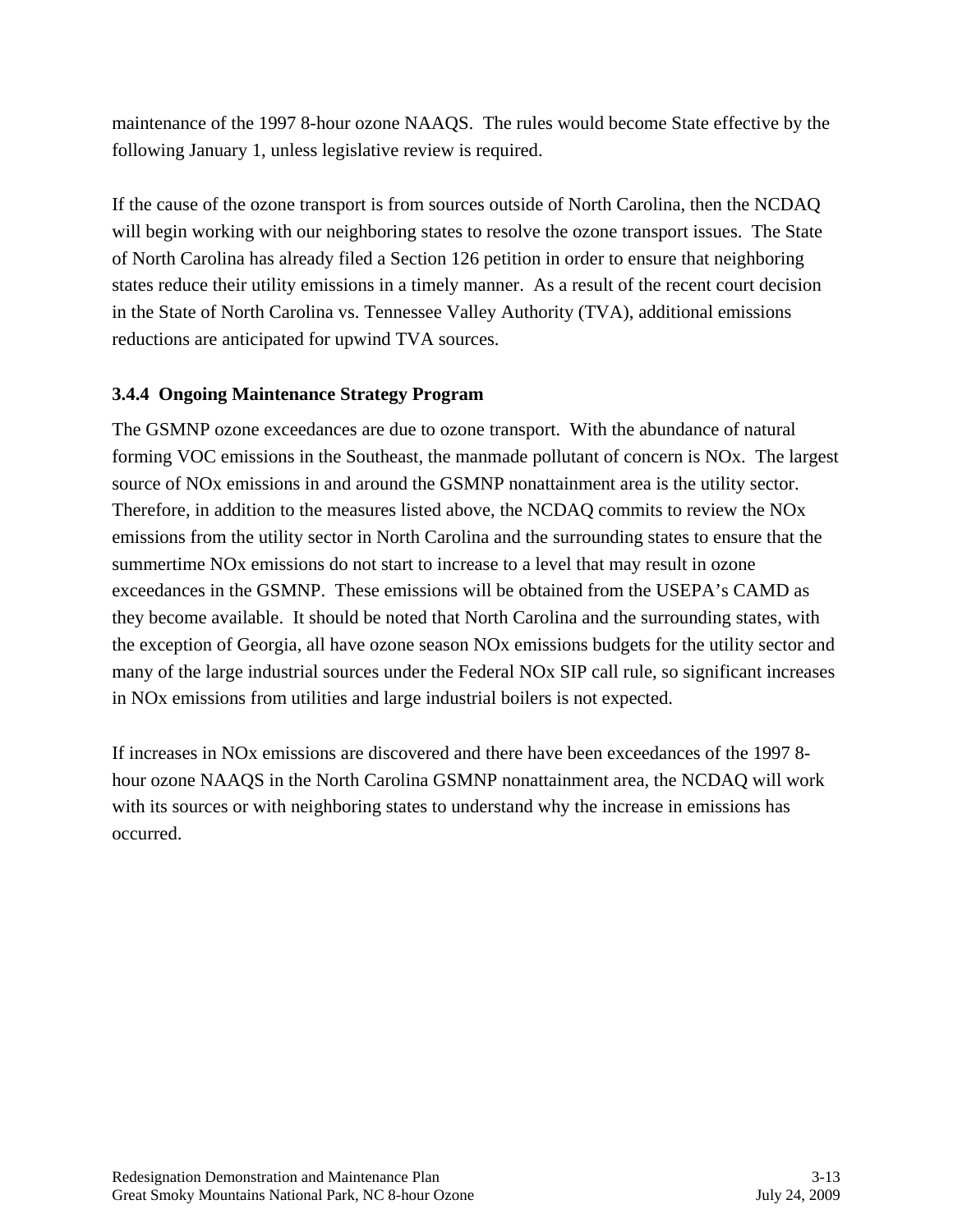## **4.0 CONFORMITY**

#### Transportation Conformity

The purpose of transportation conformity is to ensure that Federal transportation actions occurring in a nonattainment area do not hinder the area from maintaining the 8-hour ozone standard. This means that the level of emissions estimated by the NCDOT or the MPOs for the Transportation Implementation Plan and Long Range Transportation Plan must not exceed the MVEB as defined in this maintenance plan.

#### Highway Mobile Source VOC Insignificance

Section 93.109(k) in the Transportation Conformity Rule Amendments for the new 8-hour ozone and fine particulate matter NAAQS addresses areas with insignificant motor vehicle emissions. It reads:

*Notwithstanding the other paragraphs in this section, an area is not required to satisfy a regional emissions analysis for §93.118 and/or §93.119 for a given pollutant/precursor and NAAQS, if EPA finds through the adequacy or approval process that a SIP demonstrates that regional motor vehicle emissions are an insignificant contributor to the air quality problem for that pollutant/precursor and NAAQS. The SIP would have to demonstrate that it would be unreasonable to expect that such an area would experience enough motor vehicle emissions growth in that pollutant/precursor for a NAAQS violation to occur.* 

The rule suggests that such a finding would be based on a number of factors, including the percentage of motor vehicle emissions in the context of the total State Implementation Plan (SIP) inventory, the current state of air quality as determined by monitoring data for that NAAQS, the absence of SIP motor vehicle control measures, and historical trends and future projections of the growth of motor vehicle emissions.

The NCDAQ has examined the sources of VOC emissions and their contribution to ozone formation in North Carolina. Because of the generally warm and moist climate of North Carolina, vegetation abounds in many forms, and forested lands naturally cover much of the state. The biogenic sector is the most abundant source of VOCs in North Carolina and accounts for approximately 90% of the total VOCs statewide. The overwhelming abundance of biogenic VOCs makes the majority of North Carolina a NOx limited environment for the formation of ozone. This holds especially true in the GSMNP, where biogenics make up about 99% of VOC emissions. Biogenic emissions are estimated using models developed by the USEPA. Since biogenic emissions were not generated specifically for this maintenance plan, the biogenic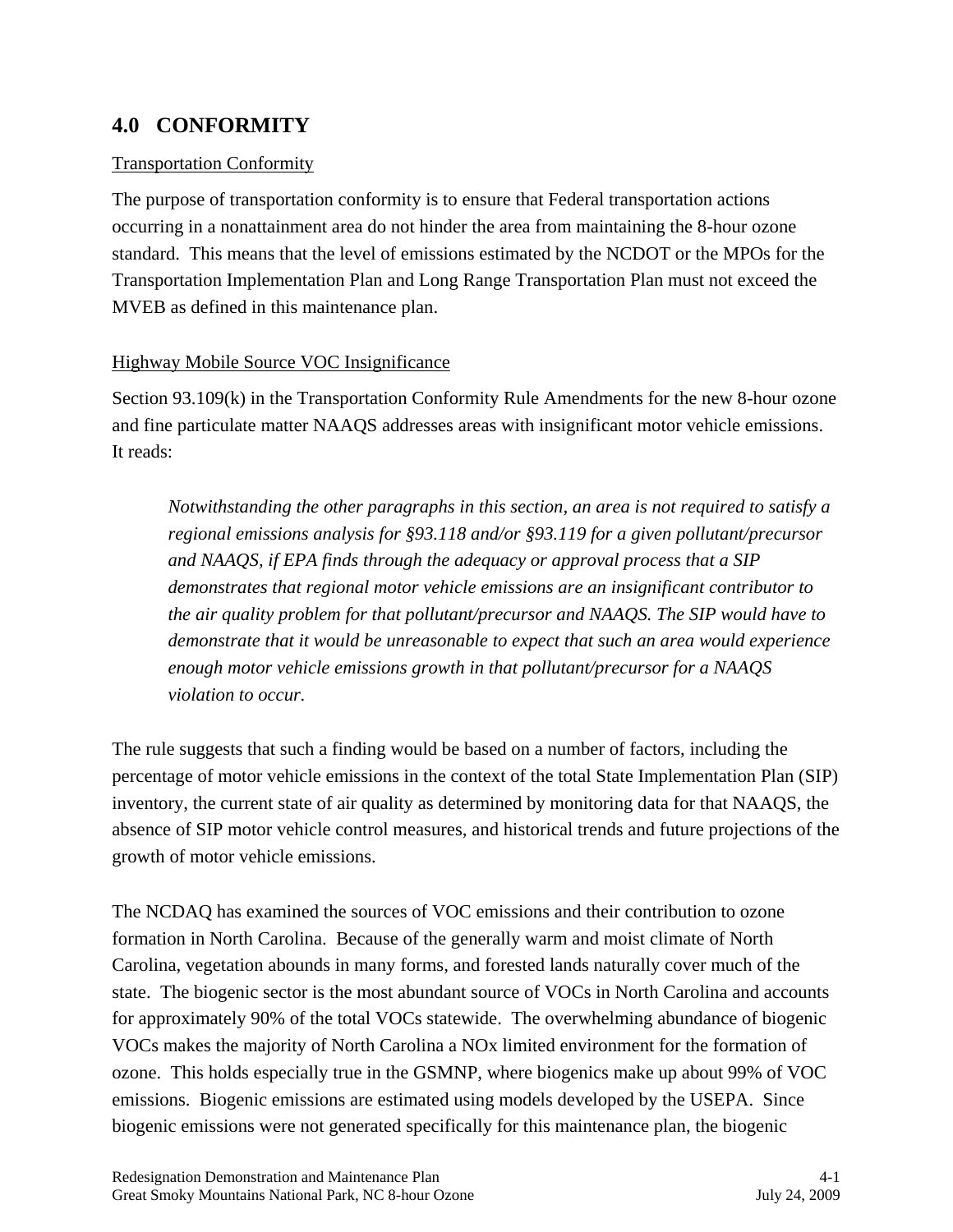emissions were obtained from modeling used for the Charlotte-Gastonia-Rock Hill 8-hour ozone nonattainment area since it was readily available and should not change significantly from year to year. A typical summer day's emissions were obtained from the modeling, which used 2002 meteorology. Since these emissions are reported at the county level, the biogenic emissions for the GSMNP were estimated by taking the county area fraction of the GSMNP in Haywood and Swain Counties, respectively.

The table below summarizes the estimated VOC emissions from all of the emission source sectors represented in the GSMNP.

| Source                 | VOC tons/day |
|------------------------|--------------|
| Area                   | 0.17         |
| Highway Mobile         | 0.41         |
| <b>Off-Road Mobile</b> | 0.00         |
| Biogenic               | 48.50        |
| Total                  | 49.08        |

**Table 4-1 2005 Emissions for the North Carolina GSMNP Nonattainment Area Tons/Day** 

Figures 4.1 provides the percent contributions from point, highway mobile, area, off-road mobile and biogenic sources to the total VOC emissions in Haywood and Swain Counties in 2005.

**Figure 4-1 Haywood and Swain County 2005 VOC Emissions** 

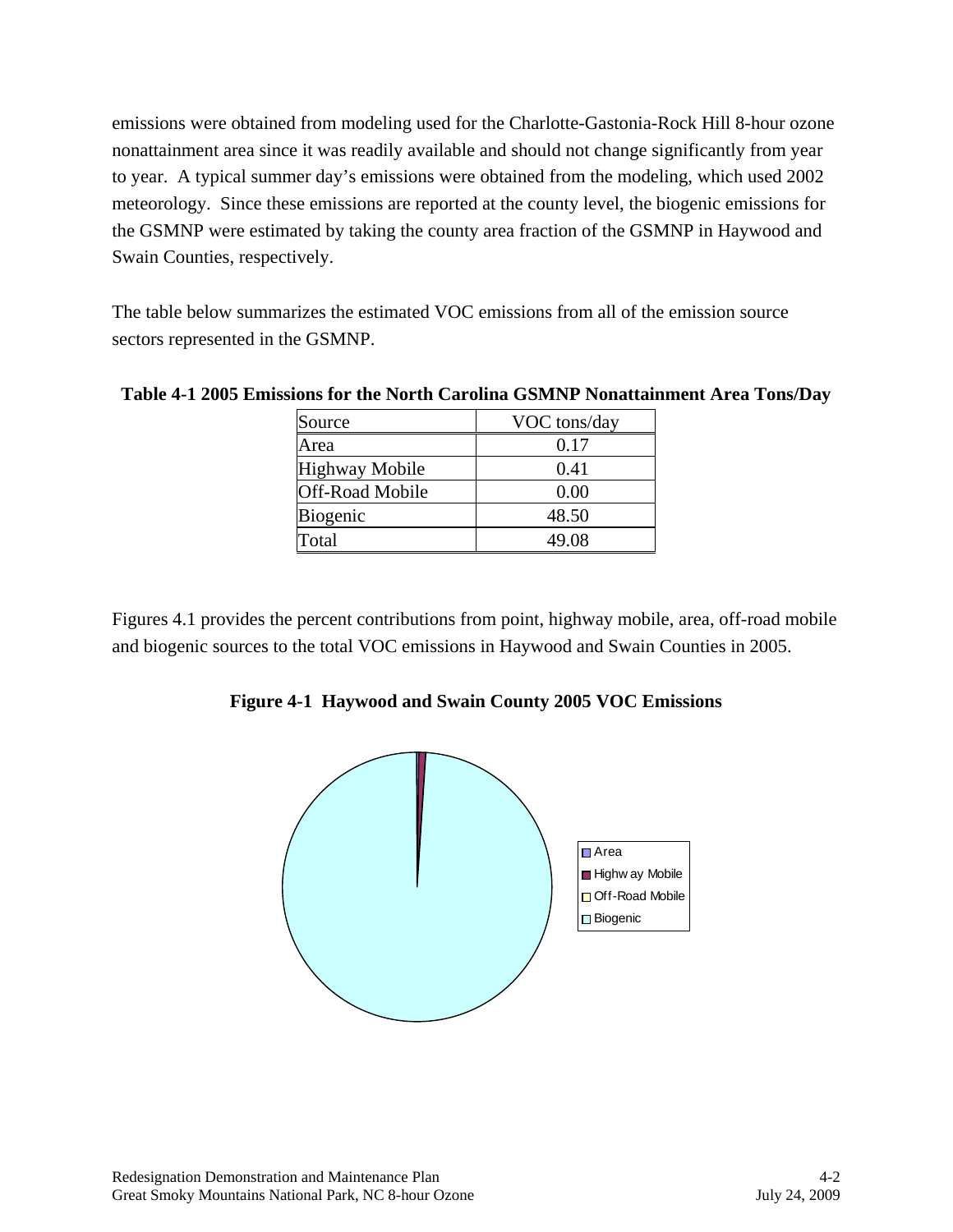In Haywood and Swain Counties, highway mobile sources contribute less than one percent of the 2005 total VOC inventory.

Also noteworthy are the projected decreases in highway mobile VOC emissions through the year 2020 despite projected VMT increases. These reductions are due mainly to the retirement of older vehicles and the growing fleet of Tier 2 vehicles on the roads in future years. Some additional reductions are attributable to North Carolina's I/M program in Haywood County. The VMT and highway mobile VOC projections are summarized in Figure 4-2 below.



**Figure 4-2 GSMNP VMT and VOC emissions growth** 

The current state of air quality in the GSMNP nonattainment area is steadily improving. The current ozone design value in the GSMNP nonattainment area is 0.077 ppm based on data from 2006-2008. This is well below the NAAQS of 0.084 ppm.

A recent modeling sensitivity test, performed by the Association for Southeastern Integrated Planning (ASIP), allows an analysis of VOC contributions to ozone concentrations in the Southeastern United States. ASIP is a regional collaborative, set up by the Southeastern States Air Resource Managers, Inc. (SESARM), focused on the coordination of planning activities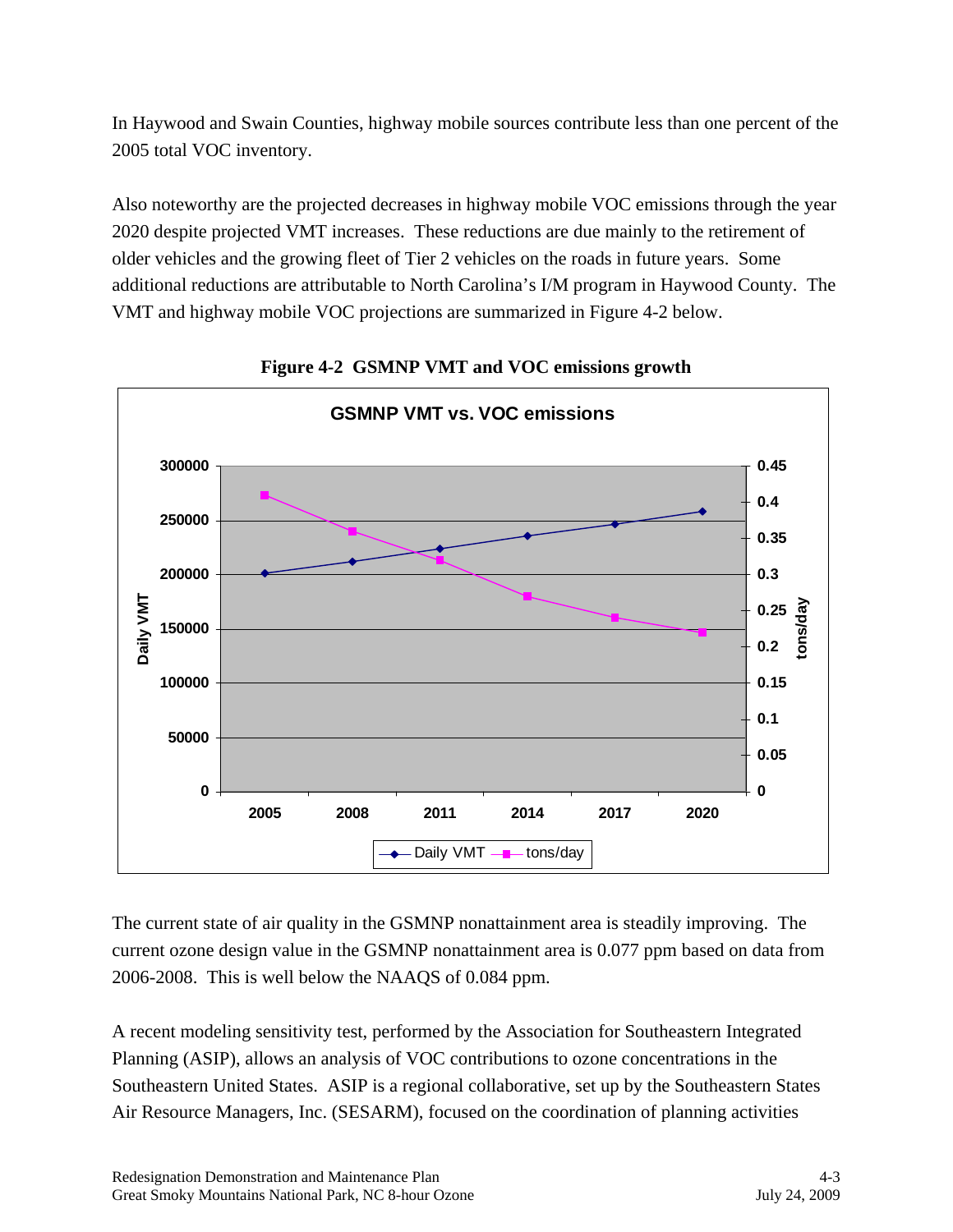associated with the analysis of fine particulate matter and 8-hour ozone nonattainment areas and development of options for attaining and maintaining the NAAQS. One of the analyses conducted by ASIP is a series of emissions sensitivity modeling runs to quantify the contributions of various emission sources to ozone and fine particles. The modeling system used in this analysis consisted of 3 components: 1) the Penn State University/National Center for Atmospheric Research Mesoscale Model (MM5 version 3.6.1+), 2) the Sparse Matrix Operator Kernel Emissions Modeling System (SMOKE version 2.1), and 3) the Community Multiscale Air Quality (CMAQ version 4.4) model. Model configurations, input data, and modeling methods are consistent with those suggested by USEPA in "Guidance on the Use of Models and Other Analyses in Attainment Demonstrations for the 8-hour Ozone NAAQS".

The emissions sensitivities are calculated by taking the difference between two air quality model simulations: one with base case emissions and another with reduced emissions inputs. The emissions sensitivity discussed here reduces *all* anthropogenic VOCs in the modeling domain by 30% from 2009 emission levels. Translating this to the GSMNP emissions, this 30% anthropogenic VOC reduction is equivalent to a 33% highway mobile VOC reduction in 2009. This emissions sensitivity was run for a 39-day period (June 1-July 9). In all 39 days of the modeling simulation, the 8-hour ozone maximum concentrations were unchanged in Haywood and Swain Counties – a clear indicator that highway mobile VOC is an insignificant contributor to ozone formation in that area. In fact, there was not an 8-hour ozone response as high as 1 ppb anywhere in North Carolina during the sensitivity simulation. Figure 4-3 provides an example from the 30% anthropogenic VOC reduction modeling illustrating the lack of ozone response in North Carolina.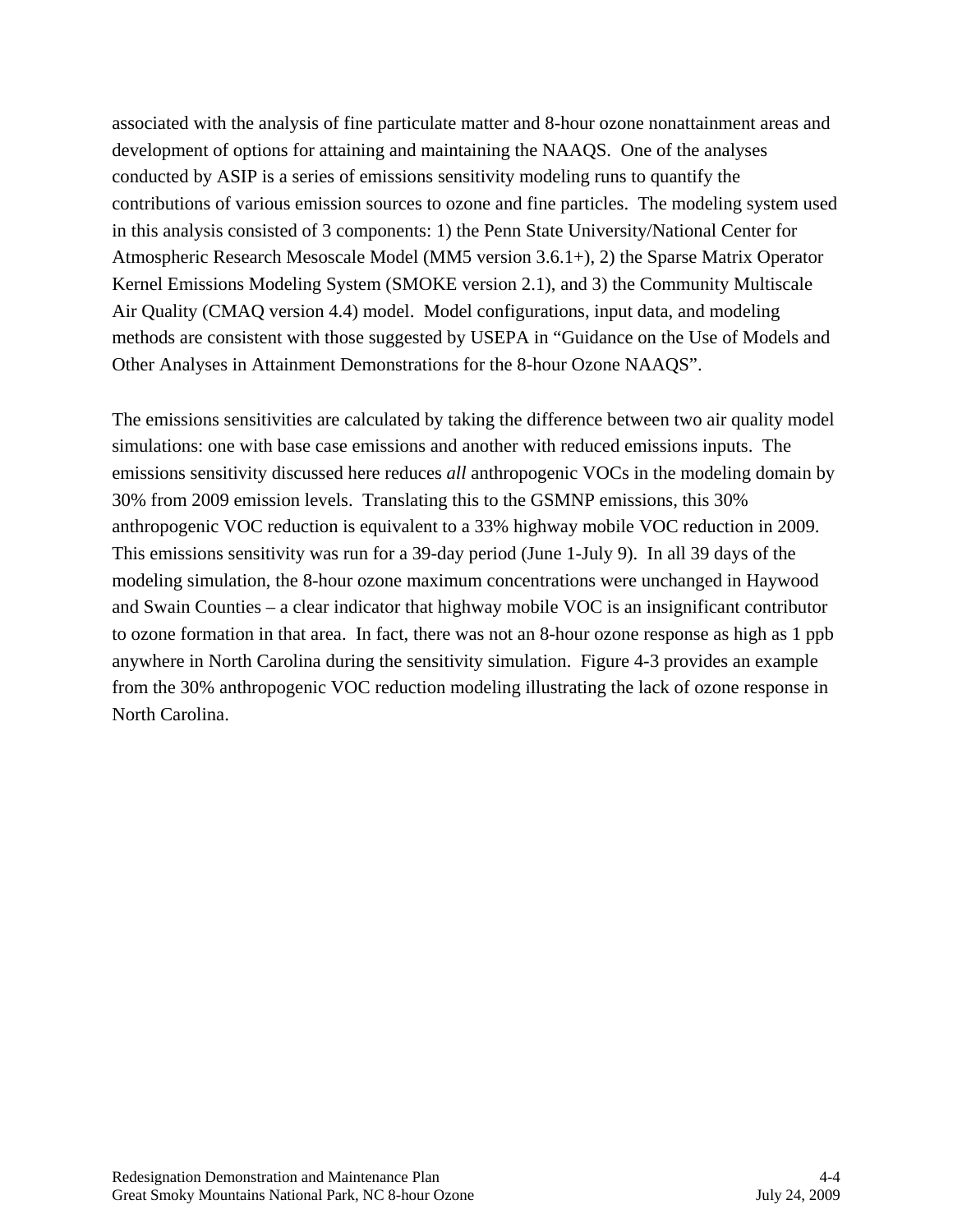

Based on the information discussed above, the NCDAQ steadfastly believes highway mobile VOCs are insignificant contributors to ozone formation in the GSMNP area. Emission estimates indicate highway mobile VOC is a small percentage of the total VOC emissions inventory. Highway mobile VOC emissions are projected to decrease into the future notwithstanding VMT increases. The area is currently well below the NAAQS and emission sensitivity modeling performed by ASIP indicates no change in future ozone concentrations when VOC emissions are significantly changed. Further, the NCDAQ considers it unreasonable to expect that the GSMNP area will experience enough motor vehicle emissions growth for a future ozone violation to occur. For these reasons, the NCDAQ will not be setting MVEB for VOC for the GSMNP area.

#### NOx Motor Vehicle Emission Budgets

According to Section 93.118 of the transportation conformity rule, a maintenance plan must establish a MVEB for the last year of the maintenance plan (in this case, 2020). Through the interagency consultation process, it was decided that another MVEB would be set for the interim year of 2011 in the GSMNP maintenance plan.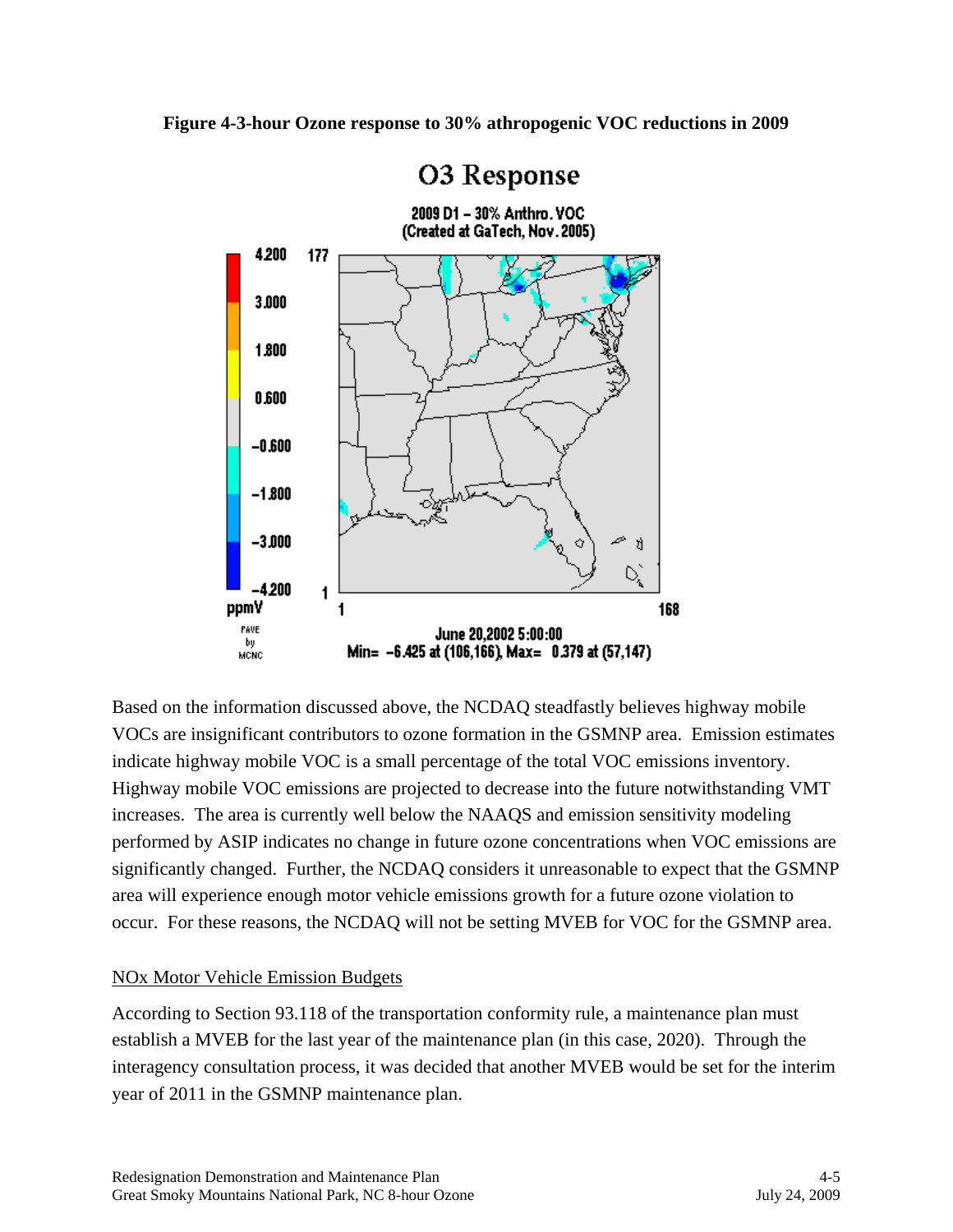The NCDAQ will set regional MVEB, for transportation conformity purposes, within the North Carolina portion of GSMNP maintenance area (includes portions of Haywood and Swain Counties) for 2011 and 2020. Table 4-2 below lists out the NOx MVEBs, for transportation conformity purposes, for the years 2011 and 2020. Upon the USEPA's affirmative adequacy finding for MVEBs, these MVEBs will become the applicable MVEBs for the GSMNP area. The enforceable budget is in terms of kg/day. To compare the budgets to the inventory, the conversion factor to use is 907.1847 kg per ton, rounded to two decimal places for tons.

|                              | 201   | 2020  |  |
|------------------------------|-------|-------|--|
| $NOx$ Emissions ( $kg/day$ ) |       |       |  |
| <b>NOx Conformity MVEB</b>   | 179.9 | 127.0 |  |

|  | <b>Table 4-2 GSMNP MVEB</b> |
|--|-----------------------------|
|--|-----------------------------|

#### Speeds and VMT

In communications with Jim Renfro, Air Quality Specialist for GSMNP, there is only one roadtype, arterial. A universal speed of 25 miles per hour will be used throughout the park. VMT for GSMNP was provided by the North Carolina Department of Transportation.

**Table 4-3 GSMNP VMT in miles per day** 

| Year       | 2005    | 2008                                                    | 2011                     | 2014                  | 2017    | 2020    |
|------------|---------|---------------------------------------------------------|--------------------------|-----------------------|---------|---------|
| <b>VMT</b> | 200,830 | $\sqrt{2}$<br>า 1 า<br>$\angle$ 1 $\angle$ , $\angle$ 1 | 705<br>⌒<br>ົ<br>22J.ILJ | 170<br>າາເ<br>2.0.112 | 246,619 | 258,067 |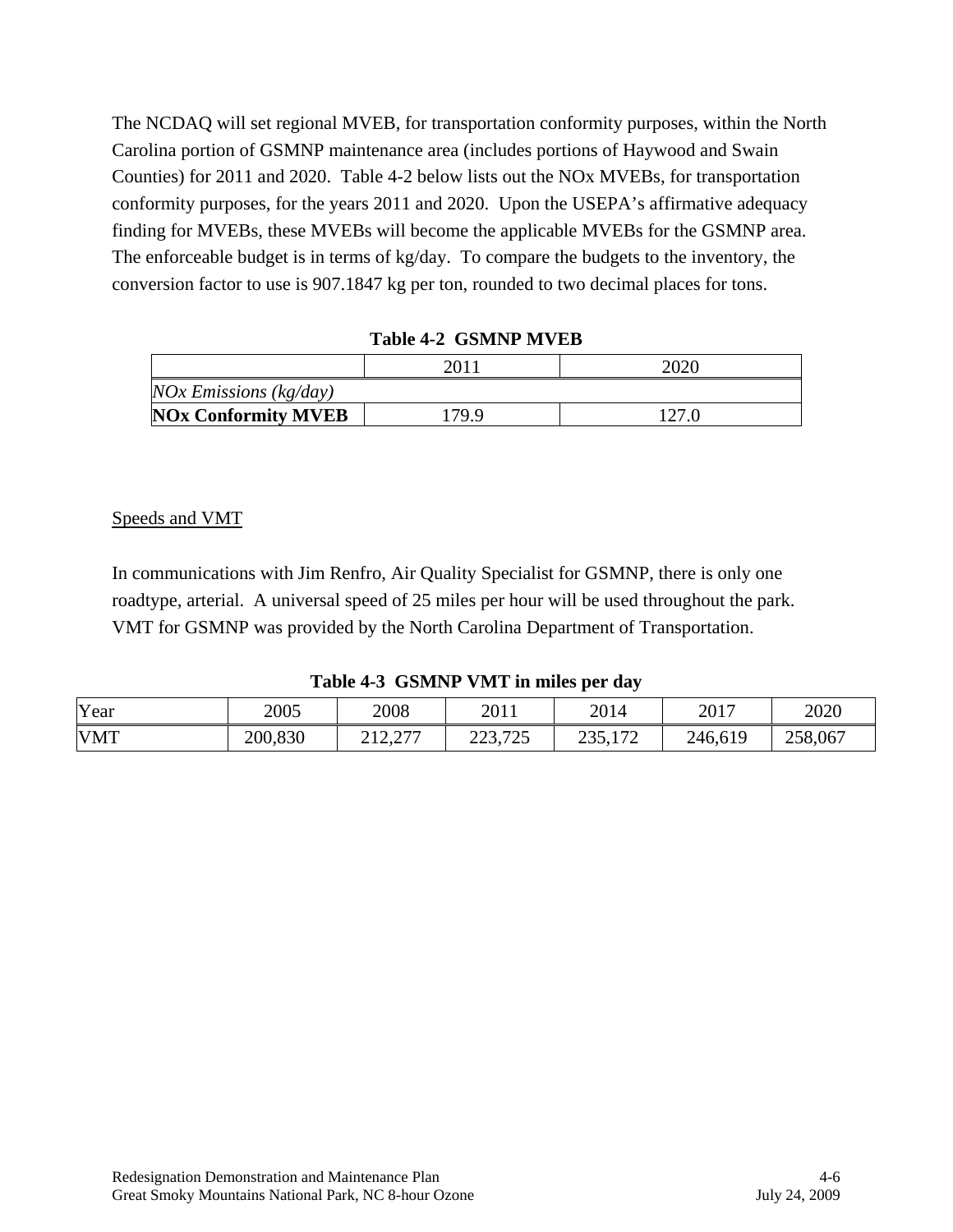## **5.0 STATE IMPLEMENTATION PLAN APPROVAL**

## **5.1 INTRODUCTION**

For an area to be redesignated and have an approved maintenance plan, the SIP must include evidence of compliance with the rules relied on to show maintenance of the standard. This section provides the evidence of compliance with such rules for the GSMNP 8-hour ozone nonattainment area.

## **5.2 EVIDENCE OF COMPLIANCE**

The North Carolina GSMNP nonattainment area has not been required to make a SIP revision, since they have not been designated nonattainment for ozone prior to the 1990 CAA. Therefore, North Carolina has a fully approved SIP for this area. However, the following rules regulating emissions of VOCs and NOx in North Carolina have been approved, or have been submitted with a request to be approved, as part of the SIP:

15A NCAC 2D .0958, Work Practices For Sources of Volatile Organic Compounds, 15A NCAC 2D .0530, Prevention of Significant Deterioration, 15A NCAC 2D .0925, Petroleum Liquid Storage in Fixed Roof Tanks, 15A NCAC 2D .0926, Bulk Gasoline Plants, 15A NCAC 2D .0927, Bulk Gasoline Terminals, 15A NCAC 2D .0928, Gasoline Service Stations Stage I, 15A NCAC 2D .0932, Gasoline Truck Tanks and Vapor Collection Systems, 15A NCAC 2D .0933 Petroleum Liquid Storage in External Floating Roof Tanks 15A NCAC 2D .1000, Motor Vehicle Emission Control Standards. 15A NCAC 2D .1200, Control and Emissions from Incinerators 15A NCAC 2D .1409(b), Stationary Internal Combustion Engines 15A NCAC 2D .1416 - .1423, NOx SIP rules 15A NCAC 2D .1600, General Conformity 15A NCAC 2D .1700, Municipal Solid Waste Landfills, and 15A NCAC 2D .1900, Open Burning 15A NCAC 2D .2000, Transportation Conformity 15A NCAC 2D .2400 Clean Air Interstate Rules

Although 15A NCAC 2D .0925, .0926, .0927, .0928, .0932, and .0933, have been approved as part of the SIP, their applicability to these counties has not been submitted to the USEPA for approval as part of the federally-approved state implementation plan. These rules are, however, state enforceable in these counties. The extension of these rules to these counties was part of the State's air toxic program and not part of any federally mandated program.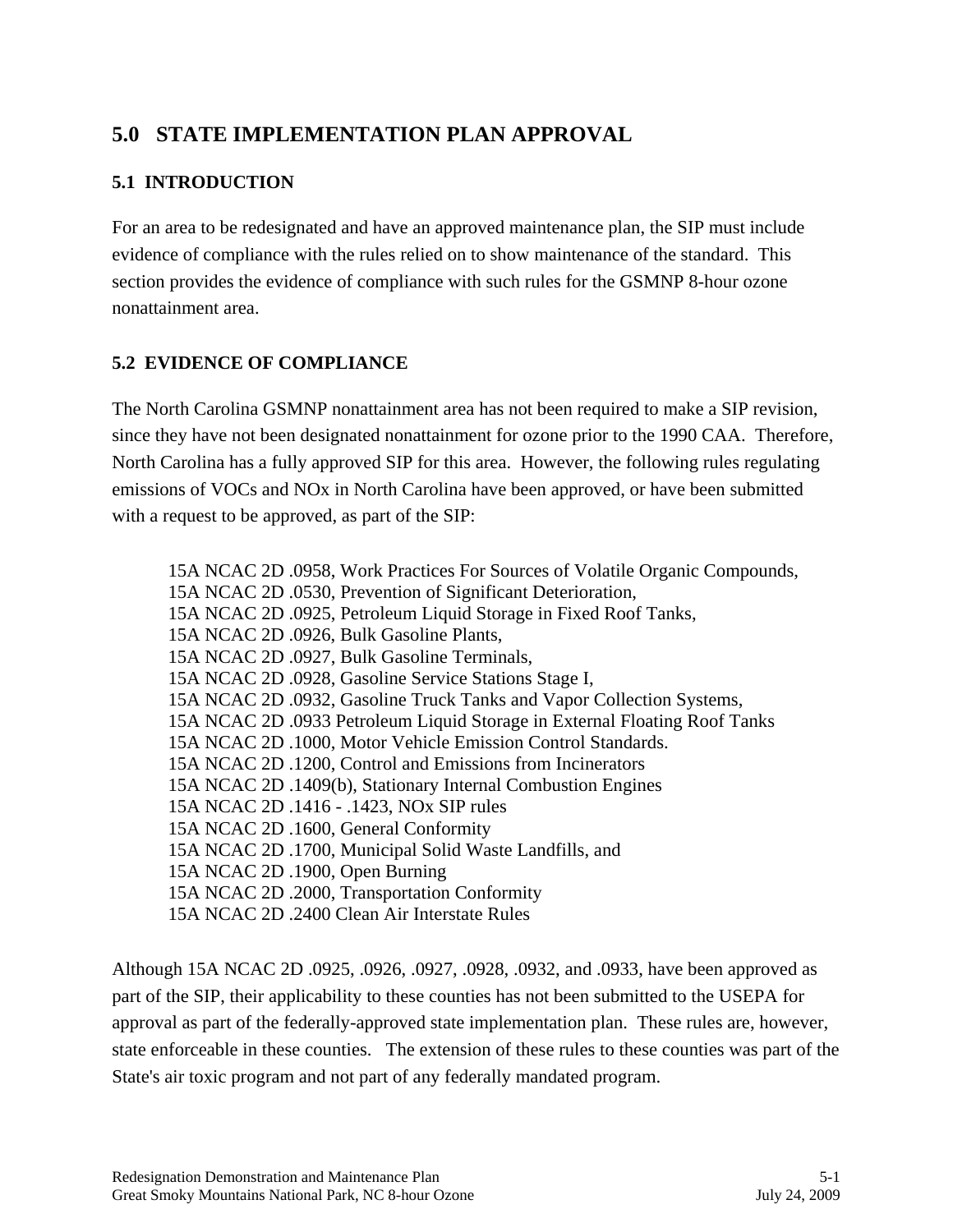Section 15A NCAC 2D .1000 regulates emissions from motor vehicles in the counties near the North Carolina GSMNP nonattainment area and requires the use of the on board diagnostic system, which will reduce NOx emissions as well as other pollutants. Additionally, these regulations fill a gap in federal requirements for improved heavy-duty diesel engine emissions testing in order to prevent excess NOx emissions. Effective September 1, 2009, the 2D .1000 regulations will include idle restrictions for heavy-duty vehicles.

Section 15A NCAC 2D .1200 regulates the controls and emissions from incinerators. Part of this rule has been submitted as part of the SIP, while .1205, .1206 and .1210 are part of the CAA Section 111(d) plans.

Two rules are conformity related, 15A NCAC 2D .1600 and .2000. General conformity related projects are covered under Section .1600, while transportation conformity related projects are covered under Section .2000. Although neither of these rules requires reduction in emissions, they do ensure that federal actions do not hinder attainment or maintenance of the NAAQS.

North Carolina has adopted an open burning rule, 15A NCAC 2D .1900, that prohibits open burning of vegetative material during Air Quality Action Days of Code Orange or higher in forecasted areas of the State. Ozone forecasts are issued for the mountain area from April 1<sup>st</sup> through September  $30<sup>th</sup>$ , therefore this area is covered by this rule.

Section 15A NCAC 2D .2400 regulates nitrogen oxide emissions from electric generating units with a nameplate capacity of 25 megawatts or more producing electricity for sale. Section 15A NCAC 2D .2400 also covers industrial boilers that are covered under the NOx SIP rules. This Section replaces the NOx SIP rules beginning January 1, 2009.

Another important set of rules that control volatile organic compound emissions in these counties is Section 15A NCAC 2D .1100, Control of Toxic Air Pollutants. These rules, however, have not been submitted to the USEPA to be approved as part of the SIP since the rules are not a federal requirement.

There are two other rules that control emissions of volatile organic compounds in these areas. They are 15A NCAC 2D .0524, New Source Performance Standards, and 2D .1110, National Emission Standards for Hazardous Air Pollutants. Also, rule 2D .1111, Maximum Achievable Control Technology applies to control of emissions of volatile organic compounds. They are not part of the SIP, but the USEPA has delegated the State enforcement authority for standards that have been adopted by the State. The standards adopted by the State are state-enforceable regardless of the USEPA delegation.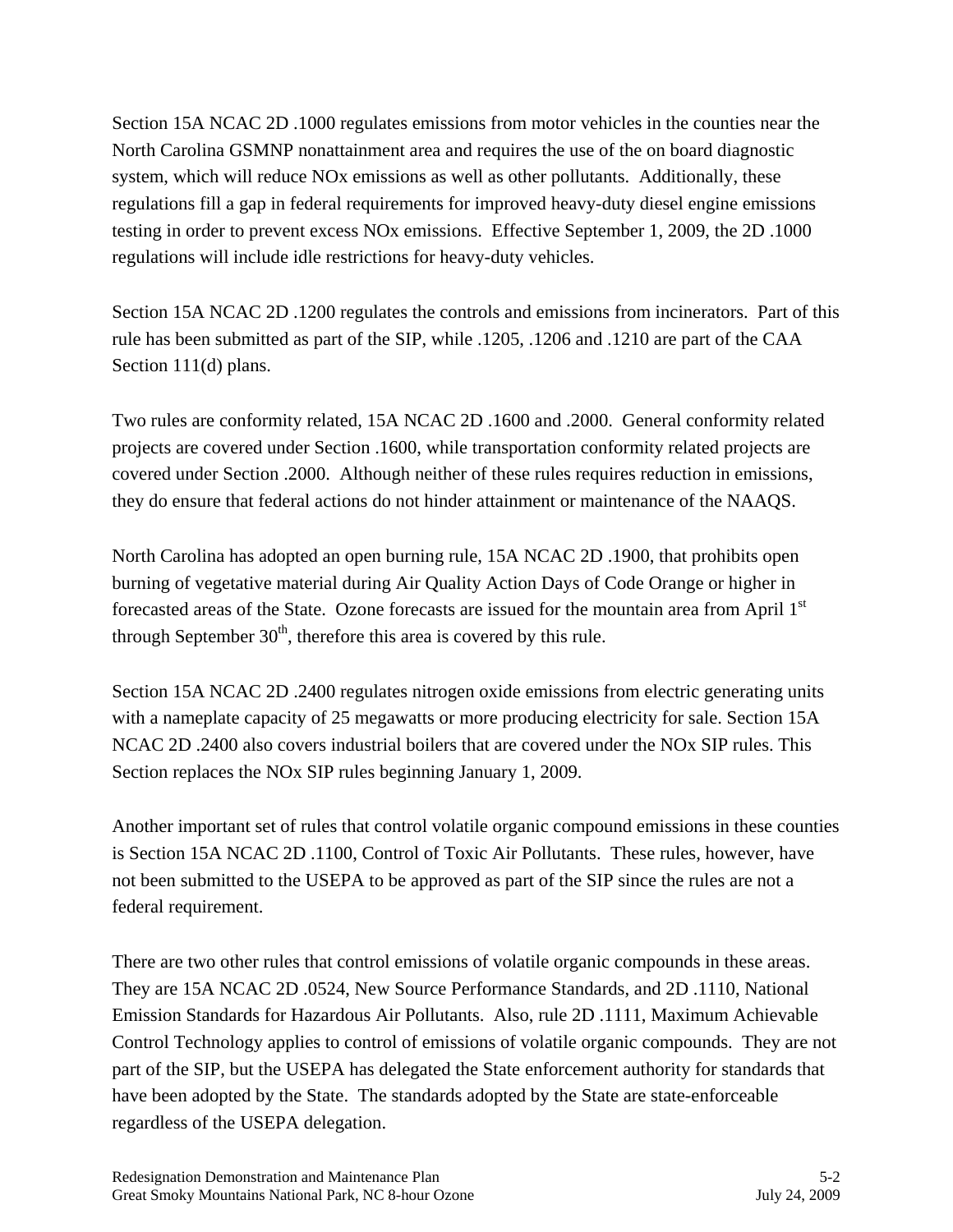## **6.0 STATE COMPLIANCE WITH CLEAN AIR ACT REQUIREMENTS**

Section  $107(d)(3)(E)(v)$  of the CAA requires that the provisions of Section 110 and part D of the Act be met within the area to be redesignated. This means that North Carolina must meet all requirements, if any, that had come due as of the date of the redesignation request.

The USEPA in its latest guidance on meeting redesignation requirements as contained in a memorandum from John Calcagni, Director, Air Quality Management Division, Office of Air Quality Planning and Standards to the USEPA Regional Offices dated September 4, 1992, (See Appendix A), states that "For the purposes of redesignation, a State must meet all requirements of Section 110 and Part D that were applicable prior to submittal of the complete redesignation request. When evaluating a redesignation request, Regions should not consider whether the State has met requirements that come due under the Act after submittal of a complete redesignation request."

Monitoring is one of the requirements of Section 110. The NCDAQ commits to continue operating the current ozone monitor in the North Carolina GSMNP 8-hour ozone nonattainment area, providing sufficient funding is available for continued operation. Any monitor shutdowns or relocations will only be made with the approval of USEPA. No plans are underway to discontinue operation, relocate or otherwise affect the integrity of the ambient monitoring network in place. The current monitor is operated consistent with 40 CFR Part 58 and any changes will only be made if they are consistent with 40 CFR Part 58.

NCDAQ believes that North Carolina has met all of the requirements of Section 110 and part D.